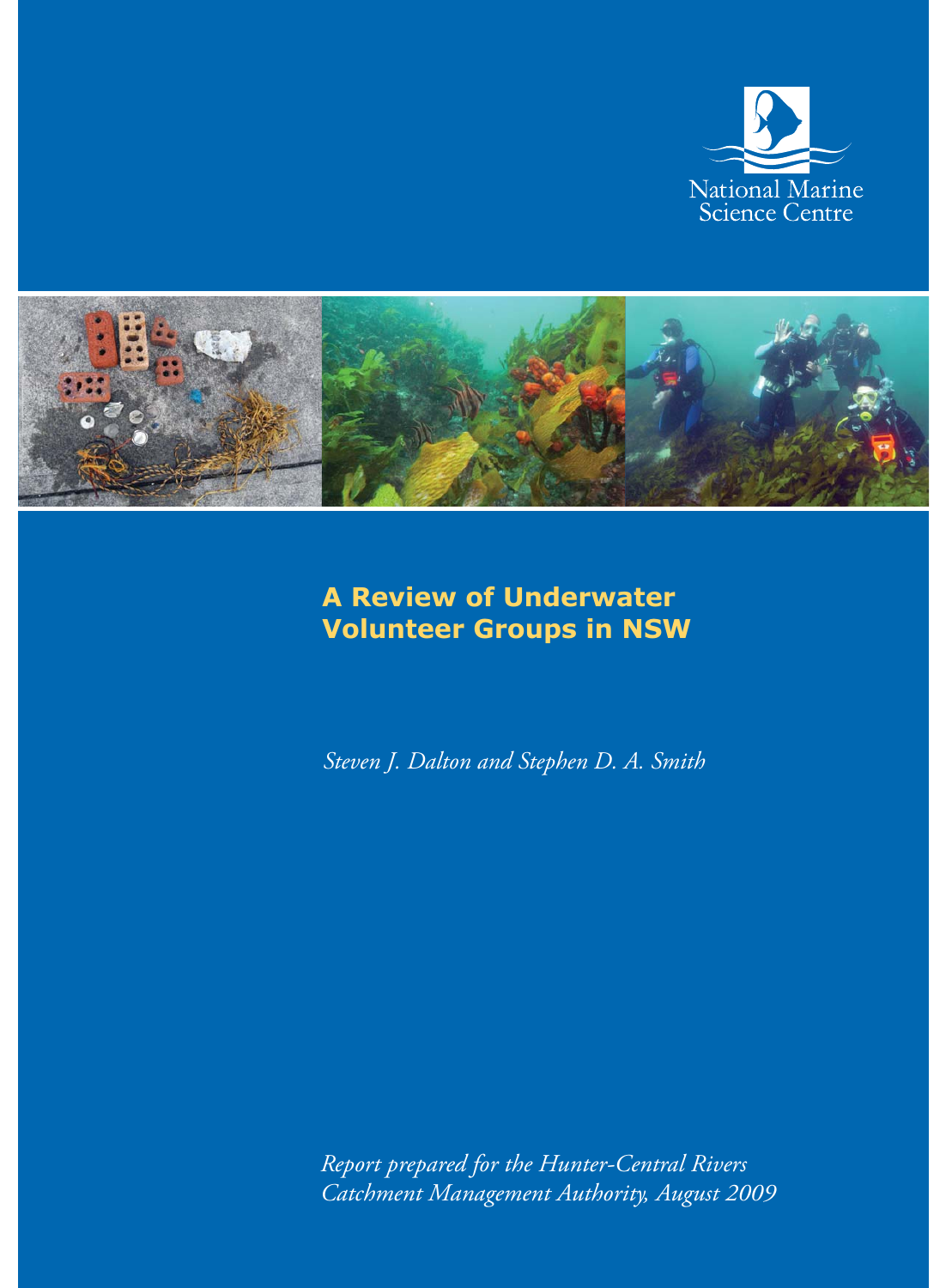# **A Review of Underwater Volunteer Groups in NSW**

Steven J. Dalton

and

Stephen D. A. Smith

School of Environmental and Rural Science, National Marine Science Centre, University of New England, PO Box J 321, Coffs Harbour, NSW, 2450

**Email:** ssmith@nmsc.edu.au

Report prepared for the Hunter-Central Rivers Catchment Management Authority, August 2009.

**Cover photos:** (all by Steve Dalton) left to right - marine debris collected on a GLUG training dive; shallow reef being surveyed by GLUG at Forster; GLUG members during a training dive, Forster.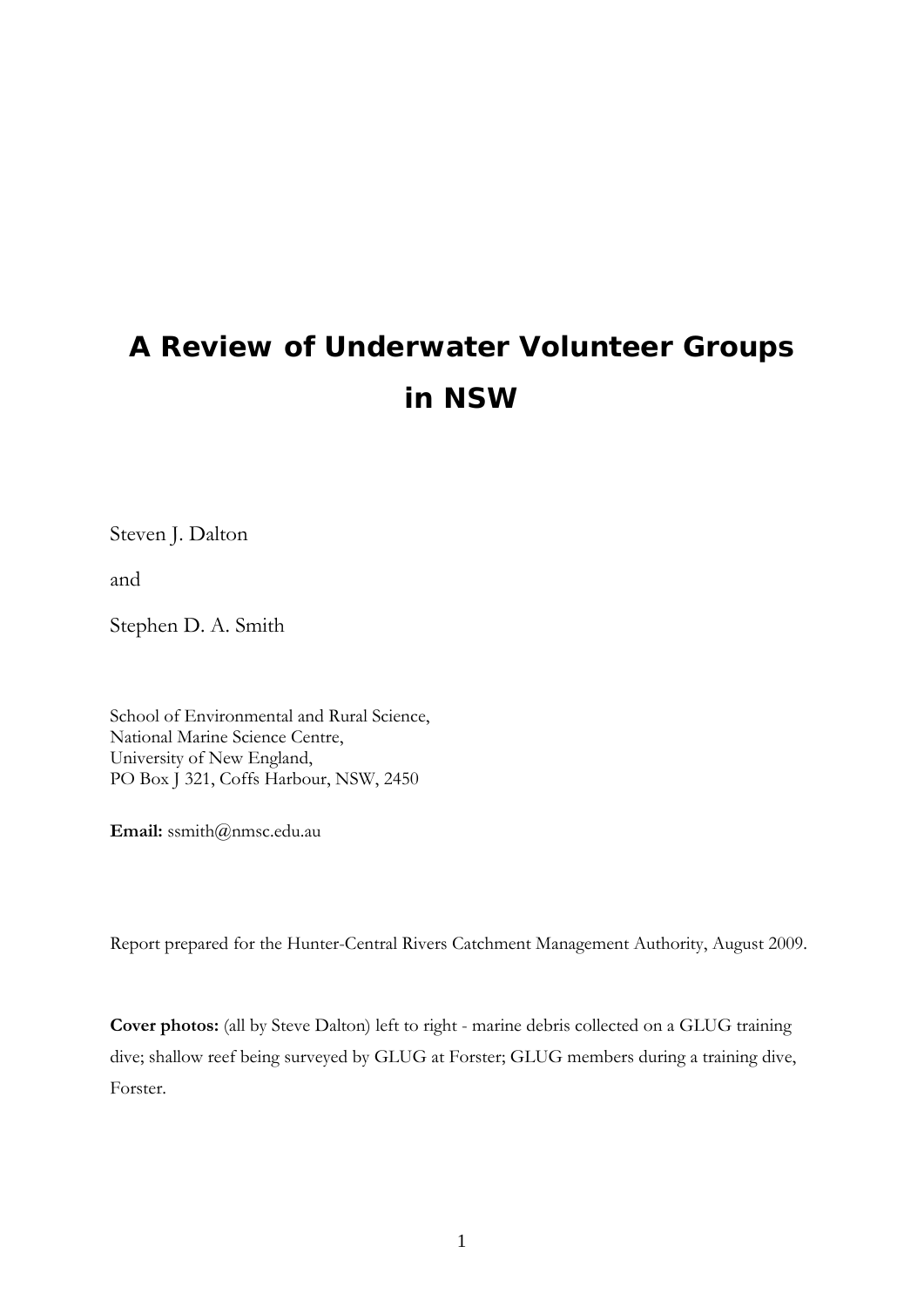| Evaluating voluntary groups with different levels of research capacity (SURG and GLUG) |
|----------------------------------------------------------------------------------------|
|                                                                                        |
|                                                                                        |
|                                                                                        |
|                                                                                        |
|                                                                                        |
|                                                                                        |
|                                                                                        |
|                                                                                        |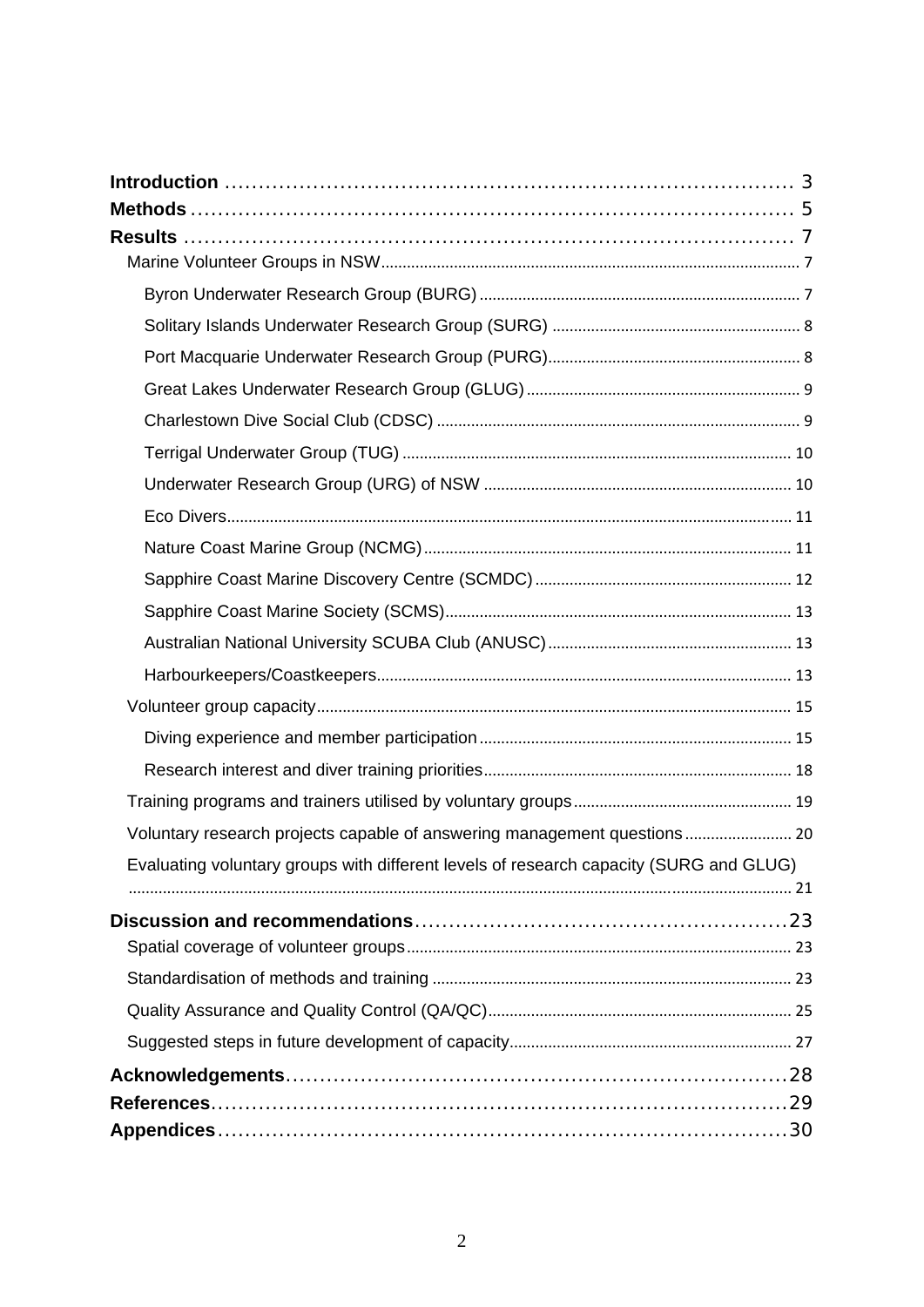## **Introduction**

Voluntary organisations are an integral part of Australian life and, collectively, these groups make an extraordinary contribution to Australian society. It has been estimated that 34% of the Australian adult population is associated with voluntary organisations, contributing an average of 1.1 hours per person, per week (713 million hours per year) to a range of activities (Australian Bureau of Statistics 2006). Overall, people in the 34-44 years age group have the highest capacity for voluntary activity, with women's participation rates slightly higher than men's (Australian Bureau of Statistics 2006). The main types of voluntary organisations within Australia include: sport and recreational support; education and training; and community welfare and religious groups.

Community awareness, education and conservation of the marine environment have been a high priority for a number of organisations, including many volunteer groups, over the past 20-30 years. This has led to the establishment of several marine voluntary organisations along the New South Wales (NSW) coast. The main objectives of these groups include enhancing understanding of the local marine environment and increasing awareness and stewardship of this environment within the wider community. In 1953, the Underwater Research Group (URG) of NSW was established in Sydney and became incorporated during 1958. During the early years, this group was involved in research projects such as surveys of benthic assemblages, restocking and transplanting abalone, and a year-long biodiversity study of Port Hacking.

During the early to mid 1980s, awareness of marine conservation gained momentum and other volunteer groups began actively contributing to the knowledge of marine communities along the NSW coast. In the mid to late 1980s, the Solitary Islands Underwater Research Group (SURG) began documenting fish life and benthic assemblages on reefs adjacent to islands located within the Solitary Islands Marine Reserve. This organisation produced a number of technical reports and their research provided important information which assisted with the development of the zoning plans for Solitary Islands Marine Reserve (1991) and the Solitary Islands Marine Park (SIMP) (2002). Since then, additional volunteer groups have been established in various locations along the length of the NSW coastline. With the financial support from state and federal government agencies, these groups are undertaking a range of marine research and conservation activities.

In the past, there has been some reluctance to use data generated by voluntary groups for planning and management strategies as data quality has been questioned. Indeed, where studies of

3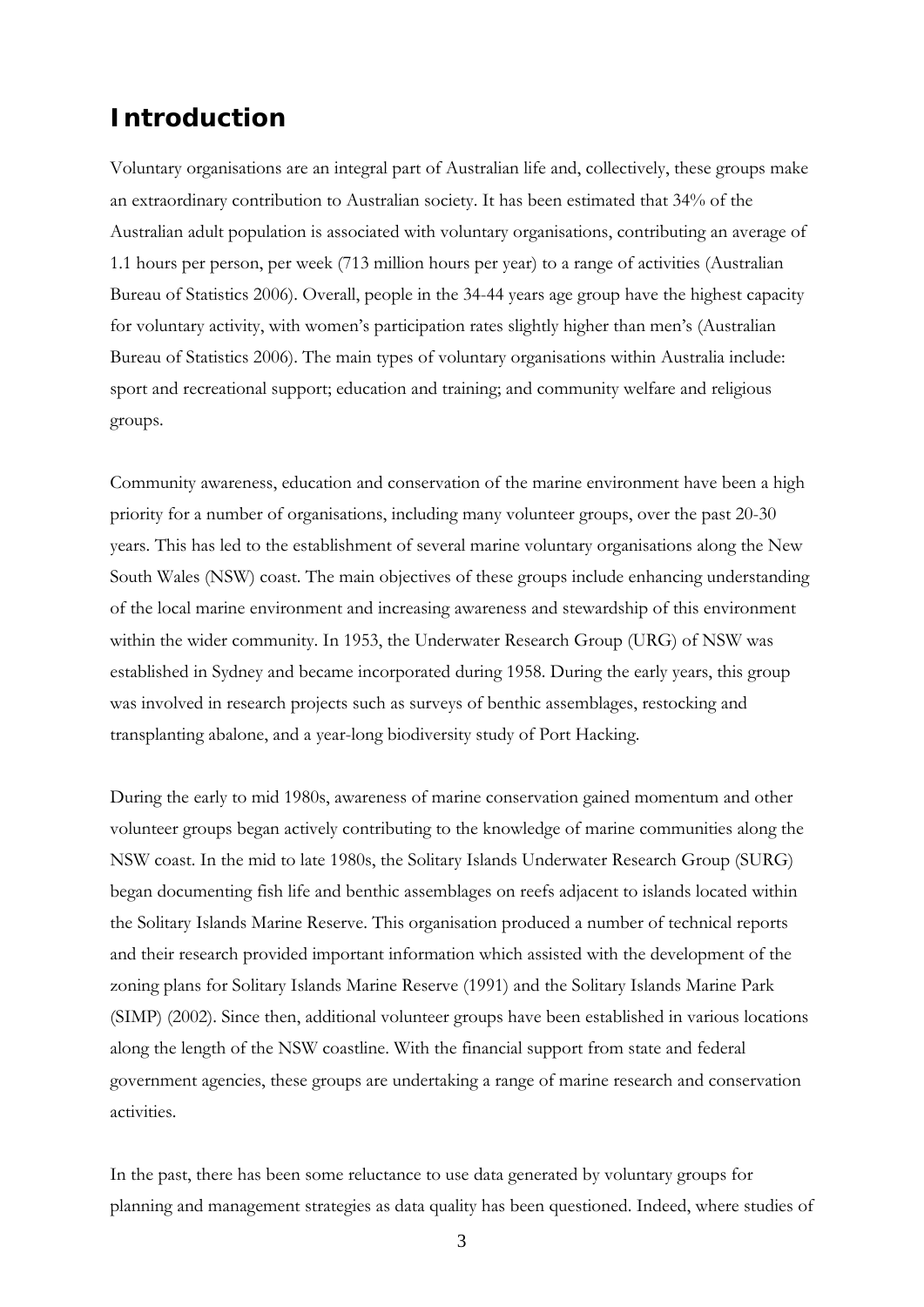accuracy of volunteer data have been conducted, a number of issues have been identified that necessitated careful data review (e.g. Smith and Edgar, 1999). Nevertheless, with the vast coastline of Australia and the relative lack of research investment, or projects with wide spatial coverage, the potential for volunteers to add to the collective body of information on marine systems is immense. By itself, engagement in marine knowledge and conservation activities can be individually rewarding, fulfilling personal and group desires for more constructive diving activities. However, with some standardisation of activities, methods and outputs, there is also strong potential for collection of valuable data, over large scales, to fill existing knowledge gaps and assist with sustainable management of coastal resources. The first step in this process is the need to address current activities, determine the existing capacity of volunteer groups and the utility of current data to address key management objectives, and recommend simple steps that can be taken to standardise data collection across groups.

The Hunter-Central Rivers Catchment Management Authority (HCRCMA), through recent engagement with volunteer groups, has realised that they may have the capacity to conduct research that complements the NSW marine habitat mapping program currently being undertaken by the NSW Department of Environment and Climate Change (DECC). This project represents the first stage in an attempt to facilitate collection of sound and relevant data that will augment the more formal research program. The aims of this project were to:

- Identify all NSW underwater volunteer groups currently undertaking, or with the capacity to undertake, marine research programs;
- Develop a database on marine volunteer groups, which details each group's experience levels and marine research activities to date;
- Catalogue the experience and capacity level of the volunteers;
- Identify training programs and trainers that have provided support for volunteer groups;
- Liaise with managing authorities to determine activities considered suitable for volunteer groups that would help to address specific management questions;
- Provide support and training to two volunteer dive groups with different capacity and experience and make recommendations regarding survey methods and survey design;
- Evaluate quality assurance and quality control measures used within the groups to standardise data collection; and
- Make recommendations for ongoing engagement with volunteer groups that will promote standardisation of data collection and their ability to provide robust and accurate data to inform specific management issues.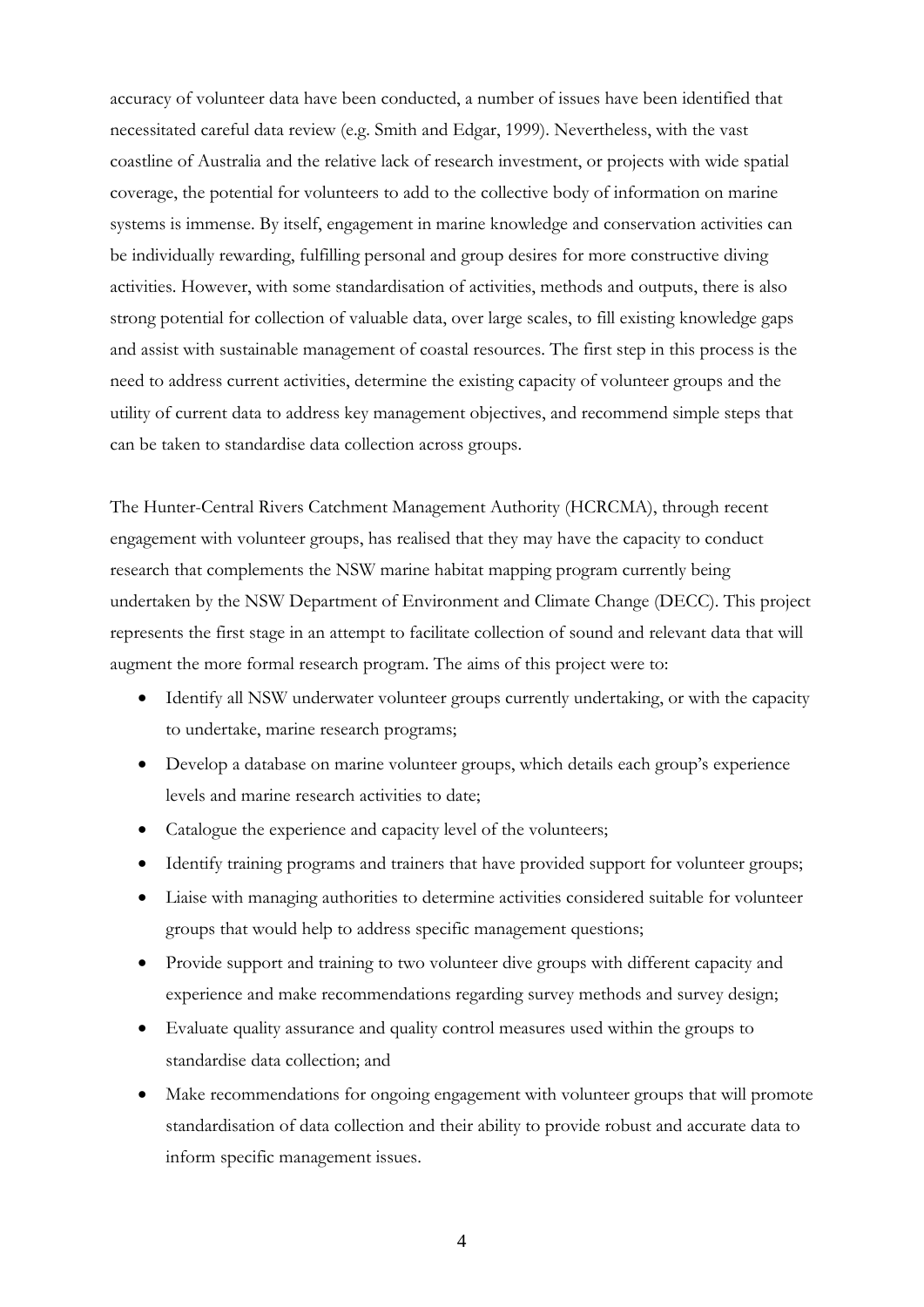## **Methods**

In order to quantify the capacity of marine volunteer groups and to determine the skill and participation levels of the membership, two questionnaires were developed. Careful consideration was given to the questions in order to maximise their relevance to the objectives of the project and to provide data that were, at least, semi-quantitative. The latter was of particular importance as such an approach facilitates numerical summaries of capacity and experience. These initial data can also, potentially, be used as a baseline measure against which activities to improve capacity can be evaluated (i.e. training programs, field experience).

The group questionnaire (Questionnaire 1 - Appendix 1) was either: i) handed to the committee of an established volunteer group; ii) given to the co-ordinator of any non-incorporated group; or iii) sent via email to targeted members who had the required knowledge to comment on past and present research activities of the group. A member questionnaire (Questionnaire 2 - Appendix 2) was also developed, which was either handed-out to participants during scheduled meetings or social events, or sent electronically to members via the group's contact person. Specific questions regarding the members' diving experience, group activity and level of research experience were included. Additionally, individuals were questioned regarding their interest in marine research and what type of training would improve their ability to successfully meet their aspirations.

Maximising participation rates in questionnaire-based studies is notoriously difficult and so, in this case, questionnaires were developed that minimised effort by the participants. Thus, the electronic version enabled group members to simply check appropriate boxes or type a limited amount of text into text boxes within the document. Submission of the completed form was then simply a matter of a return email. The electronic version of the questionnaire was developed with data storage in mind, and completed questionnaires were uploaded into a specifically designed database (see Appendix 3 for database example). This not only streamlined data acquisition but reduced the scope for transcription errors (i.e. from hard copies to the database).

Profiles of each group's capacity to develop and implement marine research were summarised from the information provided in Questionnaire 1. Data gathered from group members using Questionnaire 2 were summarised to determine the overall capacity of the groups and to identify areas where further training and development may be required to successfully implement sound and robust research programs.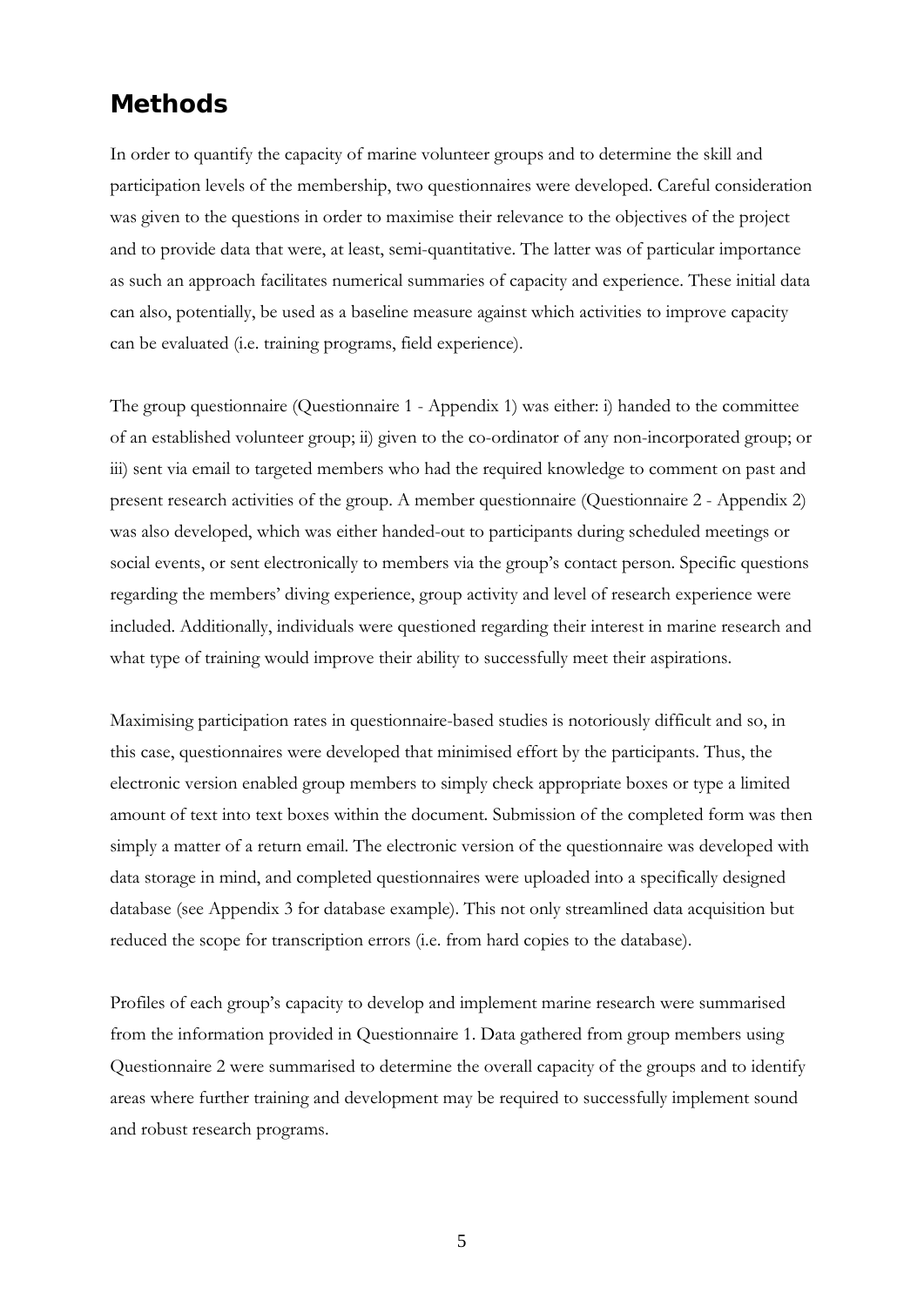During the initial contact process of this program, two groups, SURG and the newly established Great Lakes Underwater Group (GLUG), were identified as having different levels of research capacity, and a training program was developed for both groups. A key factor in selecting these groups was their recent, successful application for research funding to conduct targeted research programs in their respective regions. There was a clear need for training to service these programs to ensure that the objectives could be optimally addressed and that data collected could be more widely applied outside the nominated sampling sites (e.g. through standardisation of sampling methods). The programs consisted of two theory presentations, and two field trials focusing on assessment of fish communities and marine debris on reefs. Each group was presented with background information on the design and methods of standardised debris surveys being used extensively along the northern NSW coast (Smith *et al.* 2008). Additionally, groups participated in an introductory training program in fish identification.

SURG undertook the Coastkeepers (National Parks Association [NPA]), PADI Project Aware fish identification course, which consisted of a two-hour presentation on identifying 50 targeted fish species, followed by two training dives. *In situ* debris training was also provided to SURG by Associate Professor Steve Smith, and follow up training dives were evaluated by Steve Dalton. GLUG organised Associate Professor Bill Gladstone from the University of Newcastle to provide training in: i) fish survey techniques; and ii) identification of common fish and mobile macro-invertebrates found throughout the Forster regions. Steve Dalton also provided an overview of the method for assessing marine debris. A survey design was developed that enabled fish, macro-invertebrates and debris surveys to be completed simultaneously. This design was trialled at two locations adjacent to Forster Main Beach. Follow-up evaluation dives, which incorporated quality assurance and quality control, were conducted with both volunteer groups enabling the methods and techniques to be reviewed.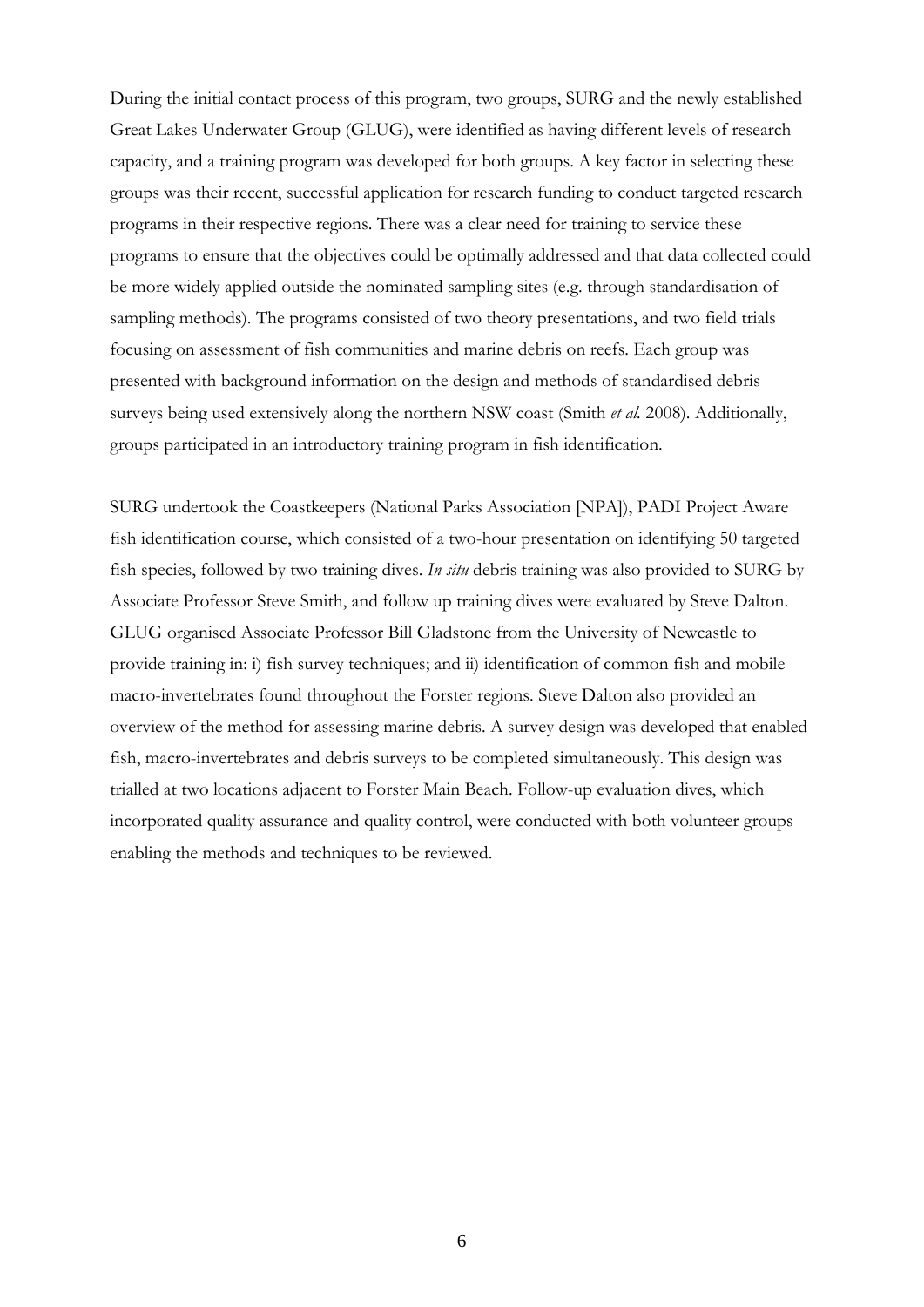## **Results**

#### **Marine Volunteer Groups in NSW**

Fourteen marine volunteer groups, with varying capacity to undertake marine research, were identified. These groups have a range of skills and capacity to undertake specifically-designed marine research and, with further training and support could provide the foundation for a statewide monitoring program that would complement the NSW DECC marine habitat mapping program. Below is a summary of the group profiles, provided through direct communication with members, completion of the group questionnaire and additional information accessed via the respective group's internet site.

#### *Byron Underwater Research Group (BURG)*

Byron Underwater Research Group was established in 2006 with support from Coastcare, Cape Byron Marine Park and local dive operators. The main objectives of BURG are to enable the wider community to become involved in marine research projects that have a conservation focus and foster greater awareness of the marine environment through practical and educational projects. BURG provides the framework to enable the wider community to participate in marine focused research under the guidance of specialized marine researchers. BURG members, which include researchers and academic staff from Southern Cross University (SCU), provide guidance and support in survey techniques and design, which enables the collection of quality research data that answers conservation questions.

BURG has been successful in securing funding for three research/education-based projects (Table 1). Additionally, funding has been provided to enable the purchase of underwater equipment and member training, and to develop educational material. BURG's current project aims to improve reef health and resilience in the Cape Byron Marine Park (CBMP) by removing marine debris and promoting low impact diving techniques. Additionally, the project aims to increase community skills, knowledge and engagement in marine conservation by involving group members and the community in clean-up days and marine surveys, which will foster stewardship of the marine environment.

Julian Rocks, located three kilometres from Byron Bay, is a popular dive site and attracts over 35,000 recreational divers annually (NSW Marine Parks Authority 2003). As a result of this high visitation, marine communities associated with the iconic dive site are potentially threatened by diver-related activities. Improving the skill level of divers will minimise the number of threatening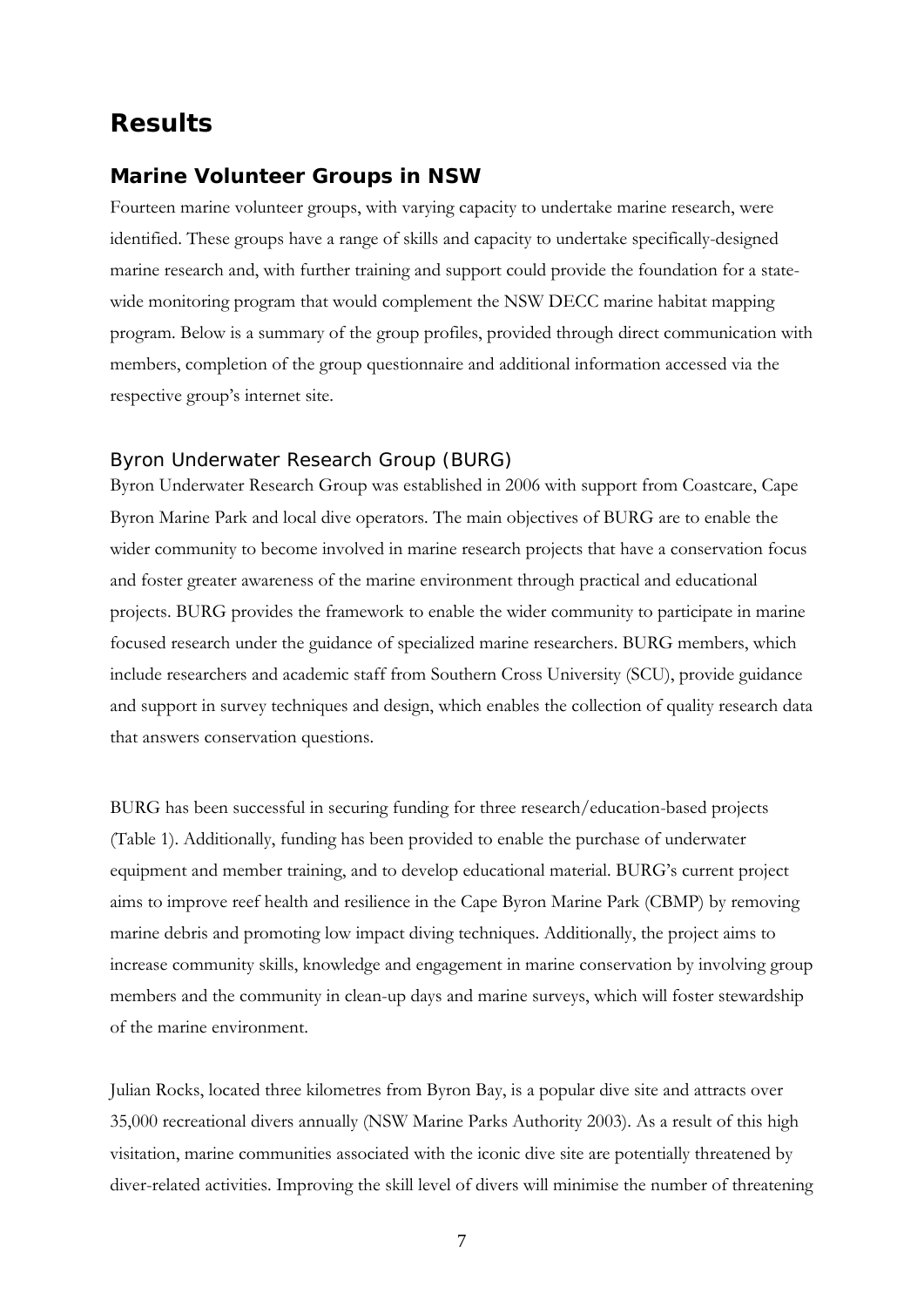interactions at this location. BURG members have developed a series of swimming techniques that aid in maintaining adequate buoyancy and control to minimise diver disturbance. Currently, members and dive leaders are being trained in these techniques, and further development of educational material will be made available to local dive shops and visiting divers.

#### *Solitary Islands Underwater Research Group (SURG)*

Solitary Islands Underwater Research Group was established in 1985 by a group of enthusiastic underwater naturalists, videographers, photographers and SCUBA divers who had a unified interest in understanding and protecting the marine environment found along the mid-north coast of NSW. Since its inception, the membership of SURG has included trained marine scientists, especially staff and students from the University of New England (UNE), who have helped develop training and monitoring methods, facilitating successful outcomes of grant applications.

Over the past 20 years, SURG members have been involved in many research projects that have provided management authorities with important information regarding the ecological significance of reef habitat types found adjacent to the Solitary Islands (Table 1). With financial support from NSW Fisheries, Coastcare and Envirofund, SURG have been involved in eight projects that have had direct management outcomes, including: providing quantitative data on habitat types found within the SIMP; monitoring threatening processes such as coral bleaching and coral disease; production of educational material such as small identification booklets, subsequent SIMP photographic inventory CD and online database; and, currently they are involved in marine debris, fish and threatened species surveys throughout the SIMP.

SURG has been successful in gaining funding for seven projects totalling \$116,800, resulting in several technical reports (Smith and Edgar 1999; Edgar *et al.* 2003 and Edgar and Malcolm in prep). Data collected during these studies were also instrumental in the development of zoning plans for the SIMP. Current projects include: i) quantitative assessments of benthic marine debris and the role of boating moorings in patterns of debris distribution; and ii) surveys of fish assemblages on island-associated reefs, with special focus on documenting threatened species.

#### *Port Macquarie Underwater Research Group (PURG)*

Port Macquarie Underwater Research Group, comprising 30 members, was established in February 2007. Following a successful Envirofund grant application, PURG have been compiling a photographic inventory of marine organisms and mapping marine habitats in the Port Macquarie area. The group has collected over 100 photographs of marine fauna and flora and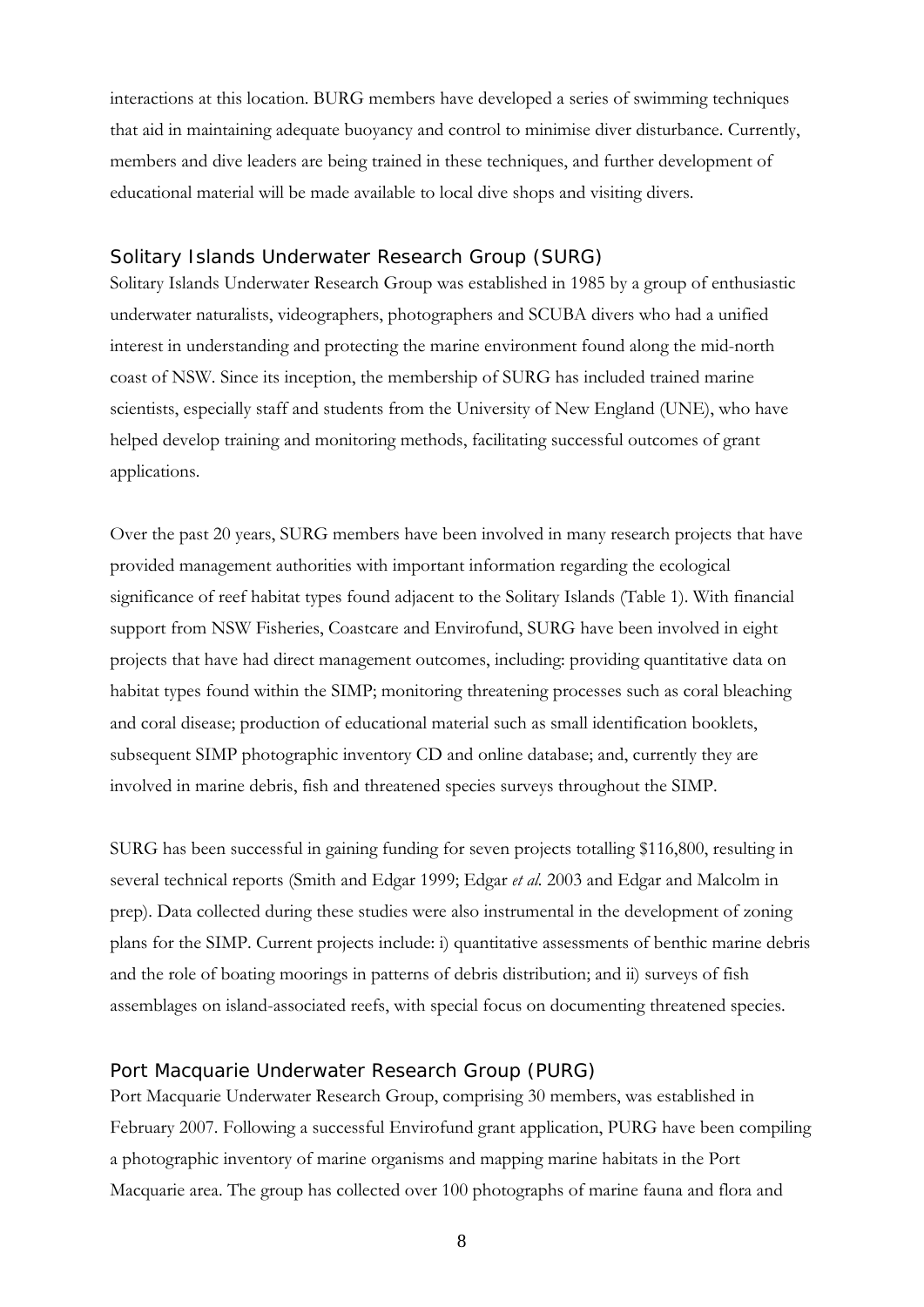produced a marine education CD, and are currently in the process of linking this database to their web site. PURG are involved in local education programs and have been actively promoting marine conservation issues via a series of marine discovery seminars. They hope to establish links with local schools and marine educators to further increase awareness of the significance of Port Macquarie's marine biodiversity. PURG members have also participated in Clean-Up Australia Day dives where they have collected marine debris from estuaries and nearshore reefs.

Recently, several members travelled to Port Stephens to take part in Reef Life Survey (RLS) training facilitated by researchers from the University of Tasmania. The successful completion of this course, which includes five days of intensive theoretical and practical training, will enable the group to quantify the distribution and abundance of fish assemblages on nearshore and offshore reefs adjacent to Port Macquarie using standardised methods.

#### *Great Lakes Underwater Research Group (GLUG)*

Great Lakes Underwater Research Group includes up to 65 community members with varying levels of marine research experience, from graduate students with research qualifications to novice divers with limited diving experience. Successful funding applications through the HCRCMA in late 2007, and a recent Caring For Our Country grant, has increased the group's capacity to engage in marine research and education programs. The Caring For Our Country grant will enable the group, in consultation with NSW Marine Park managers and university researchers, to monitor marine habitats in the Port Stephens-Great Lakes Marine Park. Research strategies have been discussed with leading authorities in marine fish and debris surveys and GLUG members are presently trialling these procedures as well as improving their scientific research knowledge and diving skills. Additionally, outcomes from organised dive trips will provide education material such as species inventories. These will complement the current educational program, delivered by guest speakers, through the Great Lakes Marine Discovery Series.

#### *Charlestown Dive Social Club (CDSC)*

Charlestown Dive Social Club is based in Newcastle and members of this club promote safe and responsible diving and marine environmental awareness. CDSC members have participated in Clean-Up Australia Day dives, particularly concentrating on areas within the Port Stephens-Great Lakes Marine Park. Following the completion of the Coastkeepers fish survey course conducted through the Charlestown Dive Academy in October 2007, members of CDSC have been actively contributing to the collection of data from reefs within the Port Stephens-Great Lakes Marine Park and from locations along the Newcastle coast. During an information night organised by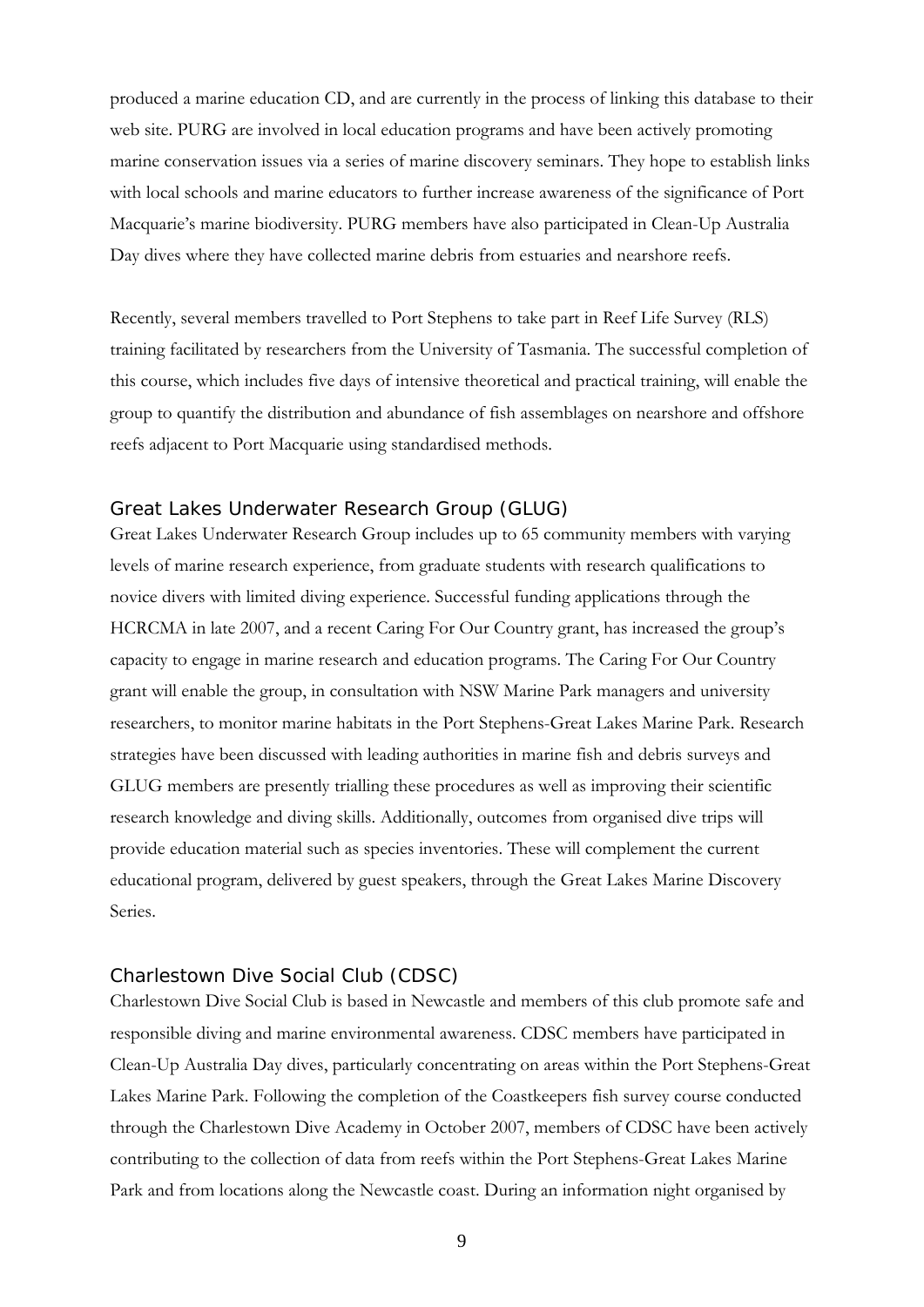Margo Smith (Lake Macquarie City Council), further interest was demonstrated in actively participating in marine conservation programs such as debris surveys. Members of CDSC are currently investigating the potential to establish greater capacity in marine research by determining the level of interest in the wider community, including from other local dive shops, universities and government agencies such as Port Stephens-Great Lakes Marine Park.

#### *Terrigal Underwater Group (TUG)*

Terrigal Underwater Group Inc. is a social, non-profit organisation whose 60 members foster goodwill of all SCUBA-diving interests. Recently, TUG was successful in gaining an Envirofund grant to monitor changes in marine communities following the scuttling of the ex-HMAS Adelaide near Terrigal. As part of this program, TUG members recently completed training in fish identification and survey methods with Associate Professor Bill Gladstone from the University of Newcastle. Several members have also successfully completed the PADI Aware Fish Identification Course co-ordinated by Coastkeepers NSW.

#### *Underwater Research Group (URG) of NSW*

The Underwater Research Group of NSW was established in 1953, became incorporated in 1959, and was the first marine volunteer group to conduct marine research in NSW. The membership has previously consisted of marine educators, researchers and wildlife photographers, including the extensively published marine author Neville Coleman, photographer/artist Steve Parish and Dr. Carl Edmonds, an underwater medical practitioner and author on subaquatic medicine. URG has been involved in many marine activities including: monitoring of the marine benthos; biodiversity studies; abalone and seahorse research; and studies on introduced marine pests (Table 1).

As part of the North Harbour Aquatic Reserve Biodiversity Study, URG applied for funding through the Commonwealth government's Envirofund program to determine the distribution and abundance of the introduced marine pest *Caulerpa taxifolia* within the North Harbour Aquatic Reserve and adjacent areas. Between January 2003 and February 2004, 20 URG members completed dives at 21 sites within North and Middle Harbour, Sydney. These surveys resulted in the identification of eight sites where *C. taxifolia* was present. Recent surveys conducted between December 2007 and March 2008 indicated that *C. taxifolia* distribution and abundance had increased from the 2003-2004 surveys. Presently, with support provided by Coastkeepers NSW, marine pest surveys are ongoing throughout Sydney Harbour.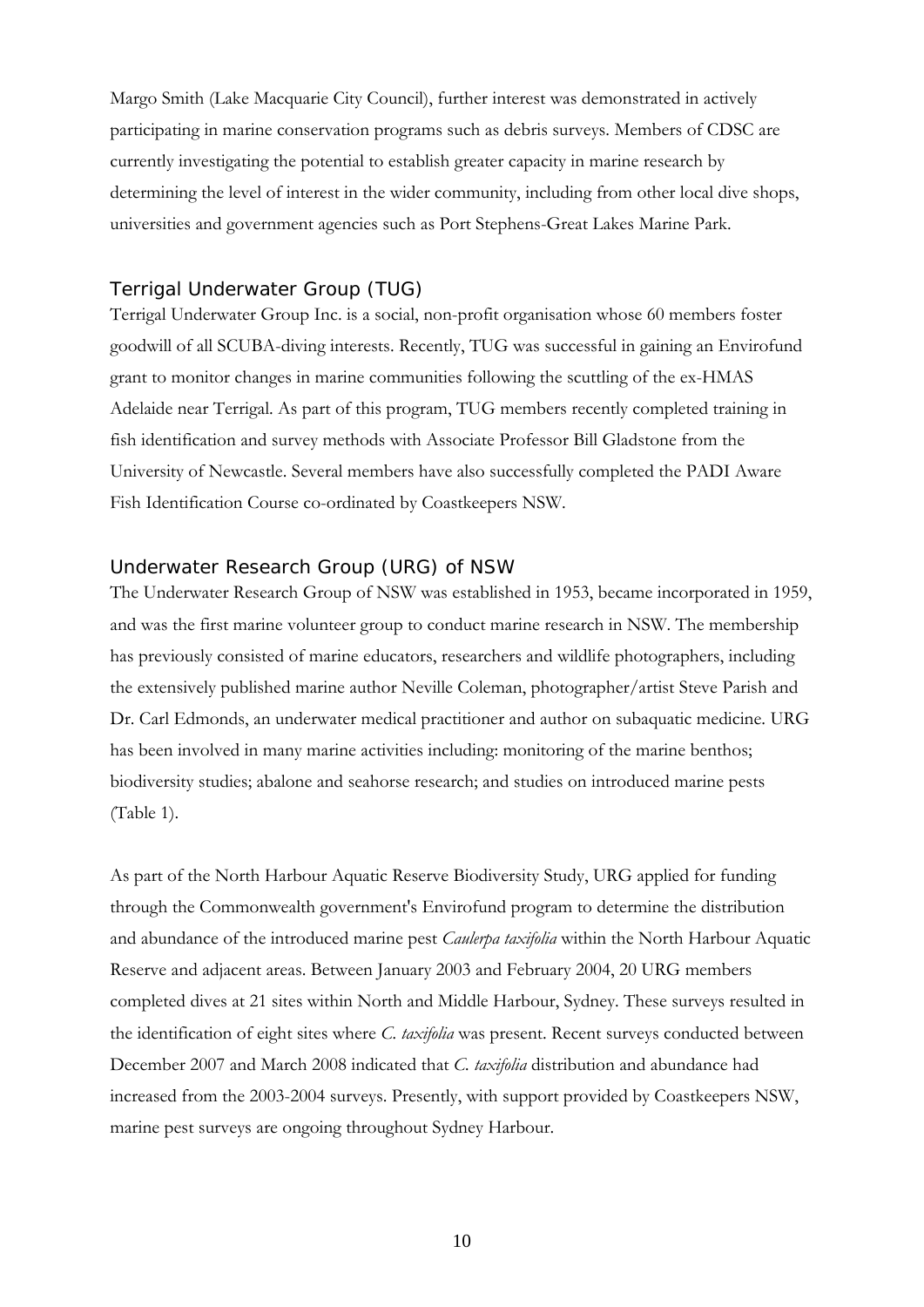URG members have also assisted in many university marine studies and made a significant contribution to determining the presence of Aboriginal archaeological sites that were submerged more than 8,000 years ago. With the assistance of researchers from the Australasian Institute of Maritime Archaeology and Archaeological and Heritage Management Solutions Pty. Ltd., the group located and mapped two submerged rock overhangs or caves that may have accommodated people in the past. Surveys along the south-west arm of Port Hacking have identified additional sites that may have accommodated Aboriginal communities when seawater levels were lower.

URG regularly participates in Clean-Up Australia Day dives and has been working with the Australian Marine Conservation Society, Sydney Aquatic Cleaners Klub (SACK) and NSW Maritime to remove rubbish from Sydney beaches, rocky reefs and wharves.

#### *Eco Divers*

Eco Divers is based in Warringah, Sydney, is a marine conservation organisation that was incorporated in June 2007. Currently, up to 40 community members contribute to a suite of marine monitoring and educational projects around the northern beaches and reefs of Sydney Harbour. Eco Divers previously assisted the NSW DECC and Manly Council in mapping marine habitats within the recently declared Cabbage Tree Bay Nature Reserve. This reserve contains many fragile marine habitats, including seagrass meadows, which provide refuge for many sygnathid species including seahorses and pipefish.

Members of Eco Divers regularly participate in Clean-Up Australia Day and have been actively removing debris from the northern beaches of Sydney for more than five years. During 2009- 2010, Eco Divers will participate in a Coastcare-funded project entitled "Save our Bottoms" which will map and monitor marine habitats along the northern beaches. The program will also provide educational tools to raise awareness of threats to the marine environment.

#### *Nature Coast Marine Group (NCMG)*

Following a series of public presentations on the conservation value of grey nurse sharks (organised by Coastcare officers), members of Eurobodalla Shire were stimulated to establish a marine conservation group. As a result, NCMG was incorporated in December 2005. Since then, NCMG has rapidly grown and currently has a membership that exceeds 200 volunteers. The main objectives of the group are to promote the protection and understanding of coastal, estuarine and marine environments in the Eurobodalla Shire by promoting and undertaking research within the recently established Batemans Bay Marine Park (BBMP). Many members are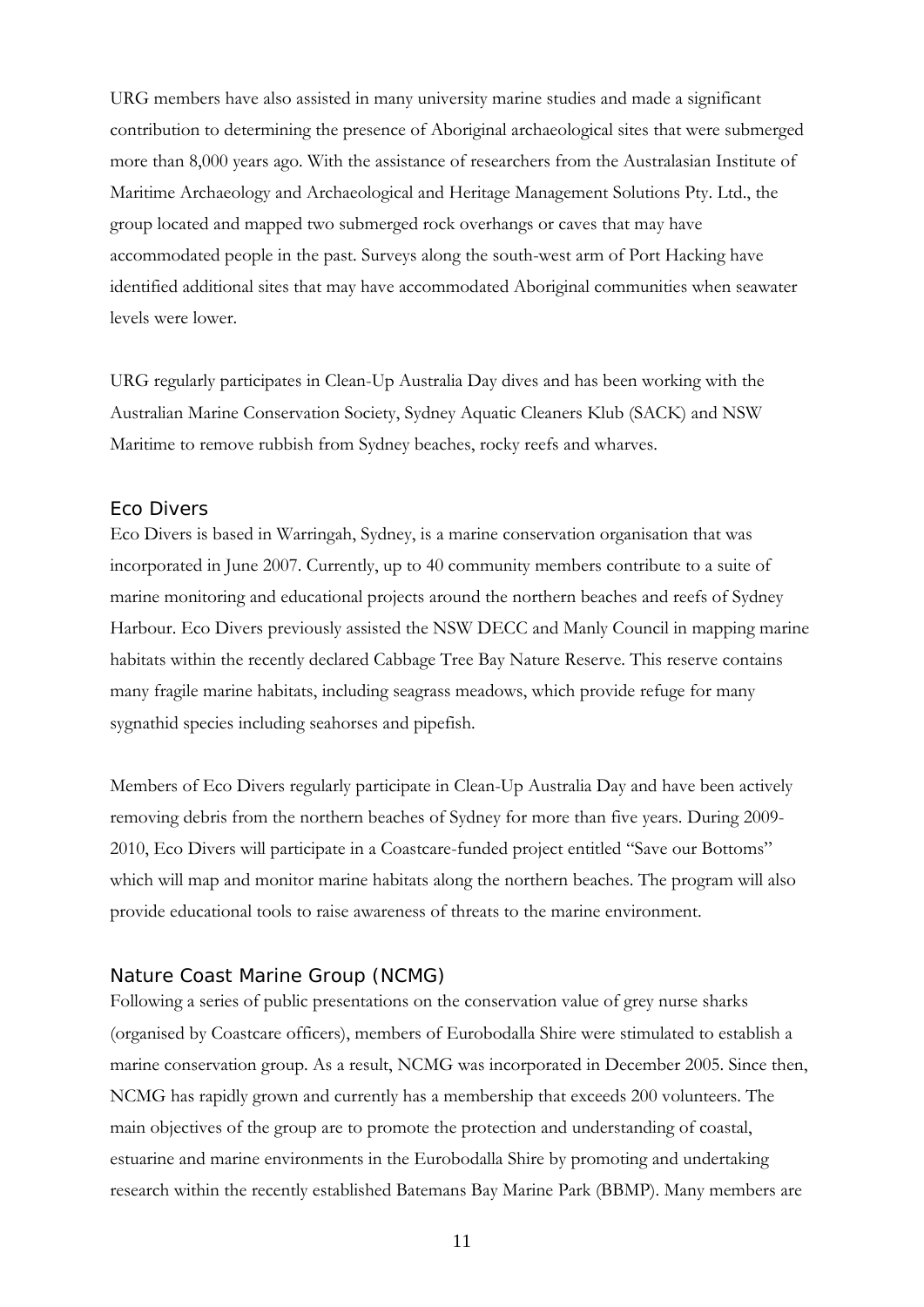active snorkelers and divers; this small sub-group has been working with Marine Park Research Officers in the development of survey methods to monitor the spatial and temporal patterns of marine assemblages and determine the optimum zoning plan for BBMP.

NCMG recently received funding through Caring For Our Country, which will enable the group to collect data on fish, macro-invertebrate and algal assemblage within the BBMP. Dr. Melinda Coleman, the BBMP Research Officer, has designed a monitoring program which will build the capacity of participants to collect reliable data from shallow subtidal environments. The aim of the project is to monitor changes in marine assemblages through time in order to understand the relationship between Marine Park zones and the dynamics of subtidal assemblage.

Members are also involved in Coastkeepers fish surveys and threatened species surveys and have been opportunistically collecting data on the distribution of many rare and threatened marine species including the weedy sea-dragon, black cod and the grey nurse shark. Additionally, NCMG actively participate in the removal of pest species, such as the pacific oyster, from estuarine habitats. Data collected from these projects will provide resources for educational material that will demonstrate the conservation significance of the Eurabodalla marine environment to the wider community.

## *Sapphire Coast Marine Discovery Centre (SCMDC)*

Sapphire Coast Marine Discovery Centre is a not-for-profit community group that was established in 2000. The aim of the group is to facilitate and encourage the local community to learn more about the local marine environment. In so doing, SCMDC has been successful in attracting funding through many private and government agencies, to encourage the local community to participate in research and education programs (Table 1). Funding through Envirofund and Coastcare has enabled the establishment of a long-term monitoring and management program for the introduced European crab (*Carcinus maenus*) in the Eden Twofold Bay region. Additionally, volunteers have participated in surveys of marine species at a number of important sites along the Sapphire Coast. These include the Blue Pools at Bermagui, Edrom Lodge, Eden (a well known weedy sea-dragon breeding site) and Wallagoot Lake, which lies within Bournda National Park.

The recently established marine discovery centre at Snug Cove, Eden, provides the opportunity to enhance marine research, education and entertainment activities in the region. The SCMDC vision is to use the facility to foster volunteer involvement in marine research through both government-funded programs, and in university research. Current voluntary projects include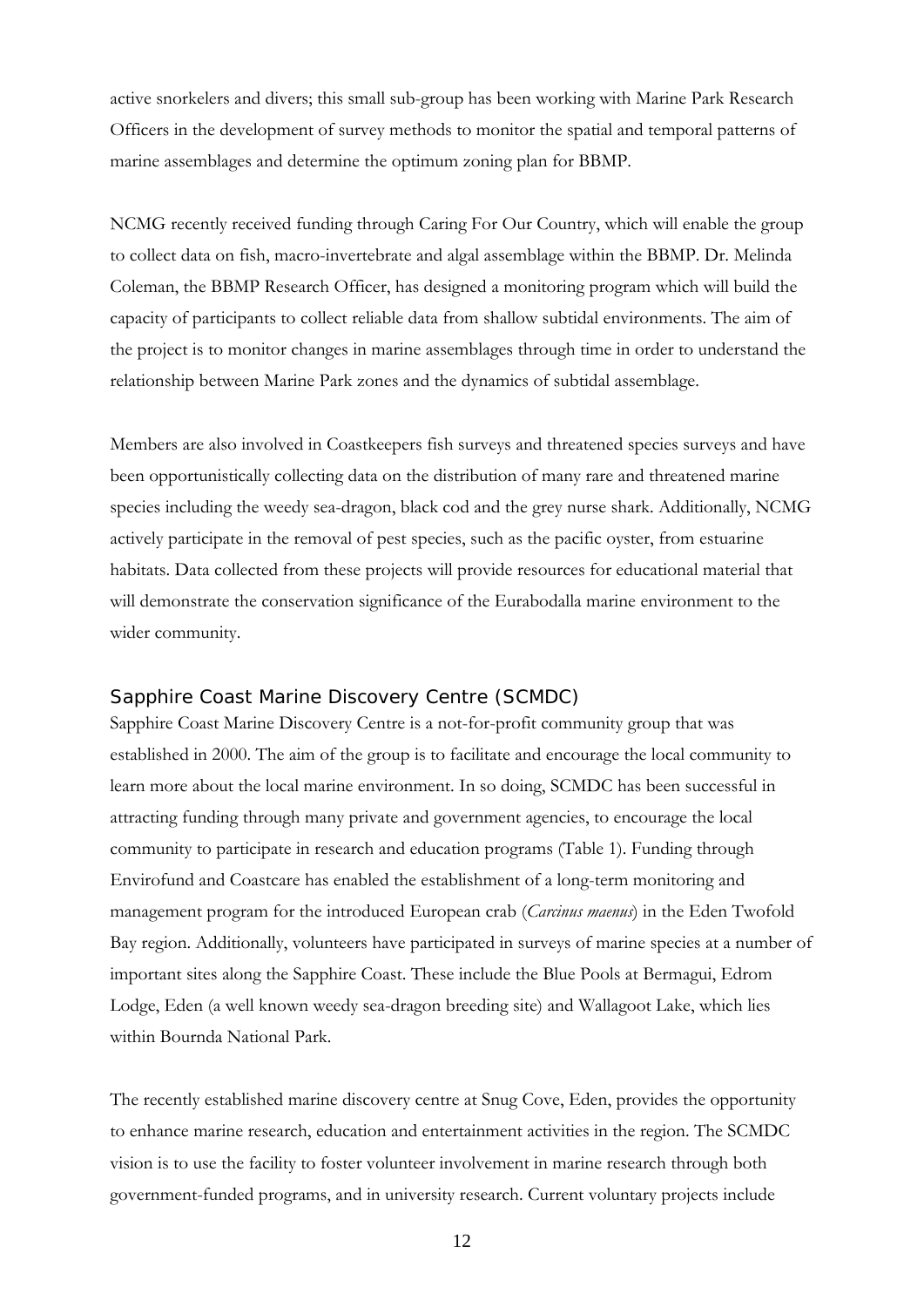increasing public awareness of marine macroalgae, and the potential threats to marine communities associated with climate change. This program, funded through Caring For Our Country, includes a series of seminars and field trips conducted by Dr. Allan Millar (Royal Botanical Gardens Sydney). Other activities currently underway include the development of educational material for primary and secondary school groups as well as the general public.

#### *Sapphire Coast Marine Society (SCMS)*

The Sapphire Coast Marine Society comprises a group of dedicated marine conservationists who collectively aim to promote awareness and conservation of marine communities through education and research. The group actively participates in field excursions that target rocky shores and shallow marine environments, including estuaries, where they conduct educational activities such as instruction in marine species identification. SCMS has links with SCMDC; the groups hold joint field activities with marine educators to assist in the identification of marine organisms found during field excursions. SCMS activities are generally limited to intertidal areas but they do support other research activities that are conducted along the Sapphire Coast.

#### *Australian National University SCUBA Club (ANUSC)*

Several members of the Australian National University SCUBA Club are actively involved in surveys of marine fish, regularly completing research dives at Jervis Bay. Their membership has an interest in Coastkeepers and Reef Life Surveys as well as in developing other voluntary projects in Jervis Bay. This interest can be further developed by consultation with the Jervis Bay Marine Park Research Officer, Dr. Nathan Knott, who indicated that specific management questions could be addressed utilising well-planned and co-ordinated volunteer research projects.

#### *Harbourkeepers/Coastkeepers*

Harbourkeepers and Coastkeepers were created by the Marine sector of the National Parks Association (NPA). NPA-Marine aims to improve community understanding and encourage active participation in a range of marine conservation issues. Additionally, NPA-Marine liaises with local communities, industries, scientists and government agencies to campaign for the establishment of marine sanctuaries. Previously, NPA-Marine developed a number of educational and volunteer programs to enable members to become involved in marine conservation activities. Many volunteers from groups identified above have undertaken the Coastkeepers fish survey training and are actively participating in subsequent surveys throughout NSW. Volunteers from Coffs Harbour to Narooma are currently providing NPA-Marine with quantitative data on 50 nominated fish species from sites across the five NSW marine bioregions. Data from these groups are sent to the Department of Primary Industries (DPI) and downloaded onto the NSW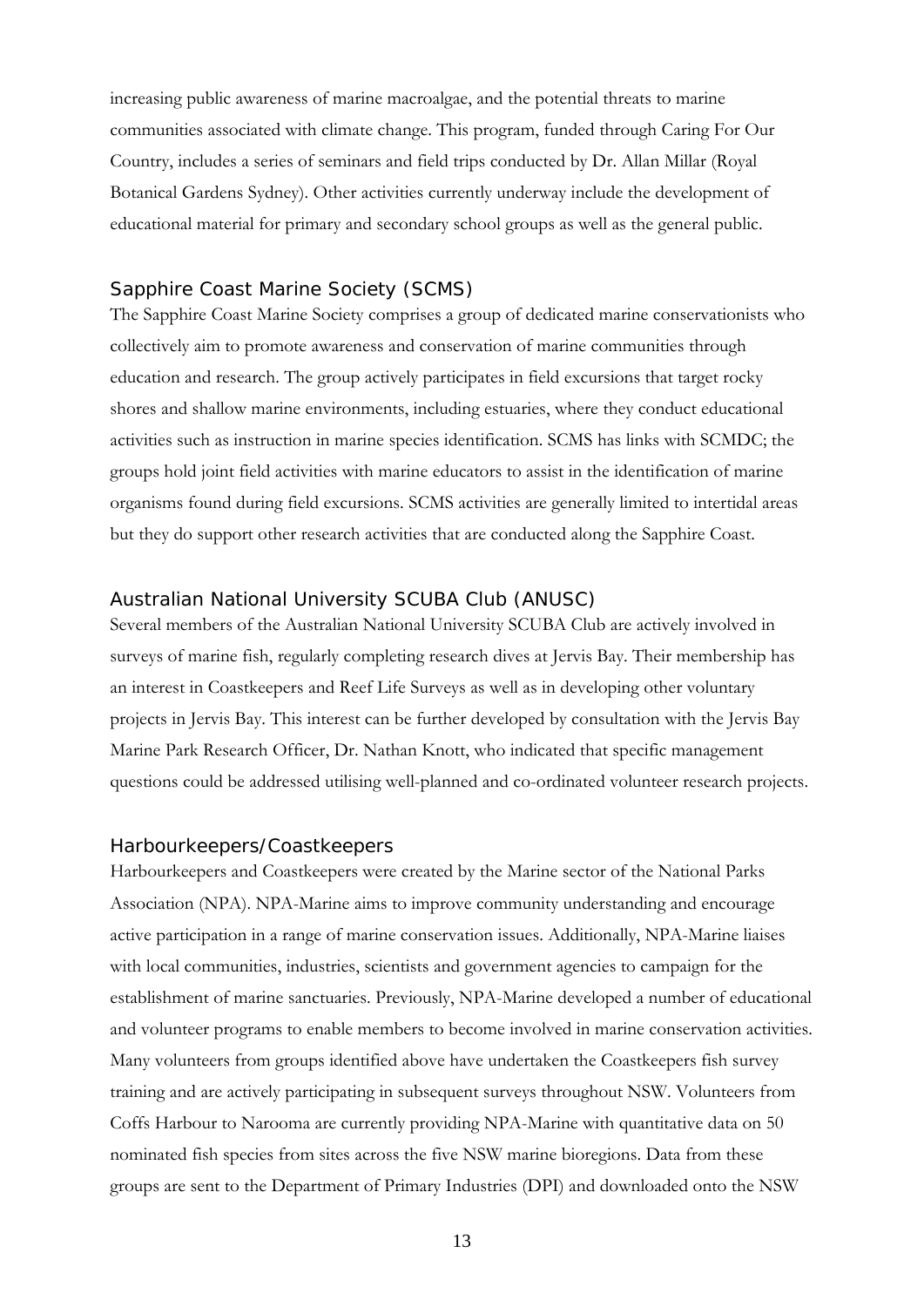government BioNet website, where it is accessible to the public. Harbourkeepers/Coastkeepers are involved in a range of other activities including: monitoring invasive marine pests (*Caulerpa taxifolia*); assisting in cleanup events; and contributing to the protection of threatened marine species such as the grey nurse shark.

| <b>Voluntary</b><br>group | Project title                                                                                          | <b>Funding</b><br>body                        | Project<br>dates | Amount   | Management<br>objectives * |
|---------------------------|--------------------------------------------------------------------------------------------------------|-----------------------------------------------|------------------|----------|----------------------------|
| <b>BURG</b>               | Reef clean & fish ID education Cape Byron<br>Marine                                                    | Envirofund                                    | 2007-08          | \$22,488 | E, BIO, TP, TS             |
|                           | Small equipment grant<br>Video + U/W housing                                                           | Dept. of<br>fam./comm.                        | 2006             | \$3,206  |                            |
|                           | Restoration, education and protection Cape<br>Byron Marine Park sub-tidal reefs                        | Coastcare                                     | 2009-10          | \$32,863 | E, BIO, TP, TS             |
| <b>SURG</b>               | Assessment of the benthos with the SIMP                                                                | Australian<br>Nature<br>Conservancy<br>Agency | 1996-99          | \$12,000 | HM, BIO, NP                |
|                           | Photographic inventory                                                                                 | Coastcare                                     | 1999             |          | BIO, E                     |
|                           | Coral bleaching in the SIMP                                                                            | Coastcare                                     | 2000-02          | \$23,200 | <b>TP</b>                  |
|                           | Threatening process to SIMP biodiversity                                                               | Envirofund                                    | 2003-06          | \$14,800 | <b>TP</b>                  |
|                           | Assessment of processes affecting SIMP reef<br>habitats                                                | Envirofund                                    | 2006-08          | \$24,800 | TP, NP                     |
|                           | Fish surveys in the SIMP                                                                               | Coastcare                                     | 2009             | \$18,140 | <b>BIO</b>                 |
|                           | Marine debris and threatened spp.                                                                      | Coastcare                                     | 2009             | \$16,200 | TS, TS, SI                 |
| <b>PURG</b>               | Marine biodiversity monitoring and community<br>education project                                      | Coastcare                                     | 2007-09          | \$19,360 | BIO, E                     |
| <b>GLUG</b>               | Marine species inventory and data collation                                                            | HCR-CMA                                       | 2008-09          | \$15,000 | E                          |
|                           | Marine monitoring and community education<br>in the Great Lakes area                                   | Coastcare                                     | 2009-10          | \$38,050 | BIO, TS, TP, E             |
| <b>TUG</b>                | Fish identification and habitat surveys on the<br>NSW central coast                                    | Envirofund                                    | 2008-10          | \$16,400 | BIO, TS, E, SI             |
| <b>Eco Divers</b>         | Save your bottom                                                                                       | Coastcare<br>(corporate)                      | 2009             | \$9,500  | HM, BIO, NP, SI,<br>E      |
| <b>URG</b>                | Biodiversity baseline survey in the North<br>Harbour Aquatic Reserve                                   | Envirofund                                    | 2003-04          | \$11,214 | BIO, TS, TP, HU,<br>TP, E  |
| <b>NCMC</b>               | Trans-generational and educational approach<br>to ensure long-term marine biodiversity<br>conservation | Coastcare                                     | 2009-10          | \$8,150  | BIO, TS, SI, E             |
| <b>SCMDC</b>              | Review of the state of knowledge of the<br>Sapphire Coast marine environment                           | Envirofund                                    | 2005             | 2006     | \$27,000                   |
|                           | Construction of an education trailer and part-<br>time marine educator                                 | Envirofund                                    | 2007             | 2008     | \$70,350                   |
|                           | Volunteer green shore crab eradication<br>program                                                      | SR-CMA                                        | 2007             | 2008     |                            |
|                           | Snorkel leaders course                                                                                 | SR-CMA                                        | 2007             |          |                            |
|                           | Marine habitat banners for discovery centre                                                            | <b>NSW-NPWS</b>                               | 2008             |          | \$5,000                    |
|                           | Develop high school education material                                                                 | Coastcare                                     | 2008             | 2009     | \$48,500                   |
|                           | Seaweed Identification workshop                                                                        | Coastcare                                     | 2008             |          | \$7,700                    |
|                           | Purchase of aquarium equipment                                                                         | Mumbulla<br>Foundation                        | 2008             |          | \$3,700                    |
|                           | Continuation and extension of the volunteer<br>green shore crab project                                | George<br>Alexander<br>Foundation             | 2008             | 2009     | \$19,100                   |

**Table 1:** Summary of voluntary organisation funded programs which meet specific management objectives or have had an educational focus.

\* Management objectives: (BIO) Biodiversity; (E) Educational; (HM) Habitat Mapping; (HU) Human Usage; (NP) Natural Processes; (ME) Marine Park Compliance; (SI) Specific Impacts; (TP) Threatening Processes; and (TS) Threatened Species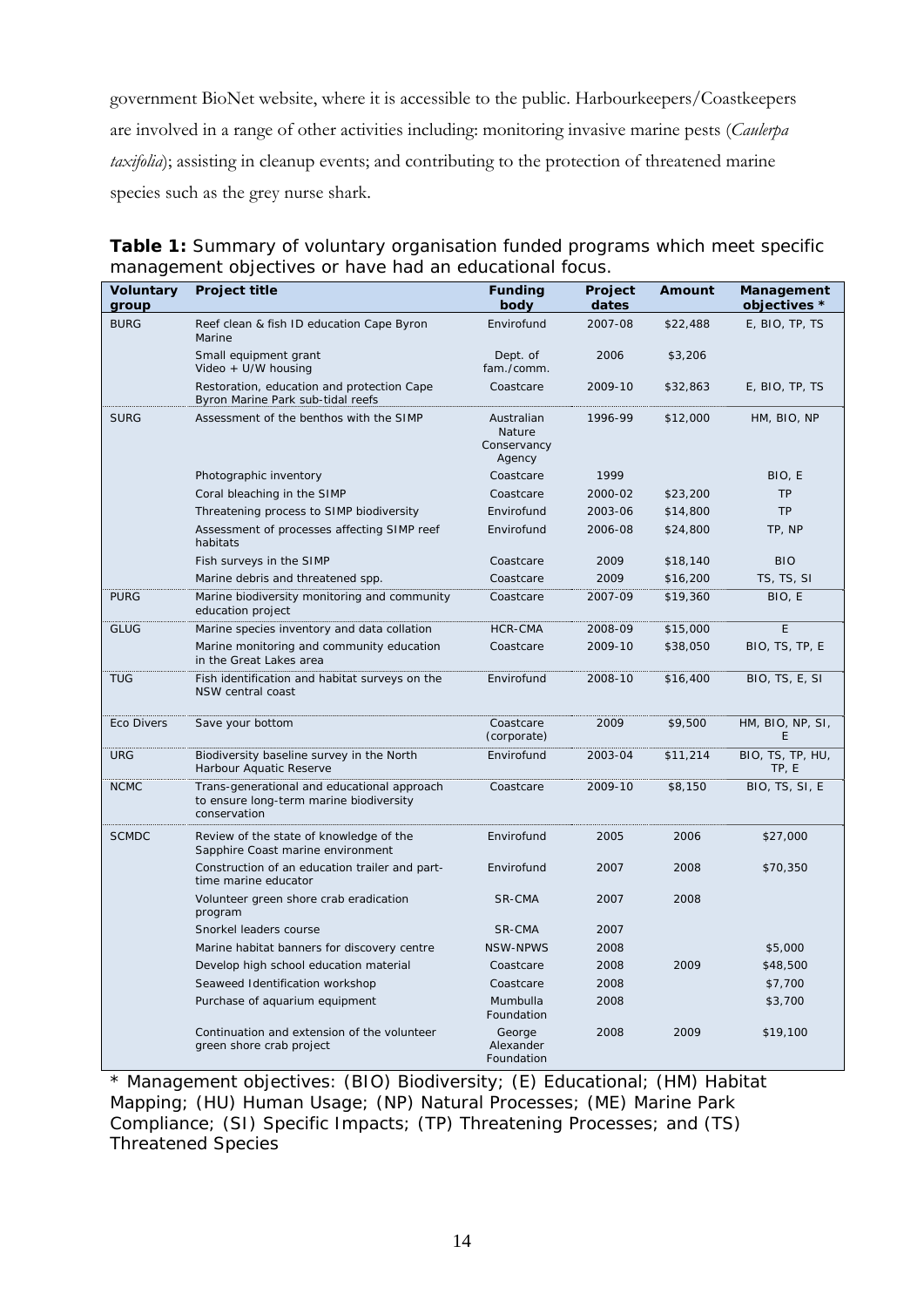## **Volunteer group capacity**

## *Diving experience and member participation*

A total of 162 members from 11 voluntary groups completed and submitted member questionnaires, with a participation rate  $\geq 50\%$  from eight voluntary groups. Data extracted from the volunteer database were quantitatively evaluated by applying a weighted scoring system to the diver-related, categorical variables (Questions 2-6 in the member questionnaire; Appendix 2). For example, diver qualification levels were given a number from 1 for an open water diver to 8 for a diver with commercial accreditation. The categories for "number of dives completed" and "years of diving" were weighted similarly. Each group member's diving experience was then determined as the sum of all values from the diving experience questions. Data from each voluntary group are summarised in Figure 1. Similarly, each member's capacity as a volunteer was determined quantitatively by applying similar weighted values to relevant questions in the member questionnaire (i.e. related to member participation in volunteer group activities - Questions 8-13 in the member questionnaire). Results from this evaluation are displayed in Figure 2, below.

Up to 50% of members in most voluntary groups have extensive diving experience, generally with qualifications of divemaster or higher. Many of these individuals have been diving for more than 10 years and have completed over 300 dives. Overall, experience levels in CDSC and PURG tended to be lower than for the other groups, with diving experience limited to  $\leq 5$  years and approximately 100 dives for many group members. Diving experience within SURG ranged from limited to extensive, which may be explained by the recent (early 2009) recruitment drive for new members (Fig. 1). This pattern is also evident for the level of member participation within SURG (Fig. 2). Thus, membership participation is skewed to the left of Fig. 2 because 25 members have been with the group for less than one year.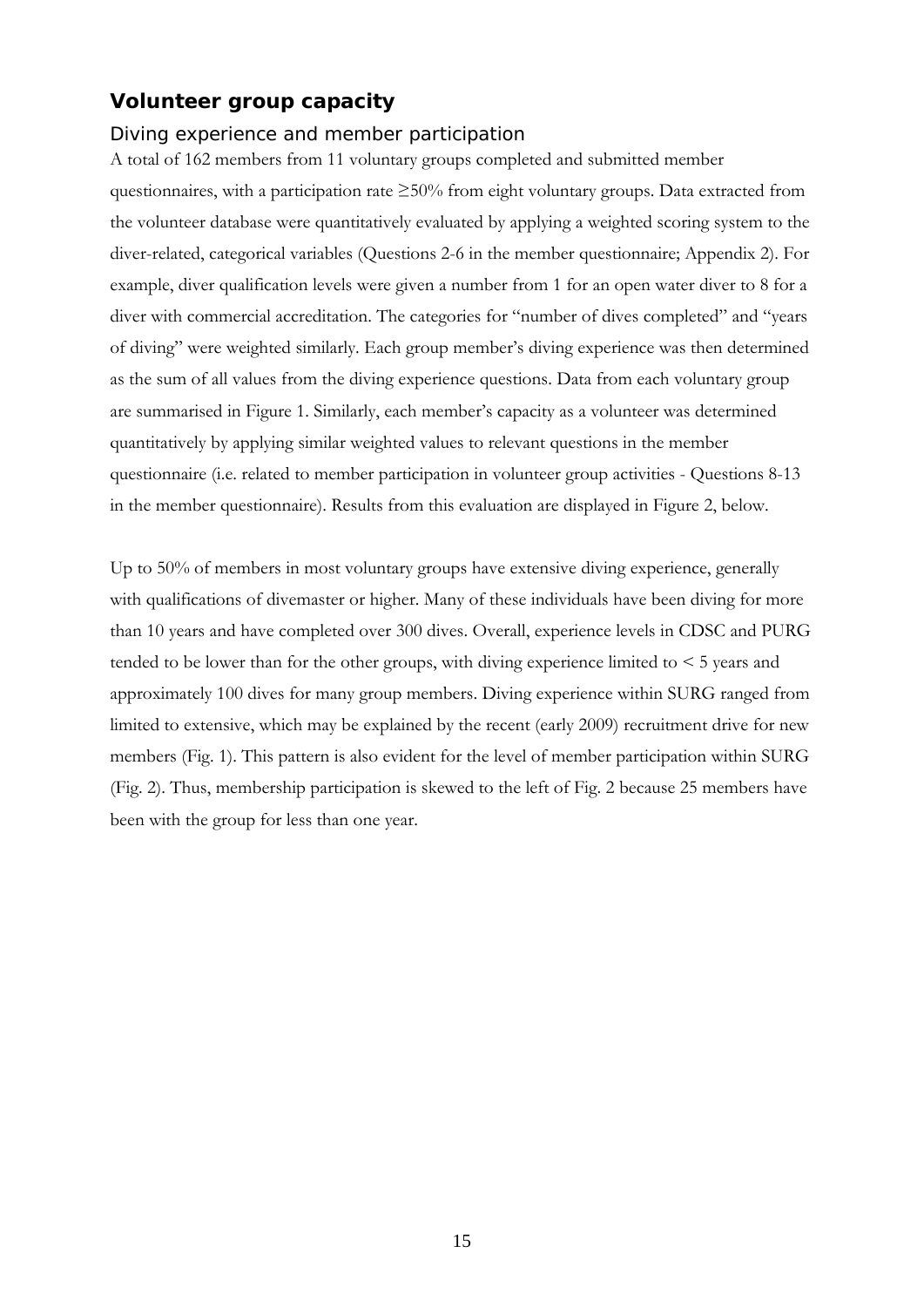

**Figure 1:** Summary of diving experience for each volunteer group. Values were determined by weighting categorical variables answered within each completed member questionnaire (Appendix 2). Example of diving experience: Limited – an open water diver with < 10 dives; Moderate – advanced/rescue diver with > 50 dives; and Extensive – an active diver with (generally) a minimum of divemaster certification and > 100 dives.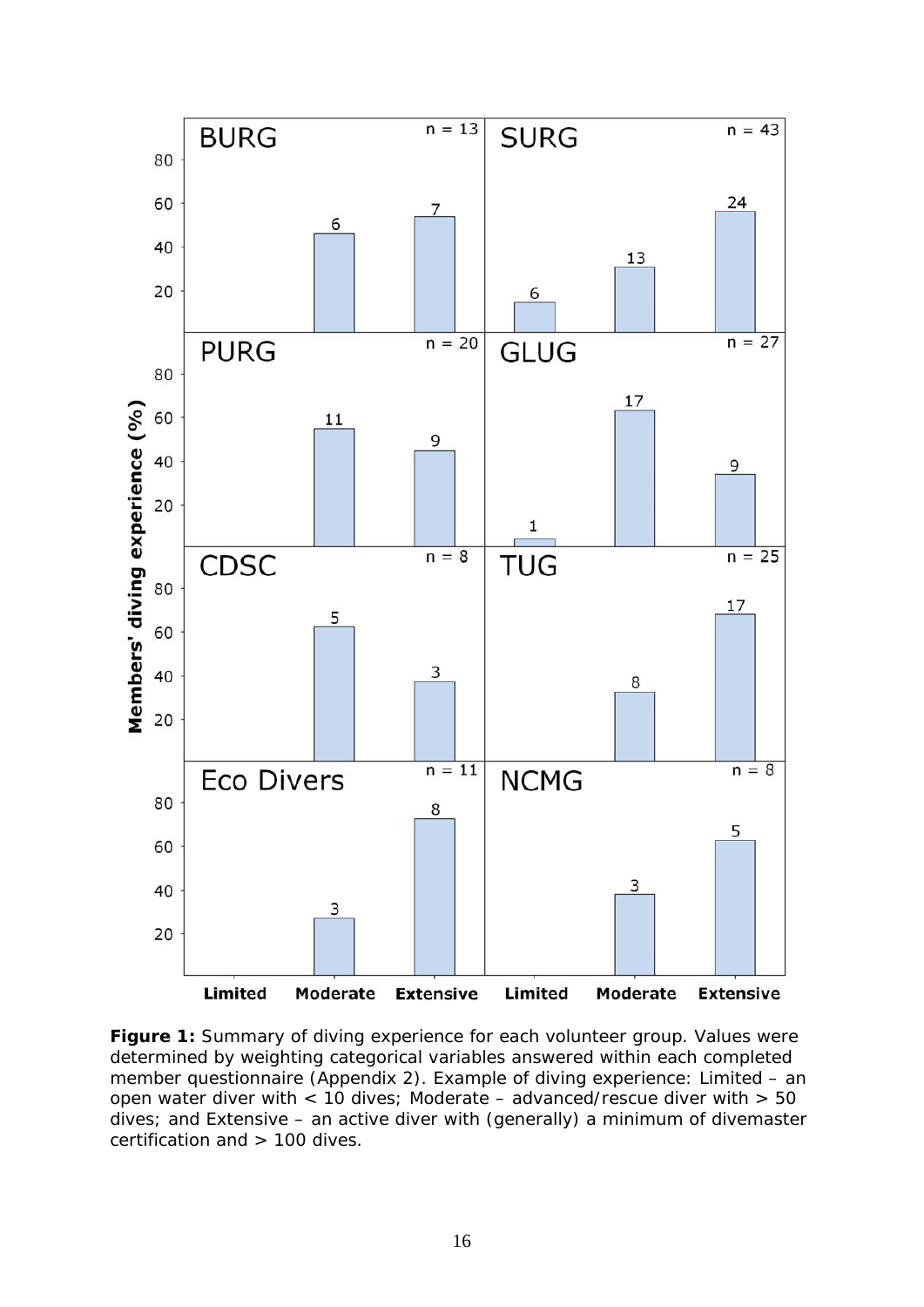

**Figure 2:** Summary of group participation by members. Values were determined by weighting categorical variables answered within each member questionnaire (Appendix 2). Example of participation: Limited - a new member with minimal participation in group activities; Moderate – membership > 2 years and regular participation in field and group activities; and, Extensive - membership  $> 3$ years, participation in > 20 field activities and/or participation in numerous nondiving-related group activities.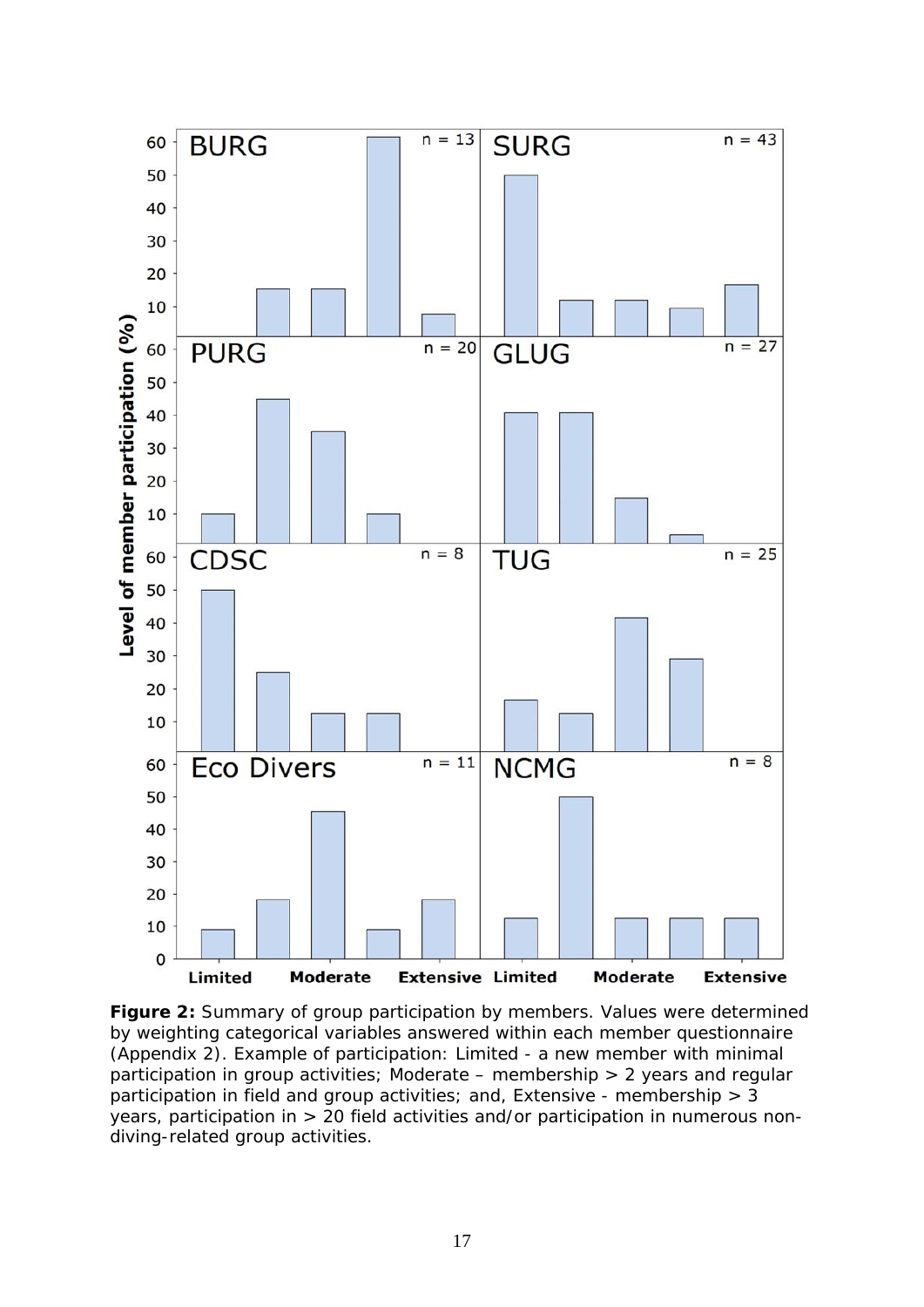Member participation rates for BURG ranged between moderate to extensive (Fig. 2) whereas levels were not as high within the newly established groups such as PURG, GLUG and CDSC. Group activities within CDSC were limited to those completed as part of the Coastkeepers surveys and Reef Life Surveys as this group has not, as yet, been successful in attracting funding to enable the establishment of their own research programs. Members of Eco Divers have been actively participating in habitat surveys and regularly complete clean-up dives around Mosman and Manly beaches; this is reflected by the moderate to extensive participation level (Fig. 2). Members of TUG have extensive diving experience (Fig. 1) and have a moderate to high group participation rate (Fig. 2), which is generally attributable to social activities rather than researchassociated events.

#### *Research interest and diver training priorities*

From the returned member questionnaires, 87% and 78% of respondents indicated that fish and threatened species surveys were a high priority, respectively (Table 2a); however, this was not consistent across all groups surveyed. For example, members of BURG and GLUG were more interested in human impacts (85% and 89%, respectively) than threatened species (77% and 81%, respectively).

| a) Percentage research interest |                                      |             |             |             |             |             |            |               |             |  |  |  |  |  |
|---------------------------------|--------------------------------------|-------------|-------------|-------------|-------------|-------------|------------|---------------|-------------|--|--|--|--|--|
|                                 | <b>Eco</b>                           |             |             |             |             |             |            |               |             |  |  |  |  |  |
|                                 | <b>Overall</b>                       | <b>BURG</b> | <b>SURG</b> | <b>PURG</b> | <b>GLUG</b> | <b>CDSC</b> | <b>TUG</b> | <b>Divers</b> | <b>NCMG</b> |  |  |  |  |  |
| Habitat mapping                 | 67                                   | 69          | 77          | 60          | 78          | 38          | 40         | 55            | 75          |  |  |  |  |  |
| Human impacts                   | 70                                   | 85          | 74          | 60          | 89          | 63          | 40         | 73            | 38          |  |  |  |  |  |
| Fish surveys                    | 87                                   | 92          | 84          | 70          | 93          | 88          | 76         | 91            | 88          |  |  |  |  |  |
| Benthic surveys                 | 65                                   | 69          | 70          | 40          | 70          | 63          | 36         | 64            | 75          |  |  |  |  |  |
| Threatened spp.                 | 78                                   | 77          | 84          | 85          | 81<br>50    |             | 40         | 91            | 75          |  |  |  |  |  |
|                                 | b) Percentage of training priorities |             |             |             |             |             |            |               |             |  |  |  |  |  |
|                                 |                                      |             |             |             |             |             |            | <b>Eco</b>    |             |  |  |  |  |  |
|                                 | Overall                              | <b>BURG</b> | <b>SURG</b> | <b>PURG</b> | <b>GLUG</b> | <b>CDSC</b> | <b>TUG</b> | <b>Divers</b> | <b>NCMG</b> |  |  |  |  |  |
| Diving training                 | 40                                   | 77          | 37          | 50          | 37          | 13          | 24         | 36            | 36          |  |  |  |  |  |
| Benthic Id                      | 66                                   | 77          | 60          | 65          | 81          | 63          | 40         | 64            | 64          |  |  |  |  |  |
| Fish Id                         | 72                                   | 77          | 72          | 75          | 93          | 75          | 48         | 55            | 55          |  |  |  |  |  |
| Research methods                | 74                                   | 69          | 77          | 75          | 70          | 50          | 60         | 73            | 73          |  |  |  |  |  |
| Data entry                      | 28                                   | 46          | 30          | 20          | 41          | 25          | 8          | 18            | 18          |  |  |  |  |  |

**Table 2:** Summary of research interests and training priorities to increase the research capacity of marine voluntary groups. The 2 highest priorities are shown in bold font.

Training in research methods and fish identification was identified as the highest priority for improving the overall capacity of volunteer groups (Table 2b). Again, this was not consistent within all groups and members from BURG indicated an interest in training in dive skills (diver training) and benthic identification. The latter was also identified as high priority by members of Eco Divers and GLUG.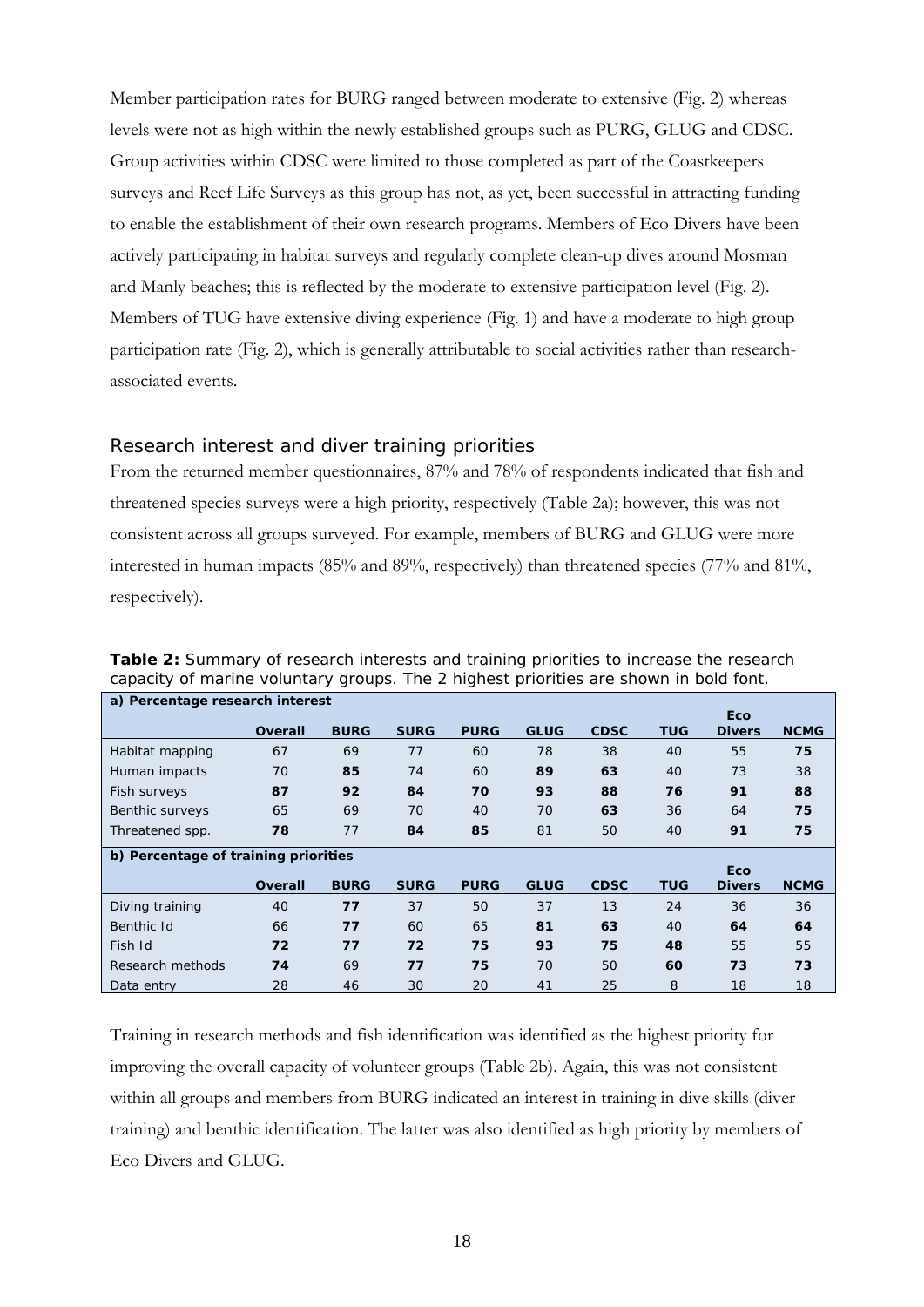## **Training programs and trainers utilised by voluntary groups**

Most of the voluntary groups indicated that they have actively participated in some form of training to improve the overall research capacity of the membership. The main topics covered, utilising both internal and external trainers, included fish identification, photography and, to a limited extent, research methodologies. In their first funded project mapping and quantifying benthic communities within the (then) Solitary Islands Marine Reserve (Table 1), SURG developed a robust training program that involved a slide library of each of the benthic categories to be documented. Interactive training occurred both in the class room and *in situ*. To maximise data quality, *in situ* training involved volunteers completing line transects that were also recorded using video. This provided feedback and remedied identification errors. Nevertheless, errors still occurred in subsequent field work; this was assessed in the report that resulted from the project (Smith and Edgar, 1999).

Many group members have participated in the Coastkeepers training program with some also completing training for Reef Life Surveys. The PADI, two-day fish identification course, which covers 50 specific (mostly temperate) species, has been used by some other groups to provide members with skills for surveys of fish assemblages (including threatened species). SURG also provides additional internal training in the identification of threatened and protected species as this topic is the focus one of their current, externally funded projects. Zan Hammerton, a PADI instructor, delivers instruction on a different suite of fish species to members of BURG. This modified list includes tropical and subtropical species that are found throughout northern NSW. Coastkeeper trainers, including David Roe from Coastkeepers and Mike Davey from Jetty Dive Coffs Harbour, have provided training to members of SURG, CDSC, TUG, NCMG, ANUSC and URG. Members from CDSC, GLUG and TUG have previously undertaken fish survey training with Professor Bill Gladstone from the University of Newcastle. The learning objectives of this training are to: provide participants with the knowledge to identify approximately 20 fish species; introduce and practise survey methodologies for collecting quantitative fish data; and provide additional information on other methods including macro-invertebrates and debris survey techniques.

The Reef Life Surveys project is funded by the Australian Government's Commonwealth Environment Research Facilities (CERF) program. The project aims to provide marine managers with biodiversity data that is collected by highly skilled and enthusiastic volunteer members throughout Australia. The use of volunteers enables data to be collected at larger spatial and temporal scales than is possible by using research professionals. The Reef Life Survey program provides the technical, financial and logistic support to a growing network of skilled volunteer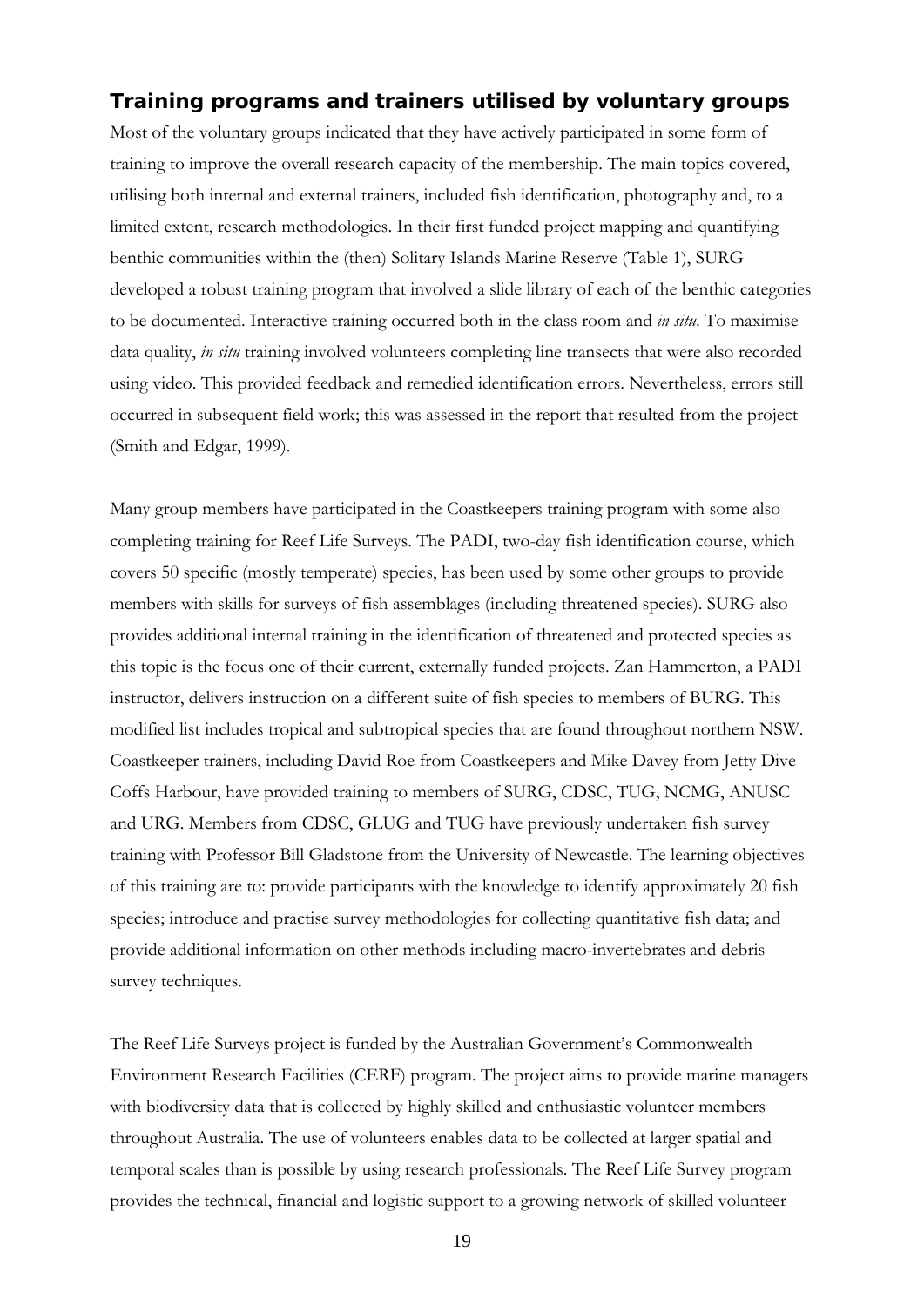divers, who complete standardised survey methods to generate quantitative data on marine communities. During a five-day period, volunteers are trained in fish, macro-invertebrate and benthic monitoring methods which includes at least eight *in situ* training dives to produce data that are consistent and comparable to data collected by research scientists. Many enthusiastic NSW volunteer group members have undertaken the Reef Life Survey course and are actively monitoring local reefs along with reefs throughout Australia and overseas. However, this program appears to be limited to members with a high capacity to conduct marine research and may not be appropriate for the majority of volunteers.

Nature Coast Marine Group members are actively involved in a research project that will determine the effectiveness of management strategies used in the implementation of the BBMP. They are monitoring the spatial and temporal changes in marine biodiversity via snorkelling surveys. Dr. Melinda Coleman, a research officer from BBMPA, has been working closely with members of NCMG to ensure a high level of knowledge and experience, which will enable the collection of useful data from snorkelling surveys conducted along shallow reefs within the park. Batemans Bay Marine Park officers believe that, with appropriate training and support, NCMG members will provide sound, robust data that will meet the requirements of the strategic plan for the marine park (NSW Marine Parks Authority 2008). This model may provide a template for other collaborative programs between marine voluntary groups and marine parks throughout NSW.

## **Voluntary research projects capable of answering management questions**

Managers and Research Officers from the MPA, DECC and DPI were interviewed to determine whether data collected by voluntary organisations could answer specific management questions. Initially some officers were concerned with the accuracy and robustness of data collected by voluntary groups. However, most research officers indicated that volunteer groups could provide important information to marine managers if specific projects were designed in consultation with managers and professional scientists. A list of potential projects was compiled from these discussions (Table 3). However, it was also emphasised that adequate training, quality assurance and quality control procedures are necessary if volunteer marine groups are to provide managers with reliable data to inform management decisions. All MPA research officers that were contacted strongly endorsed volunteer-based regarding debris surveys as part of the evaluation of the effectiveness of marine park zoning plans.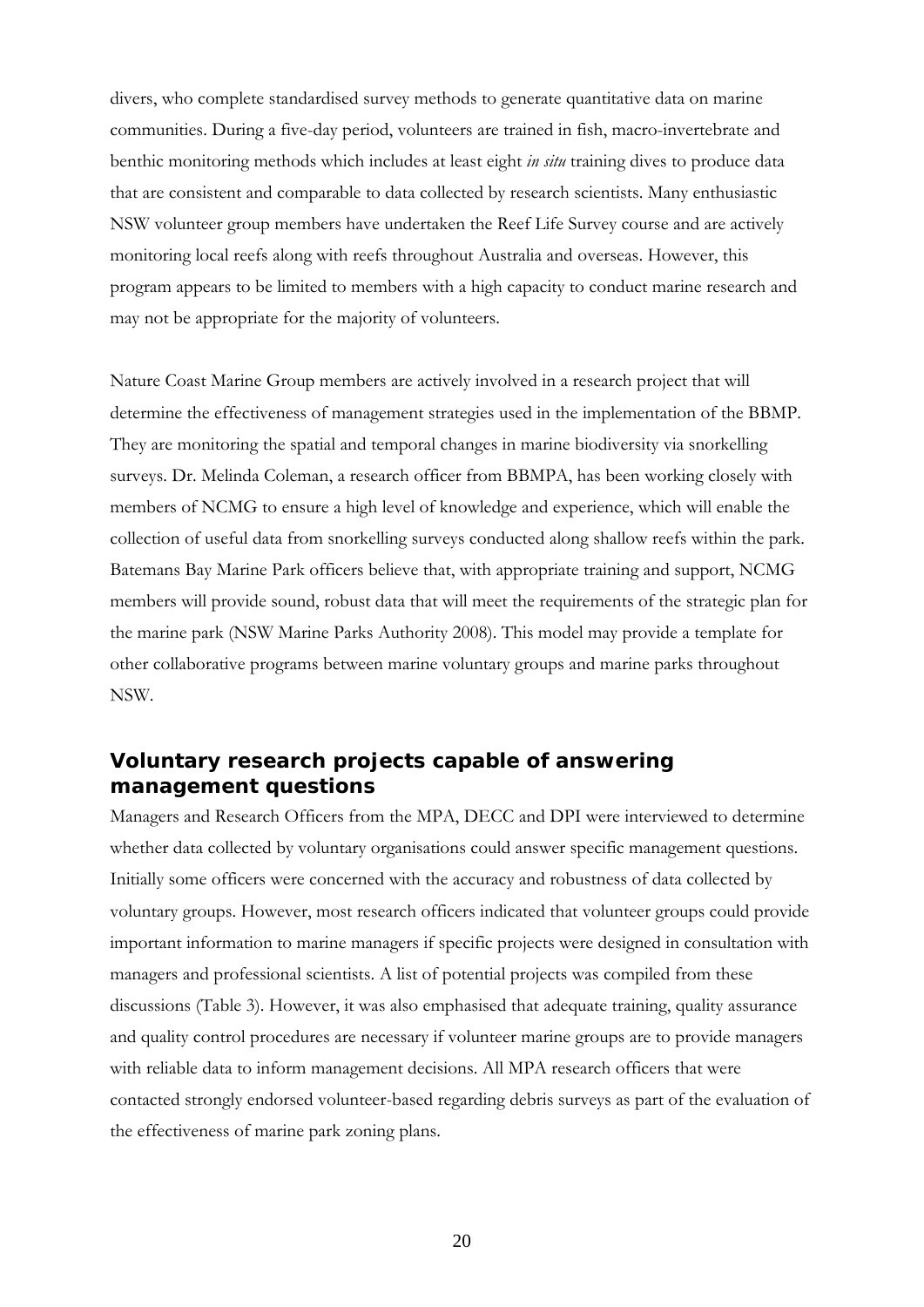**Table 3.** Overview of voluntary marine projects that have been proposed to meet management outcomes. BURG-Bryon Bay Underwater Research Group, SURG-Solitary Islands Underwater Research Group, PURG-Port Macquarie Underwater Research Group, GLUG-Great Lakes Underwater Group, CDSC-Charlestown Dive Social Group, NCMG-Nature Coast Marine Group, URG-Underwater Research Group Dive Club. Refer to Table 1 for management outcome descriptions.

| Proposed research project                                                                     | Current group participation                                       | Proposed by                                         | Management<br>outcomes        |  |  |
|-----------------------------------------------------------------------------------------------|-------------------------------------------------------------------|-----------------------------------------------------|-------------------------------|--|--|
| Marine species inventory                                                                      | BURG, SURG, PURG, GLUG, SCMDC                                     | Dave Harasti &<br>Nathan Knott<br>(DECC)            | BIO, E, NP                    |  |  |
| Fish inventory and<br>abundance surveys                                                       | BURG, SURG, PURG, GLUG, CDSC                                      | <b>Bill Gladstone</b><br>(UNC) and group<br>members | BIO, SI                       |  |  |
| Marine debris surveys                                                                         | GLUG, SURG, CDSC, PURG, BURG                                      | Steve Smith (UNE),<br>Dave Harasti                  | HU, SI, MC                    |  |  |
| Threatened species surveys                                                                    | SURG, PURG, GLUG                                                  | Alan Jordan & Dave<br>Harasti (DECC)                | <b>TS</b>                     |  |  |
| Benthic community<br>composition                                                              | <b>BURG, Previously SURG</b>                                      |                                                     | HM, BIO, TS, NP,<br><b>SI</b> |  |  |
| Macro-invertebrate surveys                                                                    | GLUG, NCMG, SURG, CDSC                                            | Dave Harasti                                        | BIO, TS, NP                   |  |  |
| Video tape transects of<br>remote habitats identified by<br>the habitat monitoring<br>program | <b>GLUG</b>                                                       | Alan Jordan                                         | HM, BIO,                      |  |  |
| Monitoring shallow subtidal<br>marine assemblages (snorkel<br>based surveys)                  | <b>NCMG</b>                                                       | Melinda Coleman &<br>Alan Jordan (DECC)             | BIO, SI,                      |  |  |
| Assisting in the collection and<br>deployment of Acoustic<br>listening station                | Acoustic loggers are located all the<br>way along the east coast. | Alan Jordon                                         | NP, SI                        |  |  |
| Monitoring pest species                                                                       | URG, Eco Divers, Coastkeepers,<br><b>SCMDC</b>                    | Nathan Knott                                        | TP, SI                        |  |  |
| Monitoring introduced algal<br>species (Caulepra taxifolia)                                   | URG 2003-04, 2007-08                                              | Bob Creese (DPI)                                    | TP, SI                        |  |  |

## **Evaluating voluntary groups with different levels of research capacity (SURG and GLUG)**

The debris and fish survey studies being conducted by SURG use research designs and methods developed in conjunction with professional researchers from the National Marine Science Centre (NSMC; Associate Professor Steve Smith and Steve Dalton). Similarly, research methods being used by GLUG for fish surveys were developed in conjunction with Associate Professor Bill Gladstone; debris surveys follow the design being used by SURG that is currently widely applied throughout northern NSW for long-term monitoring of reef health (Smith *et al*. 2006, 2008). Theory sessions and two practical training days were conducted with both groups, with additional evaluation dives completed to determine the accuracy of data collection and any problems with the logistics of field work (1 with GLUG, 2 with SURG).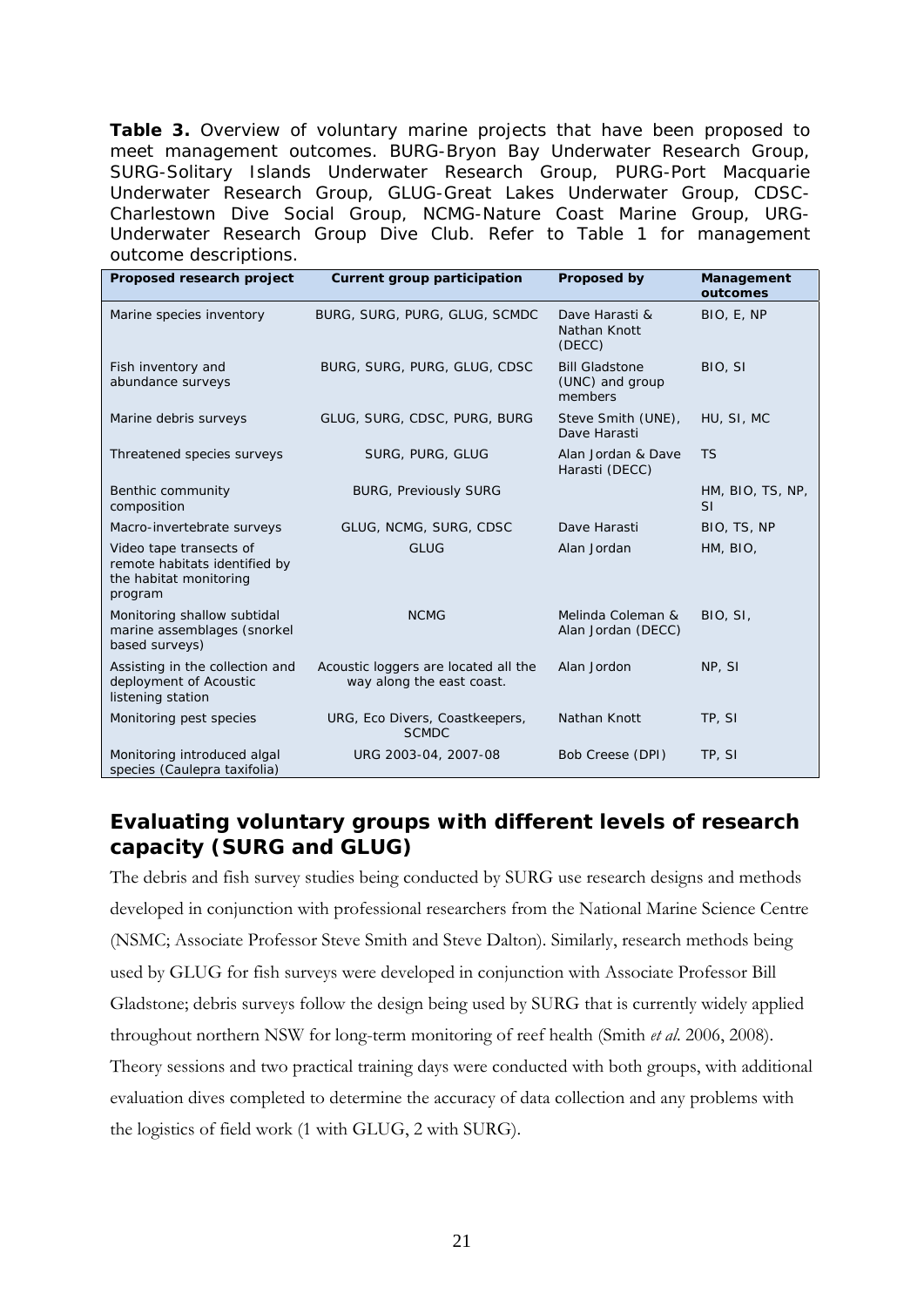For SURG, the survey design and sampling methods were initially developed in conjunction with appropriate office bearers (Bob Edgar and Ian Shaw). A theory session was then conducted at the NMSC where over 40 SURG members were in attendance. The members were introduced to the aims of the fish and debris survey, survey design and methods, and specific details were presented and discussed. Debris categories were described to the group and refined during subsequent discussion to make then relevant to offshore, reefal sites rather than nearshore sites from which the list was compiled (e.g. "shopping trolley" was removed). This training session was repeated at a subsequent SURG meeting. As part of the funded project to evaluate fish assemblages in the SIMP, 25 SURG members also undertook the Coastkeepers training, which was presented by David Roe.

Over the next four weeks, SURG members conducted fish and debris training dives, which were evaluated by Mike Davey and SURG dive co-ordinator Bob Edgar (fish surveys), and Steve Smith and Steve Dalton (fish and debris surveys). Survey teams consisted of one experienced and one relatively inexperienced diver and, following each training dive, a debriefing was conducted to further improve the performance of the participants. Evaluating SURG's capacity to accurately conduct fish and debris surveys over the past several months indicated that, with adequate supervision and training, members are able to consistently capture reliable data when inexperienced divers are paired with experienced divers. However, observations during training dives indicated that many divers failed to maintain adequate buoyancy control and body position and regularly came into contact with the benthos. This was probably due to the additional activities being undertaken during fish survey dives necessitating concentration on aspects other than diving skills (counting fish and writing on slates). This is of considerable importance when divers are making contact with fragile sessile organisms such as corals. Further development of divers' buoyancy control is required to address this issue.

Evaluation of the ability of GLUG members to participate in marine research was conducted over two weekends. During the first weekend members were introduced to fish, macroinvertebrate and debris survey techniques during theoretical sessions conducted by Bill Gladstone and Steve Dalton. On the following morning, the group trialled the survey techniques on land prior to completing two surveys on nearshore reefs adjacent to Forster. Following each dive, fish species were identified to species level where possible, and recommendations on improving survey techniques were discussed. During the first survey dive, observers collecting fish data completed the nominated area too quickly, and it was decided that a 10-15 minute period was required to accurately evaluate the fish community within each transect. The maintenance of independence of replicate transects (i.e. not placing them too close together) and diver swimming

22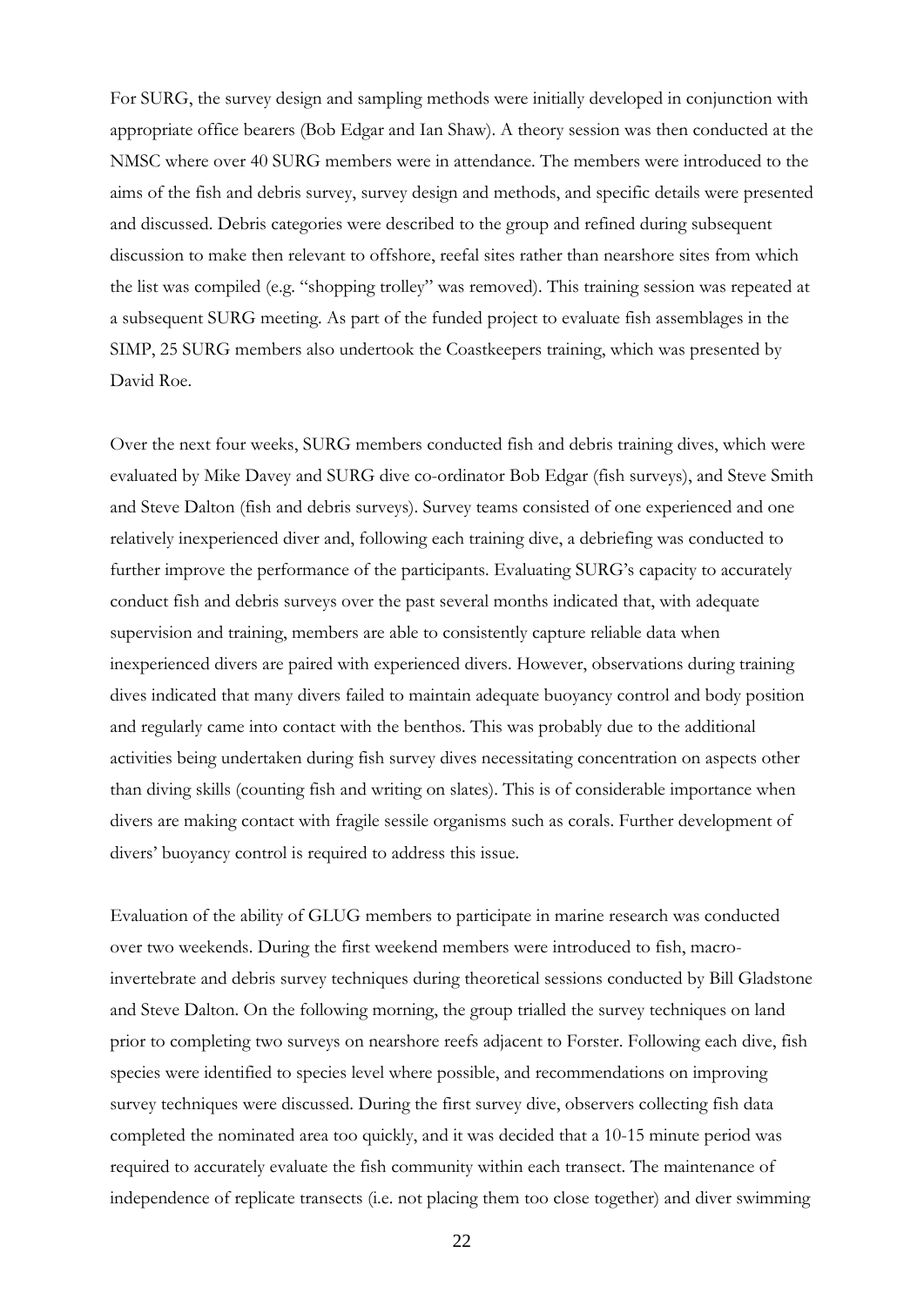techniques were also discussed. During subsequent fish surveys conducted over the following weekend, it became apparent that the skill levels of most members were insufficient to accurately survey fish communities. It was therefore decided that further training was needed. Currently, debris surveys are ongoing within the Port Stephens-Great Lakes Marine Park with complementary Reef Life Surveys being conducted by divers trained in these methods. Further development of fish survey techniques was recommended and is currently being addressed within the group.

## **Discussion and recommendations**

There is little doubt that the volunteer research groups evaluated in this study have strong potential to contribute to the realisation of management objectives for the marine habitats of NSW. However, in order for this to occur, there are some clear steps that need to be taken to standardise methods and training, assure quality of data, and provide continuing support for tasks with which groups generally struggle (data handling, analysis and report preparation). Each of these will be dealt with below.

#### **Spatial coverage of volunteer groups**

This evaluation of voluntary marine research groups has identified considerable research activity in different regions along the NSW coast. However, it has also identified a number of key areas where diving occurs, that presently lack voluntary marine groups or in which such groups perform little coordinated research. From the north, these areas include the Tweed Coast (although BURG conducts some activities in this region), the Ballina - Evans Head region, South West Rocks (but note that PURG has shown interest in this area), Port Stephens and Newcastle (but note that CDSC and GLUG conduct some research activity in this region), Wollongong and Illawarra. In conjunction with the development of standardised training programs and methods (see below), priority should be given to establishing active groups within these regions.

## **Standardisation of methods and training**

While different groups conduct, and have conducted, a range of different research activities, inventory of species (photographic identification), assessment of fish communities and reef clean-up activities are predominantly practised amongst groups. All of these have the potential to provide valuable data on, for example, the distribution of threatened and protected species, the ranges of other species (esp. with respect to potential range extensions under the influence of climate change), spatial and temporal patterns of community structure, and impacts/risks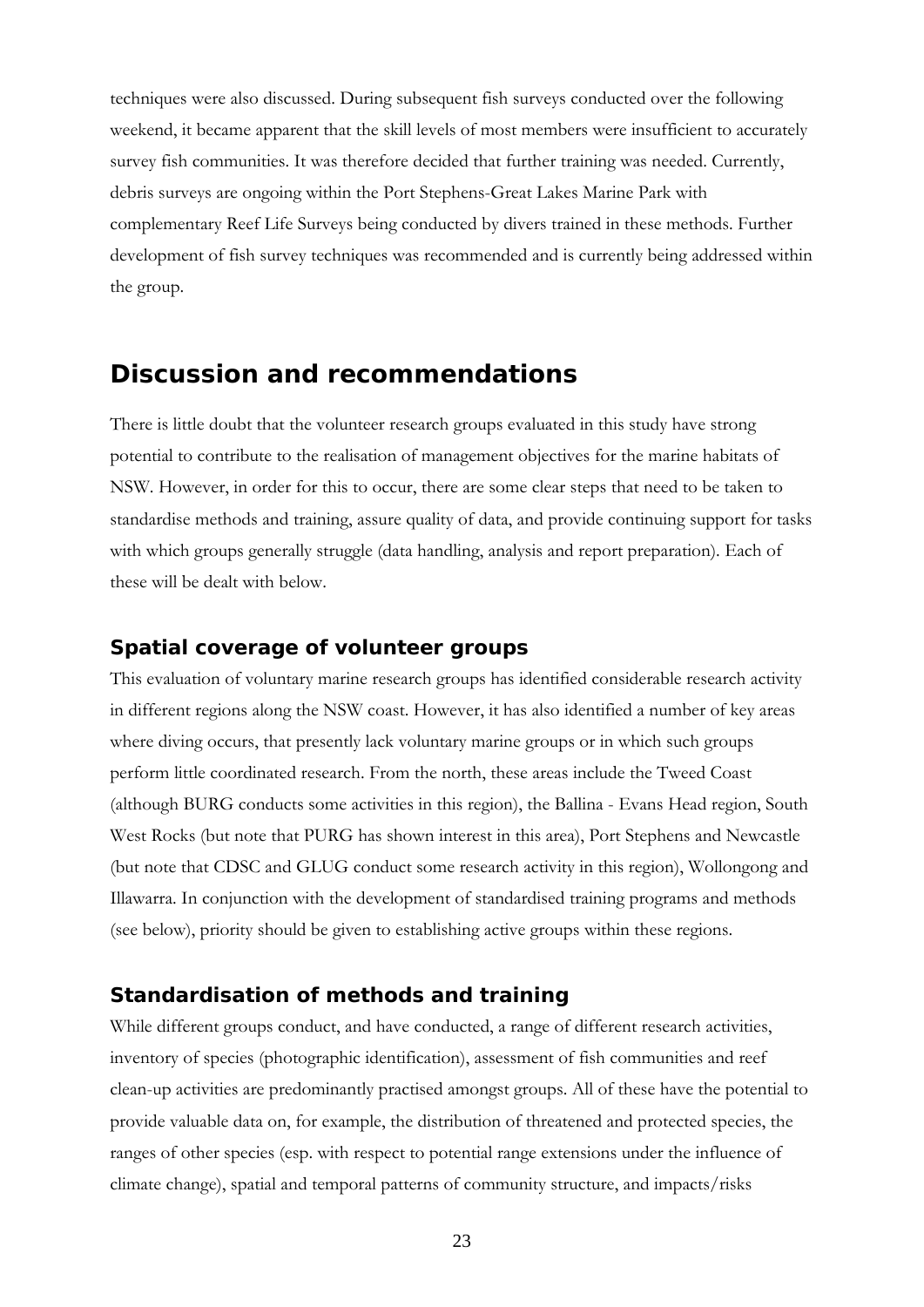associated with human activities. In order for these activities to realise their potential to provide broadscale, reliable data, however, methods, training and subsequent quality assurance measures need to be standardised. In many cases this is a very simple process to establish, but standardising different methods utilised by groups should be a priority. For example, fish surveys are conducted over varying sizes of transects ranging from 50 m (Reef Life Survey) to 25 m. *Post hoc* standardisation is fraught with difficulties and it is always better to standardise prior to data collection. The relative merits of different designs and sampling sizes need to be objectively reviewed taking into consideration: ease of application (more difficult methods are less likely to attract volunteers); methods used in the past (to allow for addition to existing data sets); the practicality of methods given the wide geographic scale over which they are to be applied (e.g. 50 m transects intersect too many different habitat types in subtropical reefs and are too long for assessment of most patch reefs).

A number of different training programs, using a range of trainers, were evident across the groups. While this is an inevitable consequence of geographic extent of groups, there is clear scope to provide more standardised training. The best example of variation across programs, although each is likely to achieve the nominated objectives, is provided by fish training programs. BURG has developed a computer-based program that allows members to conduct self-paced evaluation and training in the identification of fish common to the local region. This allows members to continue to learn outside of nominated training days or courses. In contrast, SURG has opted to use in-house lectures and PADI-approved fish ID courses to train members. Similarly, GLUG has opted for lecture- and practical-based training provided by Bill Gladstone. A useful process would be to distil the best elements out of each of these programs in consultation with existing trainers and develop a program that can be easily replicated in different locations.

A clear recommendation is therefore that a list of training programs should be compiled and funding sought to develop these for implementation across the different groups. Priority should be given to programs for which group members have expressed a strong interest and which marine managers see as highly beneficial for long-term sustainable management of marine habitats. Training programs can range from simple instruction on, for example, the use of underwater cameras to optimise images, through to more complex training in survey methods and identification of diverse biota. The resultant programs should attempt to use the best aspects of the current range of training approaches and be developed in collaboration with existing trainers.

24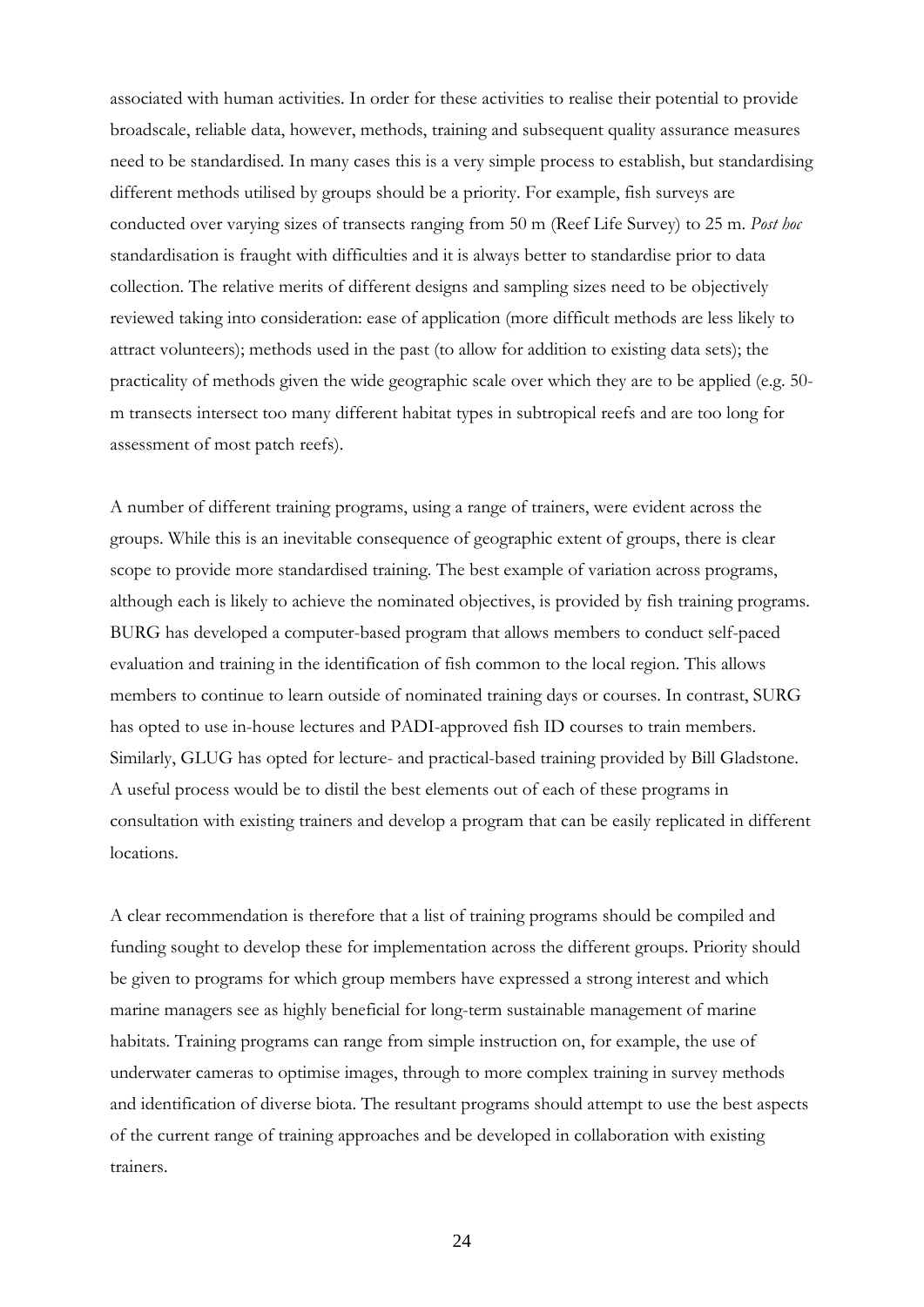An example of a possible program, at a state-wide level, is a monitoring program which incorporates Coastkeepers and BURG's fish species list, and other currently developed programs (i.e. Prof. David Booth's tropical fish recruitment study). Such a program would enable the determination of transitional zones along the east coast as evidenced by a change in species presence and dominance (e.g. a gradual decline in the girdled Parma (*Parma unifasciata*) and an increase in white-ear Parma (*Parma microlepis*) with increasing latitude). Long-term monitoring of temporal changes in these patterns may also contribute to broader assessment of the effects of climate change.

## **Quality Assurance and Quality Control (QA/QC)**

As indicated by Engel and Voshell (2002), volunteer biological monitoring programs can provide reliable information on ecological conditions if research procedures are validated and standardised methodologies are utilised. From the group feedback questionnaire, it is apparent that while most groups are aware of the need for QA/QC measures to be implemented, there is no consistent way in which this is being achieved. Without such control measures, it is highly unlikely that data collected by volunteers can be reliably used for management. Most groups relied upon leaders within the groups to determine the ability of members to accurately collect data. Only 50% of the groups indicted that procedures had been established to: ensure member standardisation and ground-truthing; regularly review and update resource material. Most groups indicated that data entry was not checked by another member - this can lead to errors during data transfer.

Several groups have established QA/QC procedures that ensure consistency in data collection between group members. A good example of this is BURG, which has developed several training programs for members. For example, following the initial training in fish identification, members are required to participate in a fish evaluation quiz (Appendix 4) which requires members to successfully identify 37 fish species. Yearly refresher testing and training updates can occur prior to the beginning of any research survey period using these evaluation tools.

The NCMG monitoring program for shallow subtidal marine communities is also an excellent example of ensuring accurate data collection by providing sound research strategy and training at the beginning of the program. With the assistance of research professionals from the BBMP, standardised research procedures, in combination with adequate training of participants, provides confidence that the long-term program has the ability to detect changes in community composition associated with the establishment of marine park zones. Collaborative ventures such as this represent a useful template for future research projects involving volunteers. A similar

25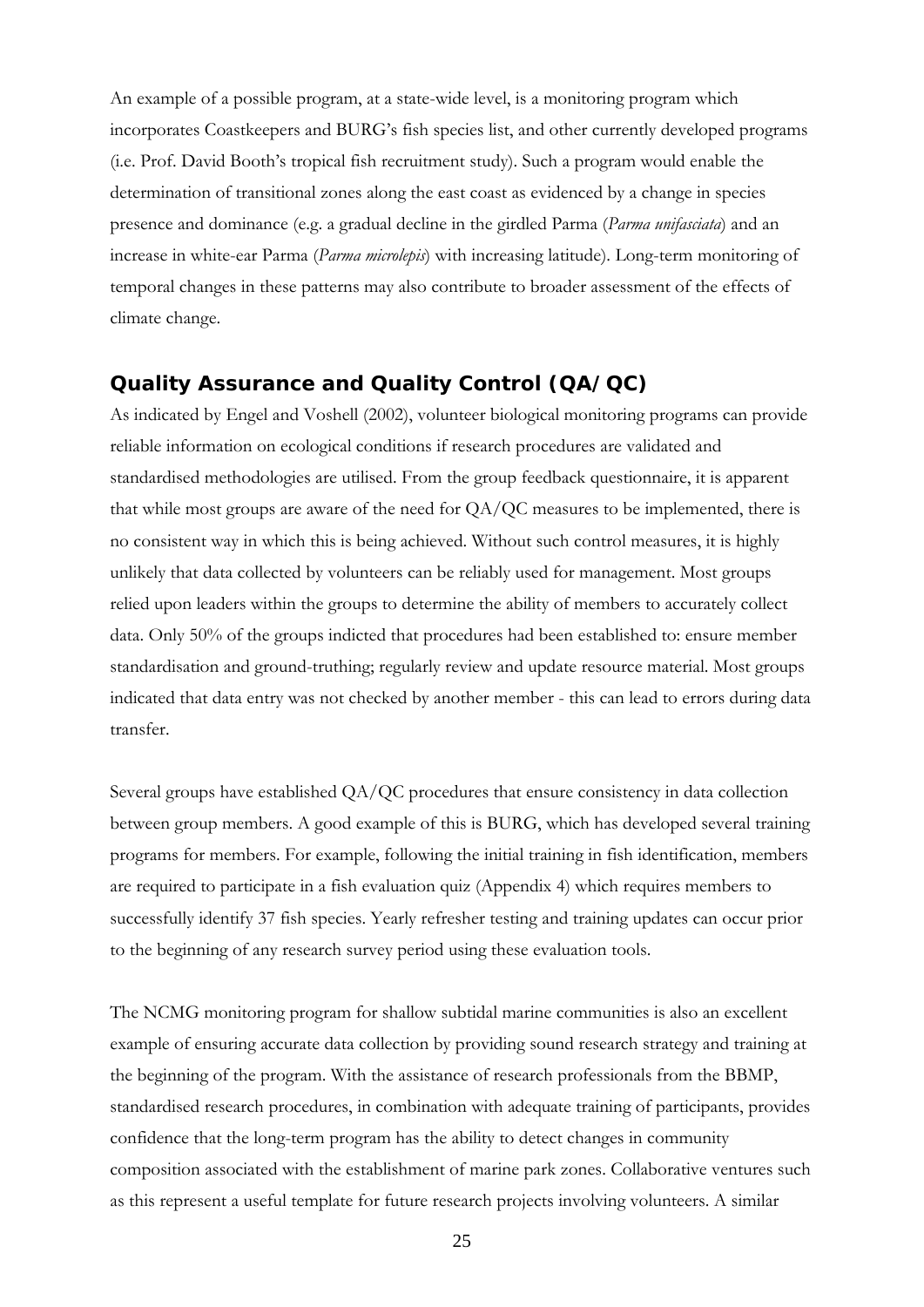model has been used by SURG (with staff and research students from UNE) for many of their projects (Smith and Edgar, 1999).

While most volunteers enjoy the hands-on experience of gathering data, few happily engage in activities such as data handling, processing, analysis and report production. This is reflected in the responses to the question on training priorities; data entry had the lowest interest levels ranging from 8-46%. Recent experiences with SURG highlight the lack of knowledge in aspects of data management and lead to a strong recommendation that training in these essential skills is offered to all groups. This is especially important for those that have gained external funding and thus need to generate summary reports. Indeed, it is apparent that the process of report production itself is a key area where substantial support is required. This final process is generally a major bottleneck in the successful completion of projects and consequently an impediment to wider participation in externally funded research activities. For example, SURG consistently struggles to meet reporting deadlines because of the volume of work required and the lack of suitably trained members who can assist with the process. Suggestions to address this include:

- conducting a specific review of group capabilities with respect to data handling, analysis and summarisation;
- providing external support for these activities (e.g. linkage with researchers already involved with training or similar research programs - costs for such support could be incorporated into funding applications);
- establishing a mechanism by which designs can be evaluated to ensure they can deliver the objectives of the study (links with researchers, vetting of research applications) – this is fundamental to the ability of volunteer programs to deliver usable data; and
- developing training in relevant aspects of data entry, data management, data analysis and preparation of scientific reports.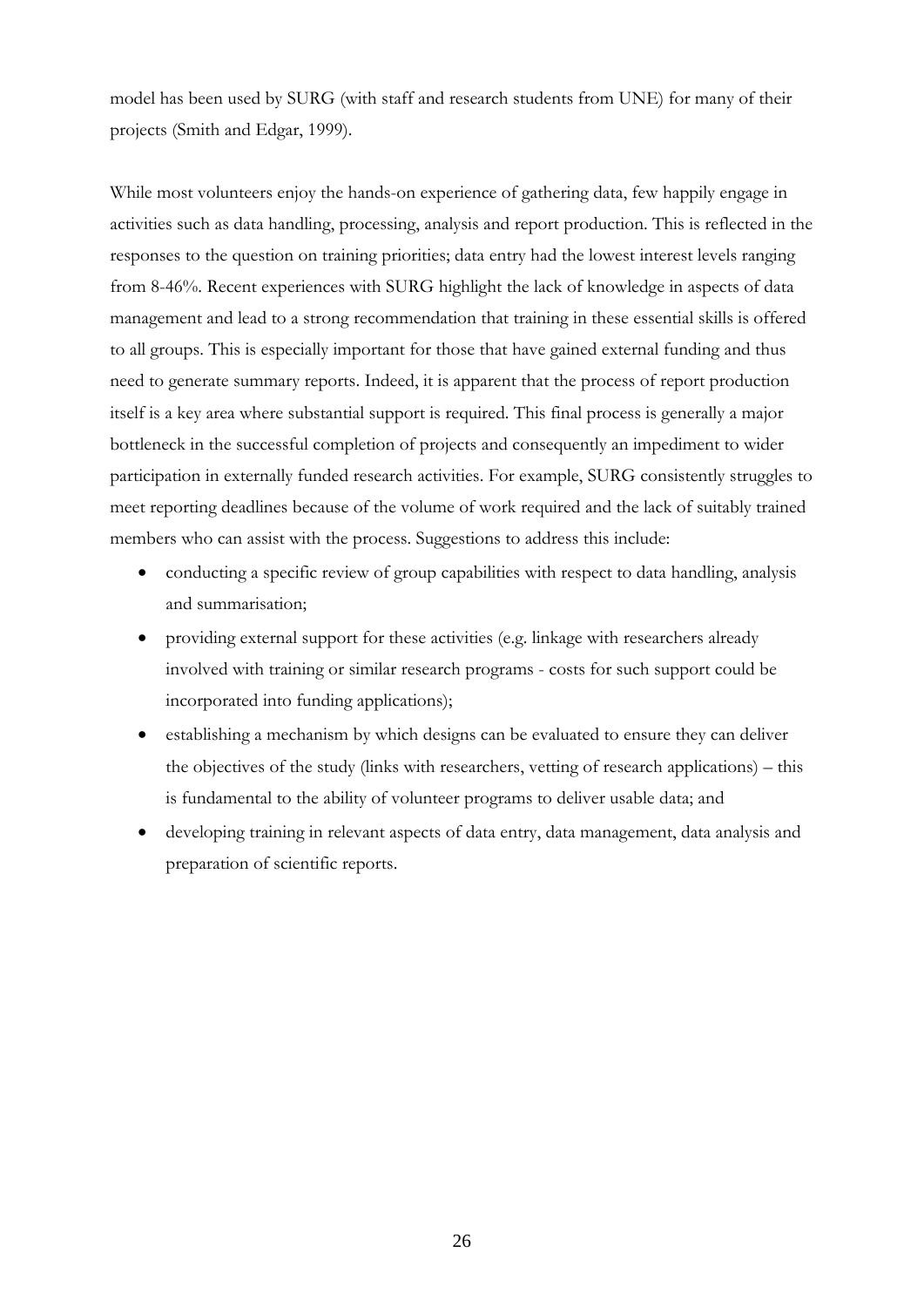## **Suggested steps in future development of capacity**

- 1. Facilitate the establishment of new voluntary groups in key areas (i.e. where there are current gaps);
- 2. In collaboration with the volunteer groups, refine the list of key activities and develop appropriate training protocols, wherever possible from existing activities (e.g. BURG lowimpact diving);
- 3. Gauge willingness for a more formal accreditation process and develop this if there is general support;
- 4. Improve QA/QC procedures and build capacity in data handling, analysis and report preparation;
- 5. Facilitate regular exchange of information between groups, managers and researchers through, for example, conferences/workshops, chat rooms or online forums; and
- 6. In consultation with managers, identify key state-wide programs suitable for volunteer groups for which funding could be sought. This could be used as a vehicle for specific training and collaborative research of National significance.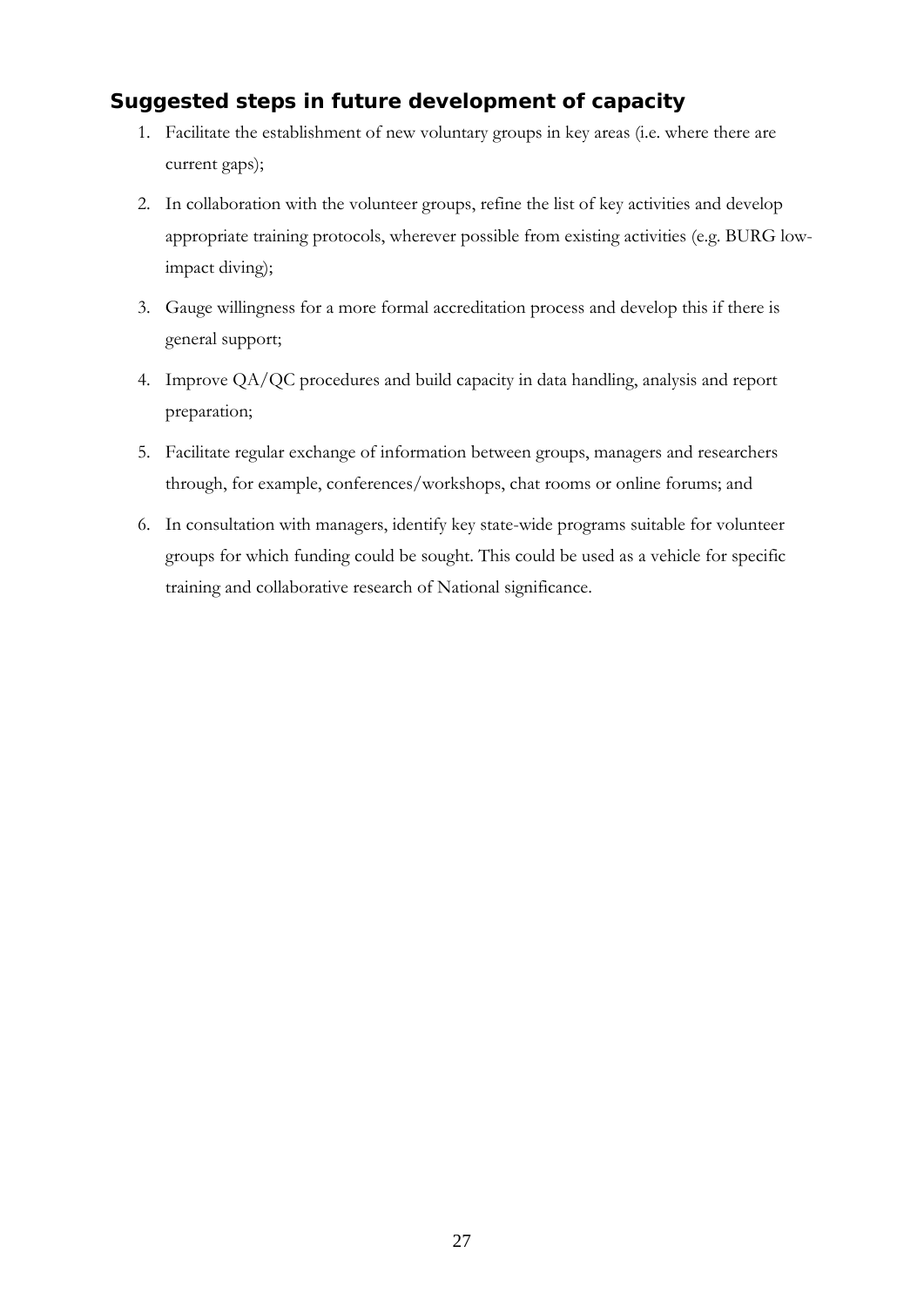# **Acknowledgements**

This project was funded through the Hunter-Central Rivers Catchment Management Authority (Project Code HCR07\_634) and we are grateful to Brian Hughes for close consultation and collaboration over the duration of the work. We would also like to acknowledge all the members of the voluntary groups who participated in the member questionnaire and/or provided insight into marine projects being conducted by volunteers throughout NSW. In particular, we would like to thank the contact people who provided information on the historical and current details of all groups and liaised with other members on our behalf: Zan Hammerton and Simon Hartley (BURG); Bob Edgar, Ian Shaw, Lindy Powells and Neil Vaughan (SURG); Jai Cooper (PURG); Isabelle Strachan, Suzanne Fiebig and John Duggan (GLUG); Margo Smith (CDSC); Paula and Grant Bradly (TUG); Dave Thomas (Eco Divers); Dave Roe and Nicky Hammond (Harbourkeepers/Coastkeepers); Andrew Green and Bill Baker (NCMG); Jennifer Hine (ANUDC); and Jenny Rob (SCMDC). We also like to thank the following staff from the NSW MPA and DPI for taking time to discuss potential research programs that suitable for volunteers and relevant to marine management: Dr Alan Jordan, Dr Bob Creese, Hamish Malcolm, David Harasti, Dr Nathan Knott and Dr Melinda Coleman.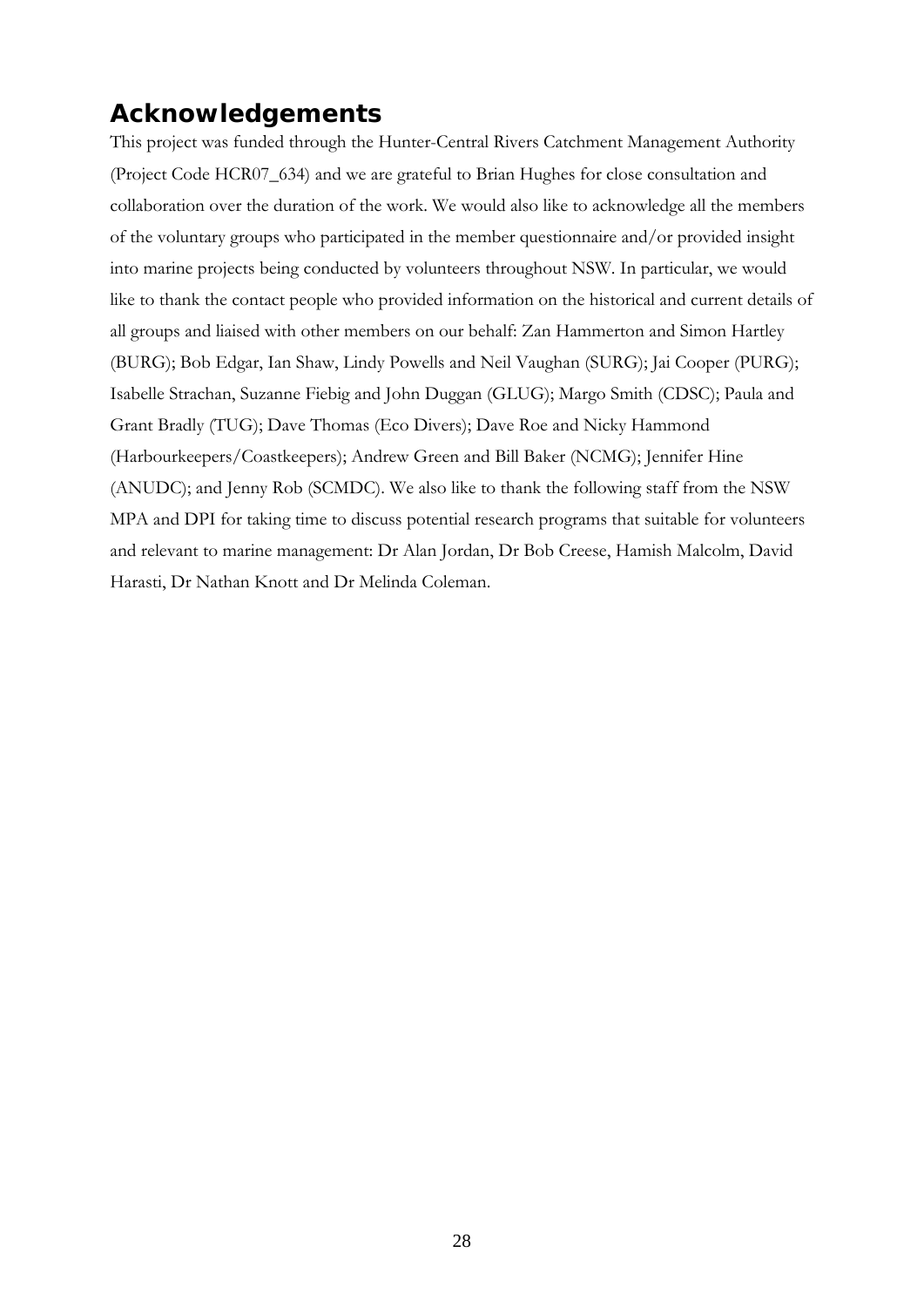## **References**

- Australian Bureau of Statistics (2006). Voluntary work, Australia. Australian Bureau of Statistic, Canberra. 88 pp.
- Edgar, R. J., Malcolm, H., and Dalton, S. (2003). Coral bleaching in the Solitary Islands Marine Park, NSW. Technical data report. NSW Marine Parks Authority, Coffs Harbour NSW. 41 pp.
- Engel, S. R., and Voshell, R. J. (2002). Volunteer biological monitoring: can it accurately assess the ecological condition of streams? *American Entomologist* **48**, 164-177.
- NSW Marine Parks Authority (2008). Batemans Marine Park research work plan 2008-2009. NSW Marine Parks Authority. 11 pp.
- Smith, S. D. A., and Edgar, R. J. (1999). Description and comparison of benthic community structure within the Solitary Islands Marine Park. Solitary Islands Underwater Research Group Inc. Report prepared for Environment Australia, Canberra. 67 pp.
- Smith, S. D. A., Malcolm, H. J., Rule, M. J., Dalton, S. J. and Harrison, M. (2006) Rapid biodiversity assessment of inshore reefs. University of New England, National Marine Science Centre, Coffs Harbour, NSW. 46 pp.
- Smith, S. D. A., Rule, M. J., Harrison, M., and Dalton, S. J. (2008). Monitoring the sea change: Preliminary assessment of the conservation value of nearshore reefs, and existing impacts, in a high-growth, coastal region of subtropical eastern Australia. *Marine Pollution Bulletin* **56**, 525-534.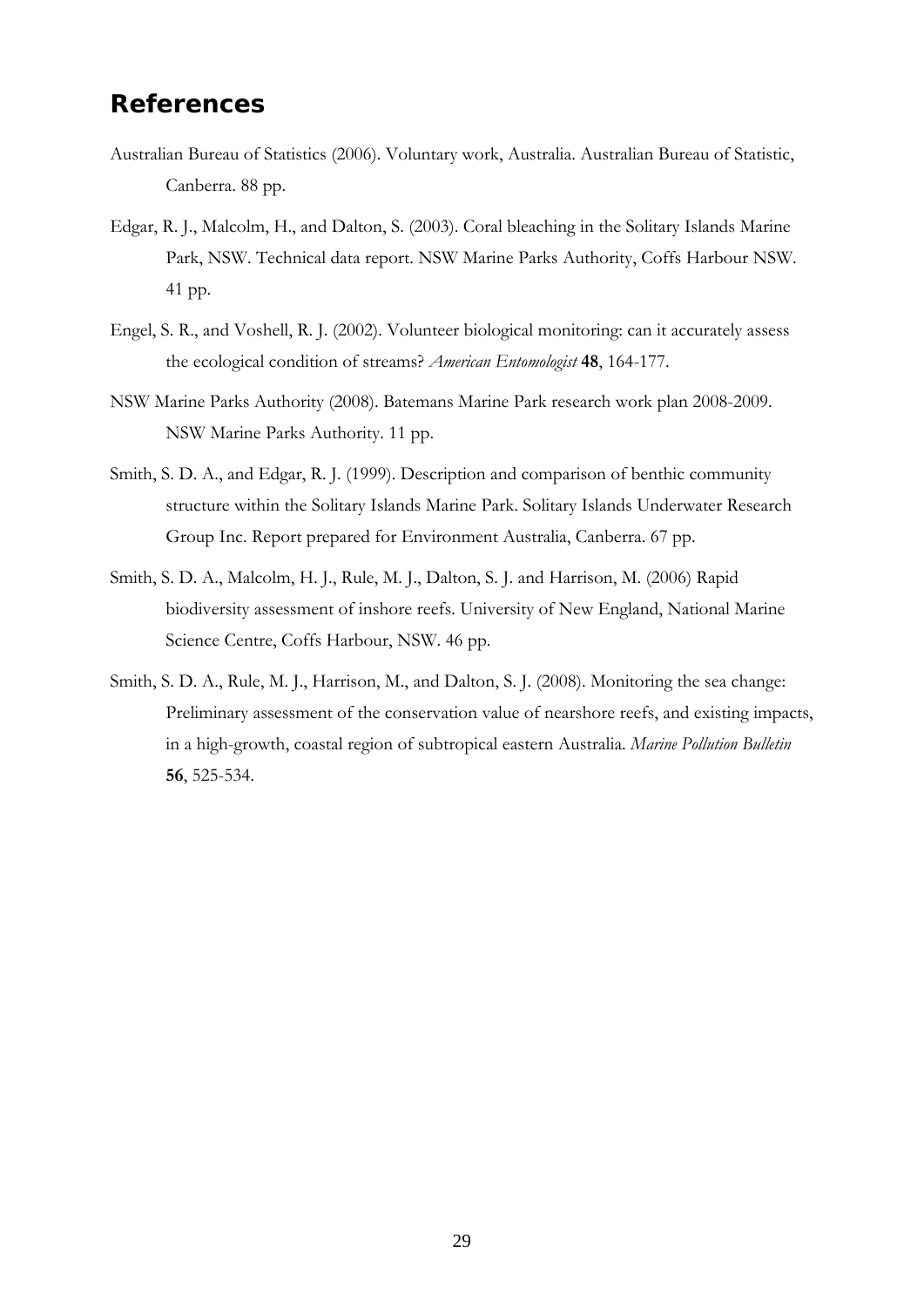# **Appendices**

- 1. Group questionnaire
- 2. Member questionnaire
- 3. Example of Volunteer Database established to determine marine volunteer groups capacity to undertake marine research.
- 4. Example of BURG's fish identification quiz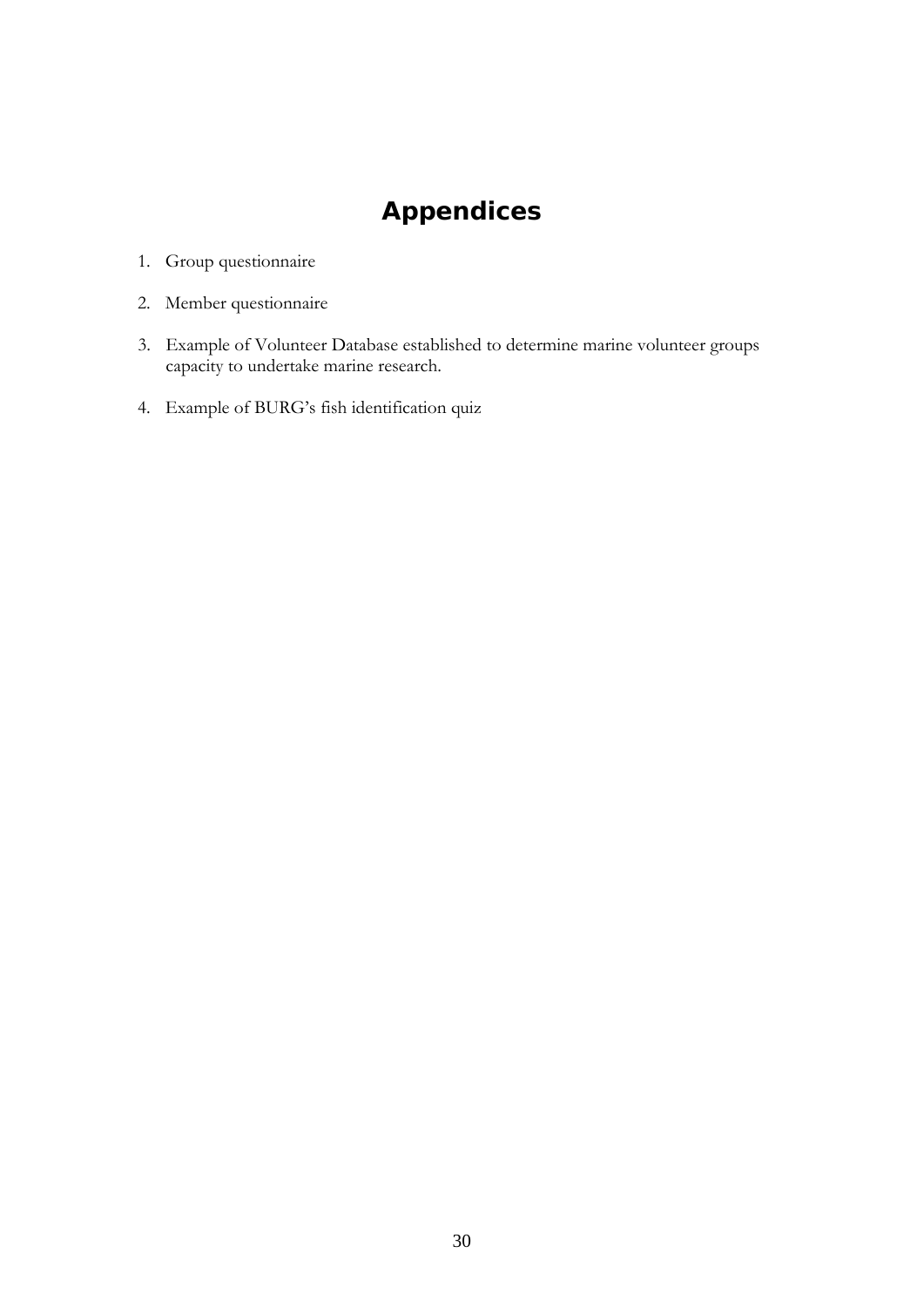| Appendix 1                                                             |            | <b>Questionnaire 1 (Group)</b>                   |                                                                                   |  |
|------------------------------------------------------------------------|------------|--------------------------------------------------|-----------------------------------------------------------------------------------|--|
|                                                                        |            |                                                  | Date:                                                                             |  |
|                                                                        |            |                                                  |                                                                                   |  |
|                                                                        |            |                                                  |                                                                                   |  |
| <b>Official positions:</b>                                             |            |                                                  | Tick appropriate boxes                                                            |  |
|                                                                        |            |                                                  |                                                                                   |  |
|                                                                        |            |                                                  |                                                                                   |  |
|                                                                        |            |                                                  |                                                                                   |  |
|                                                                        |            |                                                  |                                                                                   |  |
| 1. Has the group received external funding? (tick one)                 |            |                                                  |                                                                                   |  |
|                                                                        | <b>YES</b> |                                                  | NO                                                                                |  |
| If YES: Please complete attached PROJECT EVALUATION FORM (page 5)      |            |                                                  |                                                                                   |  |
| 2. Have reports been submitted to funding agencies? (tick one)         |            |                                                  |                                                                                   |  |
|                                                                        | <b>YES</b> |                                                  | NO                                                                                |  |
| <b>TRAINING</b>                                                        |            |                                                  |                                                                                   |  |
| 3. Has the group conducted informal and/or formal training? (tick one) |            |                                                  |                                                                                   |  |
|                                                                        | YES        |                                                  | NO .                                                                              |  |
| If YES:                                                                |            | Please complete relevant training sections below |                                                                                   |  |
| a) Research methods: (tick)                                            |            | <b>YES</b>                                       | Internal trainer                                                                  |  |
|                                                                        |            | N <sub>O</sub>                                   | External trainer                                                                  |  |
|                                                                        |            |                                                  |                                                                                   |  |
| The training included: (tick appropriate boxes)                        |            |                                                  |                                                                                   |  |
| Theoretical session/s $\sqrt{\phantom{a}}$                             |            | Practical session/s $\vert$                      | Field activities                                                                  |  |
|                                                                        |            |                                                  | What resource material was utilised during the training? (tick appropriate boxes) |  |
| ID cards: Fish                                                         |            |                                                  | Video presentations                                                               |  |
| $\text{Biota}$                                                         |            |                                                  |                                                                                   |  |
| Other $\dots\dots\dots\dots\dots$                                      |            |                                                  | Research equipment (tapes, slates etc.)                                           |  |
|                                                                        |            |                                                  |                                                                                   |  |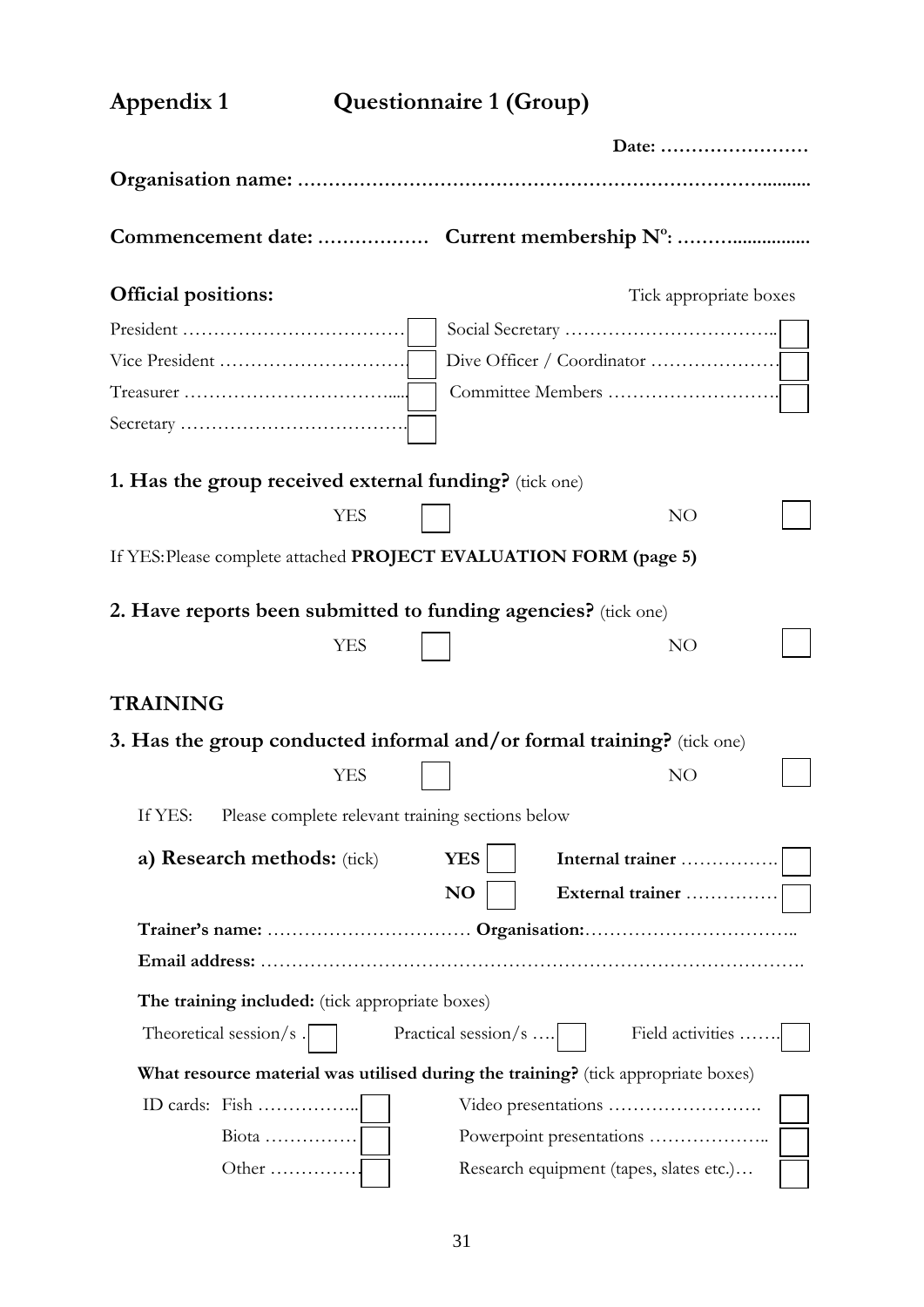|                                                 |                             | Questionnaire 1 (Group cont')                                                     |
|-------------------------------------------------|-----------------------------|-----------------------------------------------------------------------------------|
| b) Biota ID: $(\text{tick})$                    | <b>YES</b>                  | Internal trainer                                                                  |
|                                                 | <b>NO</b>                   | External trainer                                                                  |
|                                                 |                             |                                                                                   |
|                                                 |                             |                                                                                   |
| The training included: (tick appropriate boxes) |                             |                                                                                   |
| Theoretical session/s $\vert$                   | Practical session/s $\dots$ | Field activities                                                                  |
|                                                 |                             | What resource material was utilised during the training? (tick appropriate boxes) |
| ID cards: Fish                                  |                             |                                                                                   |
| $Biota$                                         |                             |                                                                                   |
| Other $\dots\dots\dots\dots\dots$               |                             | Research equipment (tapes, slates etc.)                                           |
|                                                 |                             |                                                                                   |
| c) Fish ID: $(\text{tick})$                     | <b>YES</b>                  |                                                                                   |
|                                                 | <b>NO</b>                   | External trainer                                                                  |
|                                                 |                             |                                                                                   |
|                                                 |                             |                                                                                   |
| The training included: (tick appropriate boxes) |                             |                                                                                   |
| Theoretical session/s $\sqrt{\phantom{a}}$      | Practical session/s $\vert$ | Field activities                                                                  |
|                                                 |                             | What resource material was utilised during the training? (tick appropriate boxes) |
|                                                 |                             |                                                                                   |
| $Biota$                                         |                             |                                                                                   |
| Other $\dots\dots\dots\dots\dots$               |                             | Research equipment (tapes, slates etc.)                                           |
|                                                 |                             |                                                                                   |
| <b>d) Photography:</b> (tick)                   | <b>YES</b>                  | Internal trainer                                                                  |
|                                                 | N <sub>O</sub>              | External trainer                                                                  |
|                                                 |                             |                                                                                   |
|                                                 |                             |                                                                                   |
| The training included: (tick appropriate boxes) |                             |                                                                                   |
| Theoretical session/s $\cdot$                   | Practical session/s $\vert$ | Field activities                                                                  |
|                                                 |                             | What resource material was utilised during the training? (tick appropriate boxes) |
| ID cards:                                       |                             |                                                                                   |
| $Biota$                                         |                             |                                                                                   |
| Other                                           |                             | Research equipment (tapes, slates etc.)                                           |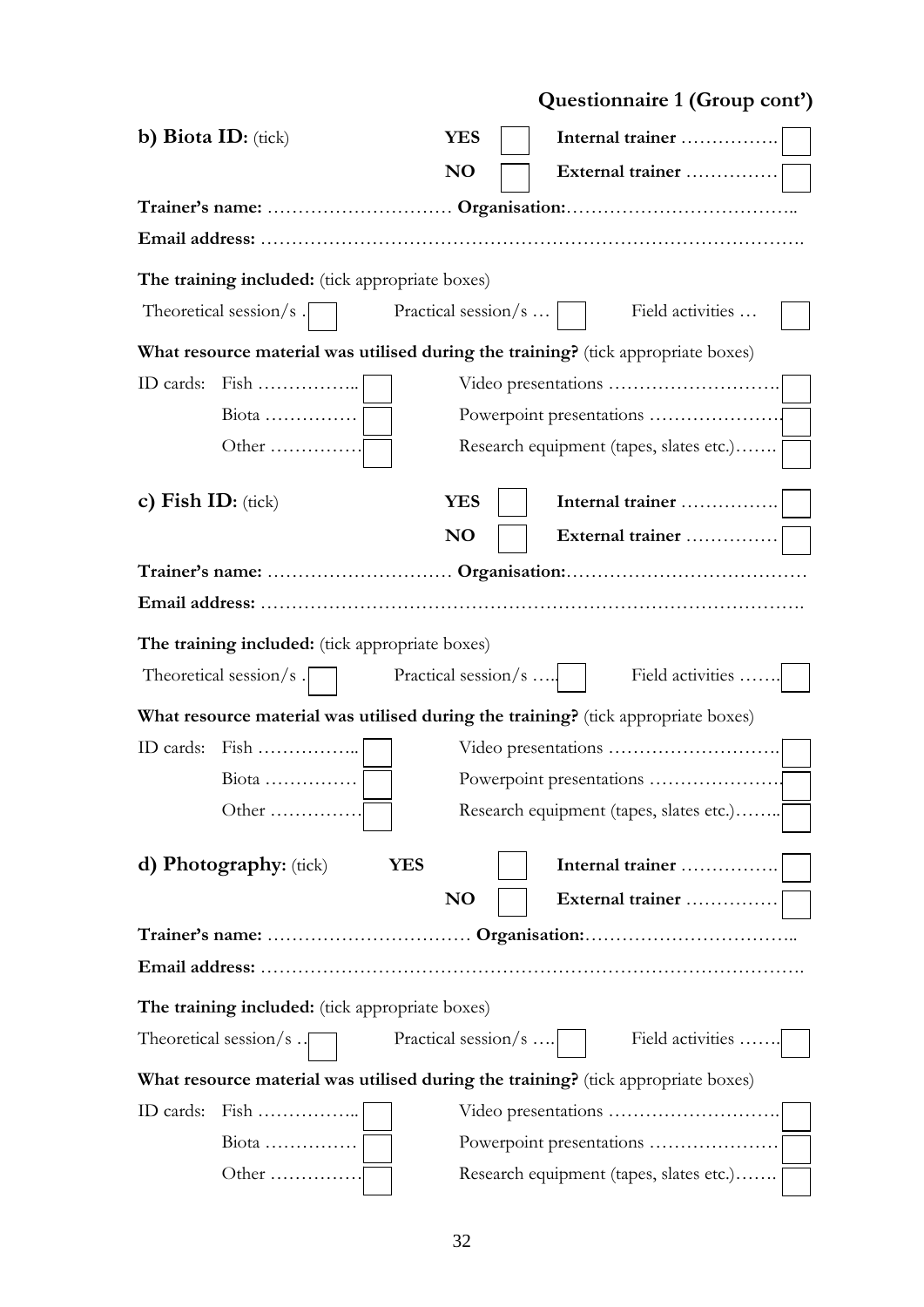# **Questionnaire 1 (Group cont')**

| e) Passive diving (peak buoyancy):              | <b>YES</b>                                                                        |                  |
|-------------------------------------------------|-----------------------------------------------------------------------------------|------------------|
|                                                 | N <sub>O</sub>                                                                    | External trainer |
|                                                 |                                                                                   |                  |
|                                                 |                                                                                   |                  |
| The training included: (tick appropriate boxes) |                                                                                   |                  |
| Theoretical session/s $\sqrt{\phantom{a}}$      | Practical session/s $\dots$                                                       | Field activities |
|                                                 | What resource material was utilised during the training? (tick appropriate boxes) |                  |
| ID cards: Fish                                  |                                                                                   |                  |
| $\text{Biota}$                                  |                                                                                   |                  |
| Other $\dots\dots\dots\dots\dots$               | Research equipment (tapes, slates etc.)                                           |                  |
| f) Other training:                              |                                                                                   |                  |
|                                                 |                                                                                   |                  |
|                                                 |                                                                                   |                  |
|                                                 |                                                                                   |                  |
|                                                 |                                                                                   |                  |
| The training included: (tick appropriate boxes) |                                                                                   |                  |
| Theoretical session/s $\vert$                   | Practical session/s $\dots$                                                       | Field activities |
|                                                 | What resource material was utilised during the training? (tick appropriate boxes) |                  |
| ID cards: Fish                                  |                                                                                   |                  |
| $Biota$                                         | Powerpoint presentations                                                          |                  |
|                                                 | Research equipment (tapes, slates etc.)                                           |                  |
|                                                 |                                                                                   |                  |
|                                                 |                                                                                   |                  |
|                                                 |                                                                                   |                  |
| The training included: (tick appropriate boxes) |                                                                                   |                  |
| Theoretical session/s . $\vert$                 | Practical session/s $\vert$                                                       | Field activities |
|                                                 | What resource material was utilised during the training? (tick appropriate boxes) |                  |
| $Fixh$<br>ID cards:                             |                                                                                   |                  |
| $\text{Biota}$                                  |                                                                                   |                  |
| Other                                           | Research equipment (tapes, slates etc.)                                           |                  |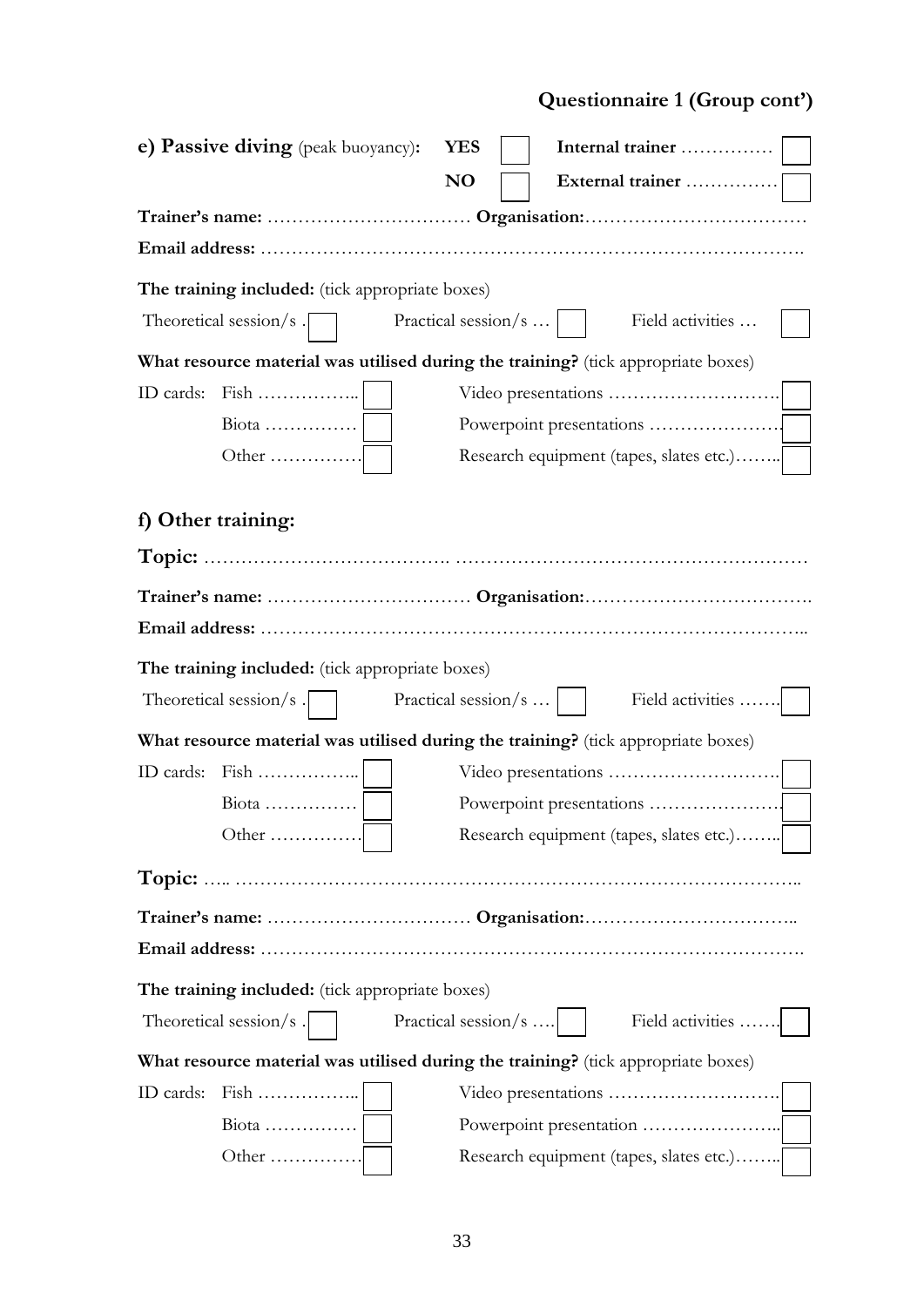## **Questionnaire 1 (Group cont')**

## **4. What other training and/or resources would assist the members to meet**

**the goals of the group?** (tick appropriate boxes)

| Funding application writing              |                         |
|------------------------------------------|-------------------------|
|                                          |                         |
| Research equipment (tapes, slates, etc.) | Underwater camera/video |
| Specialised dive equipment (specify)     |                         |

| Underwater camera/video |  |
|-------------------------|--|
|                         |  |

## **QUALITY CONTROL**

## **5. What type of mechanisms for data quality control does the group utilise?**

Tick appropriate boxes

| Regular review and upgrade of training material |  |
|-------------------------------------------------|--|
|                                                 |  |

**6. Any other information that you may think is relevant to the organisations mission and voluntary research goals:**

**We appreciate the time you have taken to complete this questionnaire**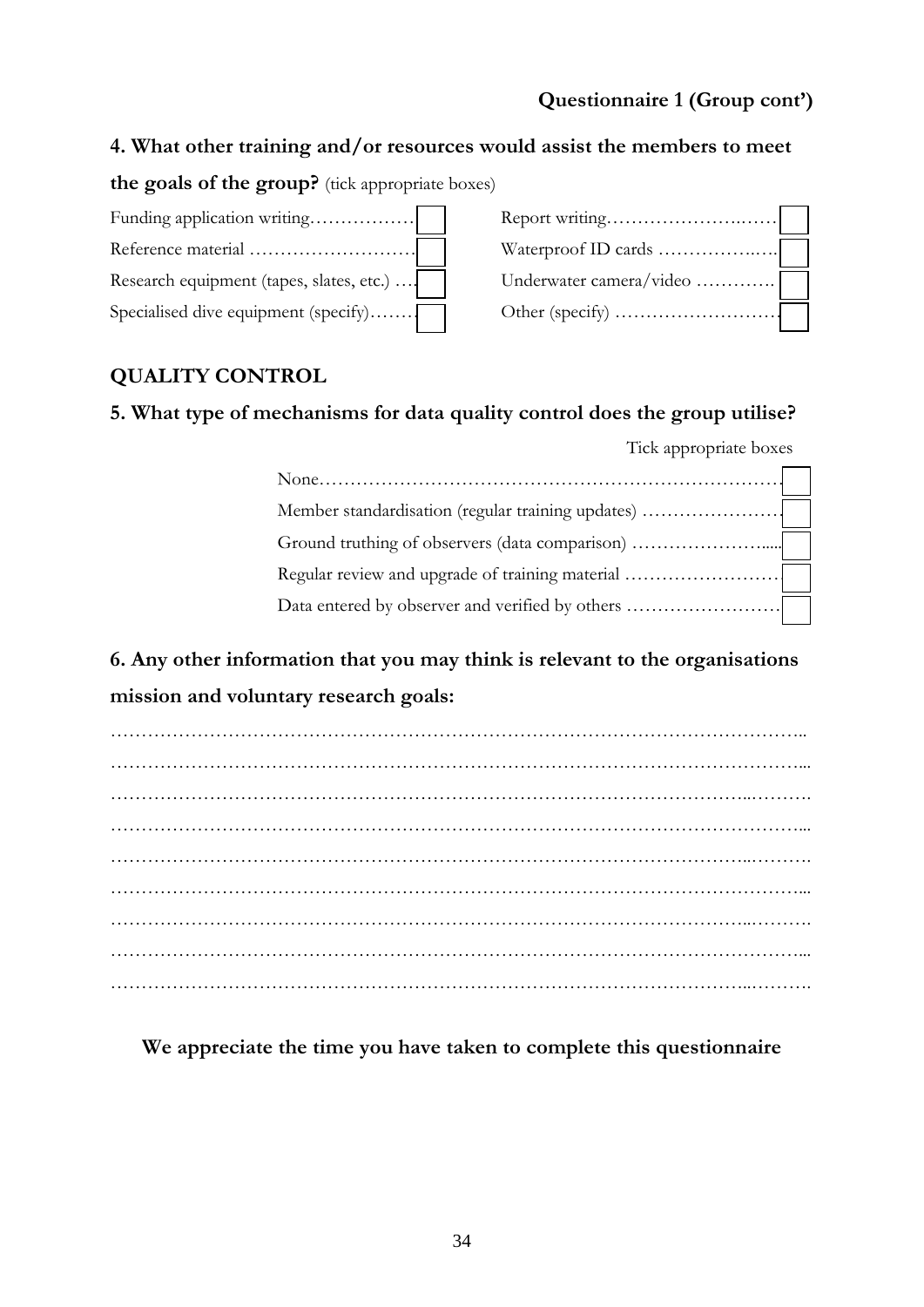# **PROJECT EVALUATION FORM Questionnaire 1 (Group cont')**

| Project title | Funding<br>Organisation | Start | Project dates<br>Finish | Funding<br>amount $(\$)$ | Management objectives *<br>Insert applicable codes |  |  |  |  |
|---------------|-------------------------|-------|-------------------------|--------------------------|----------------------------------------------------|--|--|--|--|
|               |                         |       |                         |                          |                                                    |  |  |  |  |
|               |                         |       |                         |                          |                                                    |  |  |  |  |
|               |                         |       |                         |                          |                                                    |  |  |  |  |
|               |                         |       |                         |                          |                                                    |  |  |  |  |
|               |                         |       |                         |                          |                                                    |  |  |  |  |
|               |                         |       |                         |                          |                                                    |  |  |  |  |
|               |                         |       |                         |                          |                                                    |  |  |  |  |
|               |                         |       |                         |                          |                                                    |  |  |  |  |

## **\* List of management objectives and codes ( )**

- **(HM)** Habitat mapping (i.e. marine habitat ID)
- **(BIO)** Biodiversity (i.e. species counts)
- **(NP)** Natural processes (i.e. biotic interaction)
- **(TS)** Threatened species (i.e. abundance and distribution)
- **(TP)** Threatening processes (i.e. bleaching and human)
- **(HU)** Human usage (i.e. counts and usage type)
- **(INI)** Cultural and heritage (Indigenous and non-Indigenous)
- **(SI)** Specific impacts (i.e. fishing, climate change)
- **(SE)** Socio-economic study (i.e. usage surveys)
- **(MC)** Marine park compliance (i.e. community understanding)
- **(E)** Educational (i.e. ID collections, posters, training etc)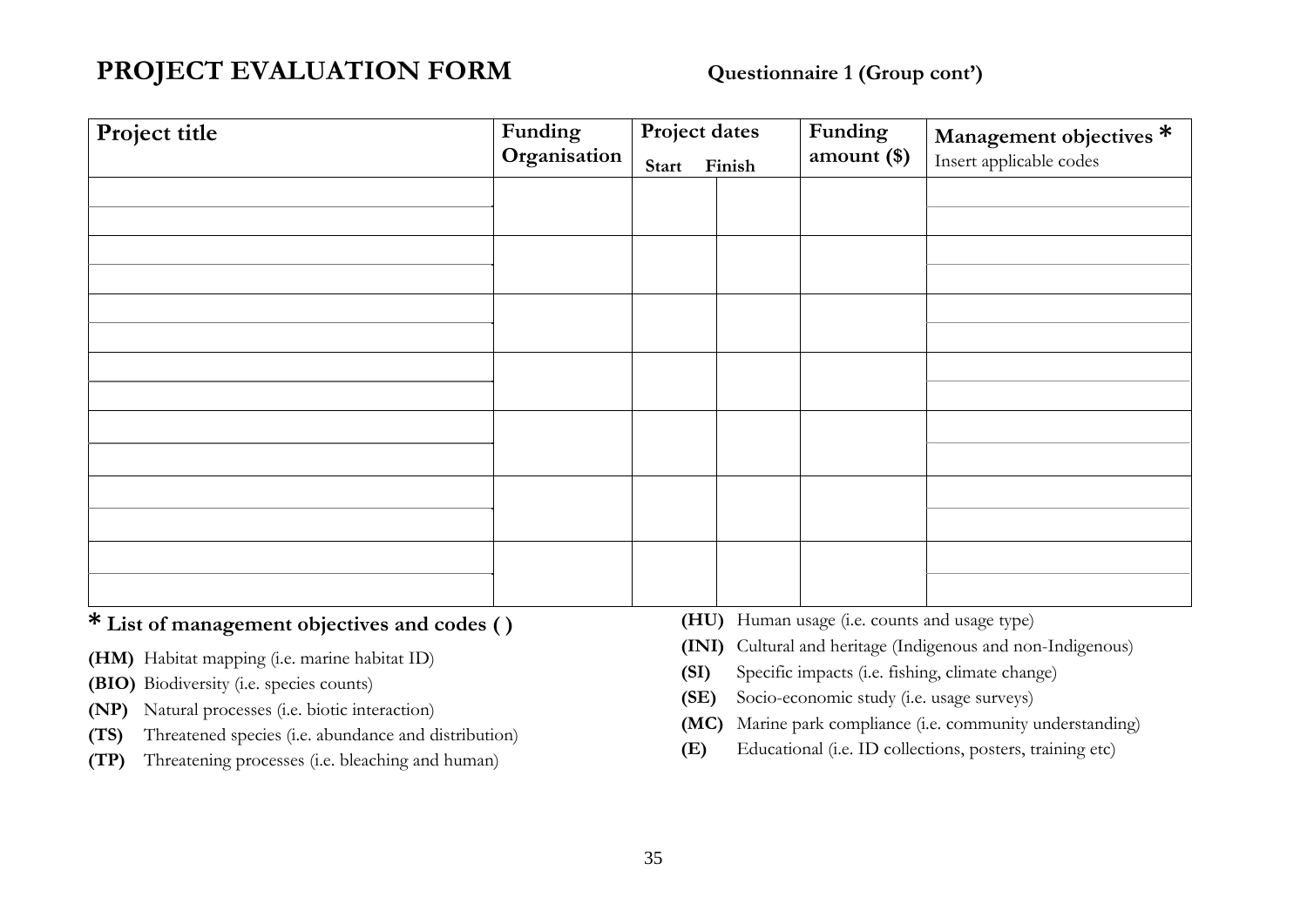**Appendix 2 Questionnaire 2 (Members)** 

|                                                                        |                      | Date:                                                        |
|------------------------------------------------------------------------|----------------------|--------------------------------------------------------------|
|                                                                        |                      |                                                              |
| Mail or email address:                                                 |                      |                                                              |
|                                                                        |                      |                                                              |
| Age: (tick one)                                                        | $10 - 20$            | $31 - 40$<br>$21 - 30$<br>$41 - 50$<br>> 51                  |
| Gender: (tick one)                                                     | M                    | F                                                            |
| 1. Please indicate your highest level of education: (tick one)         |                      |                                                              |
| Secondary School                                                       |                      | TAFE (e.g. certificate or diploma)<br><b>Bachelor Degree</b> |
| Honours Degree                                                         | Masters or Doctorate |                                                              |
| 2. Approximately how long has it been since your last dive? (tick one) |                      |                                                              |
| 1 month<br>$<$ 2 weeks                                                 | 2 months             | 6 months<br>5 years<br>1 year<br>2 years                     |
|                                                                        |                      |                                                              |
| 3. How many years have you been diving? (tick one)                     |                      |                                                              |
| $\leq 1$<br>$1 - 5$                                                    | $6 - 10$             | $11 - 15$<br>> 20<br>$16 - 20$                               |
| 4. How many dives have you completed? (tick one)                       |                      |                                                              |
| < 10<br>$11 - 20$                                                      | $21 - 50$            | 51-100<br>101-300<br>> 300                                   |
| 5. Tick all SCUBA qualifications:                                      |                      |                                                              |
| None (go to question $7)$                                              |                      | Assistant Instructor                                         |
|                                                                        |                      |                                                              |
| Advanced Diver                                                         |                      |                                                              |
| Rescue Diver                                                           |                      |                                                              |
|                                                                        |                      |                                                              |
| 6. Tick your diving experience:                                        |                      |                                                              |
|                                                                        |                      |                                                              |
|                                                                        |                      |                                                              |
| $Tropical reefs (QLD) \dots \dots \dots \dots \dots \dots$             |                      |                                                              |
| Subtropical reefs (northern NSW)                                       |                      |                                                              |
| Temperate reefs (Sydney & south)                                       |                      |                                                              |
|                                                                        |                      |                                                              |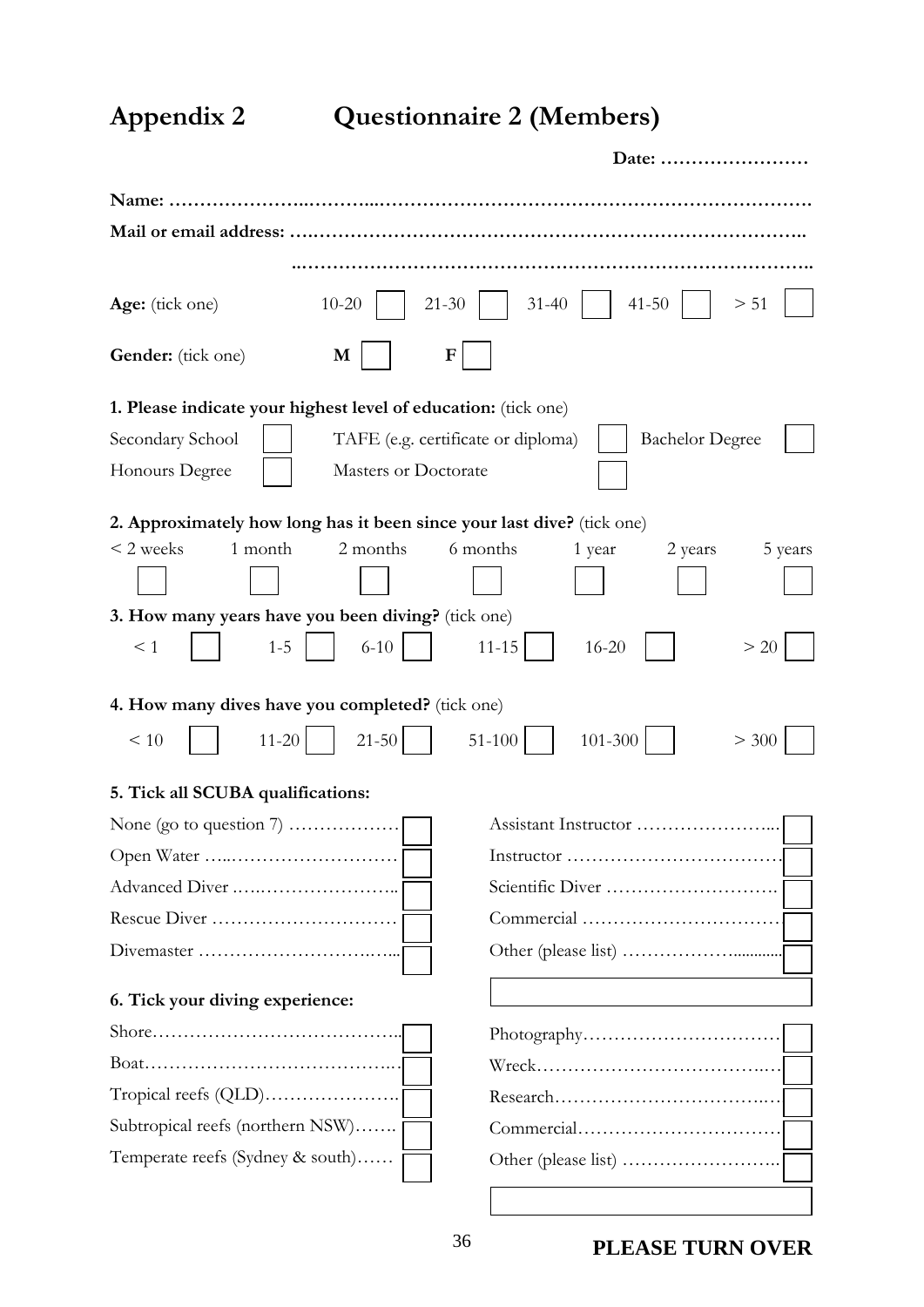## **Questionnaire 2** (Members cont')

|                                                                                            | 7. Which voluntary diving group are you a member of? (tick appropriate box)          |                                                                                              |  |  |  |  |  |  |
|--------------------------------------------------------------------------------------------|--------------------------------------------------------------------------------------|----------------------------------------------------------------------------------------------|--|--|--|--|--|--|
| <b>SURG</b><br><b>BURG</b>                                                                 | $\rm PURG$<br><b>GLUG</b>                                                            | TUG<br>Other (list)                                                                          |  |  |  |  |  |  |
|                                                                                            | 8. How many years have you been associated with this group? (tick one)               |                                                                                              |  |  |  |  |  |  |
| $\leq 1$<br>2                                                                              | 3<br>$\overline{4}$                                                                  | $6 - 10$<br>>10<br>5                                                                         |  |  |  |  |  |  |
| 9. Previously, what types of group activities have you participated in? (tick one or more) |                                                                                      |                                                                                              |  |  |  |  |  |  |
| Social events                                                                              | Committee Member<br>Research dives                                                   | Other (please list)                                                                          |  |  |  |  |  |  |
|                                                                                            |                                                                                      |                                                                                              |  |  |  |  |  |  |
| 10. How many volunteer group research dives have you completed? (tick one)                 |                                                                                      |                                                                                              |  |  |  |  |  |  |
| $1 - 5$<br>None                                                                            | $6-10$<br>$11 - 20$                                                                  | $21 - 50$<br>$50 - 100$<br>>100                                                              |  |  |  |  |  |  |
| Field activity:                                                                            |                                                                                      |                                                                                              |  |  |  |  |  |  |
|                                                                                            |                                                                                      |                                                                                              |  |  |  |  |  |  |
|                                                                                            |                                                                                      | 11. If you have participated in group dives, what type of data have you collected? (tick one |  |  |  |  |  |  |
| or more)                                                                                   |                                                                                      |                                                                                              |  |  |  |  |  |  |
| 2.                                                                                         |                                                                                      |                                                                                              |  |  |  |  |  |  |
| Some judgement (biota classifications using ID cards)<br>3.                                |                                                                                      |                                                                                              |  |  |  |  |  |  |
| 4.                                                                                         | Intensive judgement (gained through personal experience)                             |                                                                                              |  |  |  |  |  |  |
|                                                                                            | 12. What type of non-diving group activities have you undertaken? (tick one or more) |                                                                                              |  |  |  |  |  |  |
| None $\dots\dots\dots\dots\dots\dots$                                                      | Data entry                                                                           | Social event coordinator                                                                     |  |  |  |  |  |  |
| Fundraising                                                                                | Website design                                                                       | Social presentations                                                                         |  |  |  |  |  |  |
| Promotional events                                                                         | Other (specify)                                                                      |                                                                                              |  |  |  |  |  |  |
| 13. What research programs you are interested in: (tick one or more)                       |                                                                                      |                                                                                              |  |  |  |  |  |  |
| Habitat mapping                                                                            | Fish surveys                                                                         | Threatened species                                                                           |  |  |  |  |  |  |
| Human impacts                                                                              | Benthic* surveys                                                                     | Others (specify)                                                                             |  |  |  |  |  |  |
|                                                                                            |                                                                                      |                                                                                              |  |  |  |  |  |  |
| 14. What type of training would improve your personal skills?                              |                                                                                      |                                                                                              |  |  |  |  |  |  |
| Diving training                                                                            | Research methods                                                                     | Fish identification (ID)                                                                     |  |  |  |  |  |  |
| Benthic* ID                                                                                | Data entry                                                                           |                                                                                              |  |  |  |  |  |  |
| $*Otransi =$ living on the see or lely bottom                                              |                                                                                      |                                                                                              |  |  |  |  |  |  |

\*Organisms living on the sea or lake bottom

## **We appreciate the time you have taken to complete this questionnaire**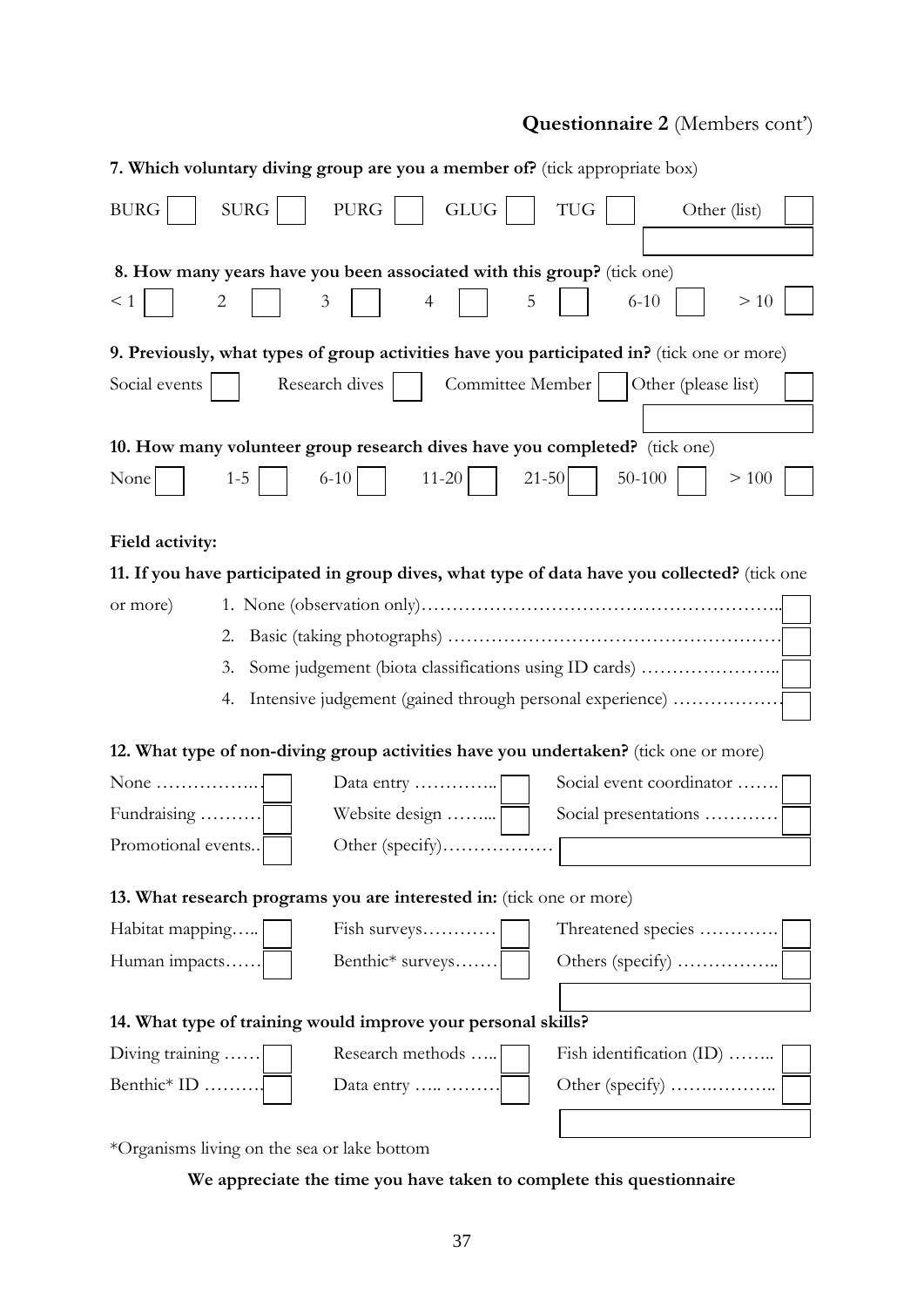# **Appendix 3**

**Example of Volunteer Database established to determine the capacity of marine volunteer groups to undertake marine research.** 

| $-3 - (4 - 7)$<br>Marine Volunteer groups database : Database (Access 2002 - 2003 file format) - Microsoft Access<br>$\mathbf{Q}_3$ |                                                                     |                                                                                                                              |                                                                                                                                                  |                                                   |  |  |  |  |
|-------------------------------------------------------------------------------------------------------------------------------------|---------------------------------------------------------------------|------------------------------------------------------------------------------------------------------------------------------|--------------------------------------------------------------------------------------------------------------------------------------------------|---------------------------------------------------|--|--|--|--|
| $\odot$<br>Home<br>Create<br><b>External Data</b><br><b>Database Tools</b><br>Add-Ins                                               |                                                                     |                                                                                                                              |                                                                                                                                                  |                                                   |  |  |  |  |
| do Cut<br><b>En Copy</b><br>View<br>Paste<br>$B$ $I$ $U$ $A$ $\rightarrow$<br>Format Painter                                        | ・  事 事 理                                                            | $\equiv$ New<br>建建物<br>e <sub>2</sub><br><sub>=</sub> od Save<br>Refresh<br>仨 三 <sup>42</sup><br>X Delete + HMore<br>$All -$ | $\frac{A}{2}$<br>V Selection *<br>$\Sigma$ Totals<br>$\frac{Z}{A}$<br>Spelling<br>Advanced -<br>Filter<br>Find<br>$rac{A}{2}$<br>Y Toggle Filter | all Replace<br>Go To *<br>Select -                |  |  |  |  |
| Clipboard<br>$\overline{\mathbb{F}_2}$<br><b>Views</b>                                                                              | Font                                                                | <b>Rich Text</b><br>Records                                                                                                  | Sort & Filter                                                                                                                                    | Find                                              |  |  |  |  |
| $\chi$<br>Security Warning Certain content in the database has been disabled<br>Options                                             |                                                                     |                                                                                                                              |                                                                                                                                                  |                                                   |  |  |  |  |
| $\boldsymbol{\mathsf{x}}$<br><b>EB</b> Group Membership<br>All Tables<br>$x - y$                                                    |                                                                     |                                                                                                                              |                                                                                                                                                  |                                                   |  |  |  |  |
| <b>Voluntary Groups</b><br>$\hat{\mathbf{x}}$<br><b>A</b><br>EE.                                                                    |                                                                     |                                                                                                                              |                                                                                                                                                  |                                                   |  |  |  |  |
| <b>Voluntary Groups: Table</b>                                                                                                      | <b>Group Membership</b>                                             |                                                                                                                              |                                                                                                                                                  |                                                   |  |  |  |  |
| $\beta$<br>Member diving experience                                                                                                 | 171<br>ID:                                                          |                                                                                                                              | <b>Group Participation</b>                                                                                                                       |                                                   |  |  |  |  |
| Member participation                                                                                                                | <b>First Name:</b>                                                  | John                                                                                                                         | ☑<br>Social:                                                                                                                                     | ☑<br><b>Commitee Member:</b>                      |  |  |  |  |
| <b>Voluntary Groups Query</b>                                                                                                       | Surname:                                                            | Diver                                                                                                                        | ⊻<br>Researcher:<br>Other (list):                                                                                                                |                                                   |  |  |  |  |
|                                                                                                                                     | <b>Mailing Address:</b>                                             |                                                                                                                              | Number of research dives:<br>$100+$                                                                                                              | ×                                                 |  |  |  |  |
| <b>Voluntary Groups details</b><br><b>Email Address:</b>                                                                            |                                                                     | diver@diver.vol.org                                                                                                          | Type of data collection:<br>Intensive judgement                                                                                                  | $\checkmark$                                      |  |  |  |  |
| <b>Group Members</b><br>$\hat{\mathbf{x}}$                                                                                          | Age:                                                                | $21 - 30$<br>$\checkmark$                                                                                                    |                                                                                                                                                  |                                                   |  |  |  |  |
| Group Members : Table                                                                                                               | Gender:                                                             | $\checkmark$<br>Male                                                                                                         | <b>Group Non-Diving Activities</b>                                                                                                               |                                                   |  |  |  |  |
| Member diving experience                                                                                                            | <b>Education:</b>                                                   | $\ddot{\mathbf{v}}$<br><b>Honours</b>                                                                                        | □<br>None:                                                                                                                                       | ▽<br>Website design:                              |  |  |  |  |
| Member participation                                                                                                                | Highest diving qualification:                                       | $\ddot{\phantom{1}}$<br>Commercial                                                                                           | ☑<br><b>Fundraising:</b>                                                                                                                         | $\blacktriangledown$<br>Social event coordinator: |  |  |  |  |
| Time since last dive:<br>research priorities                                                                                        |                                                                     | $\ddotmark$<br><2 Weeks                                                                                                      | ☑<br><b>Promotional event</b>                                                                                                                    | $\blacktriangledown$<br>Social presentations:     |  |  |  |  |
|                                                                                                                                     | Number of years diving:                                             | $\ddotmark$<br>$11 - 15$                                                                                                     | ☑<br>Data Entry:<br>Other activities:                                                                                                            |                                                   |  |  |  |  |
| <b>Voluntary Groups Query</b>                                                                                                       | <b>Total number of dives:</b>                                       | $\ddotmark$<br>$300 +$                                                                                                       | <b>Research Interest</b>                                                                                                                         |                                                   |  |  |  |  |
| <b>Group Membership</b>                                                                                                             | <b>Diving Experience</b>                                            |                                                                                                                              | ⊻<br><b>Habitat Mapping:</b>                                                                                                                     | ▽<br><b>Benthic Surveys:</b>                      |  |  |  |  |
| Age<br>交                                                                                                                            | ☑<br>Shore:                                                         | ☑<br>Subtropical reefs<br>Wreck:                                                                                             | ☑<br><b>Human Impacts:</b>                                                                                                                       | ☑<br><b>Threatened Species:</b>                   |  |  |  |  |
| Age: Table                                                                                                                          | ☑<br>Boat:                                                          | ▽<br>Temperate reefs:<br>Research:                                                                                           | ☑<br><b>Fish Surveys:</b><br>Others interest:                                                                                                    |                                                   |  |  |  |  |
| <b>Education</b><br>交                                                                                                               | ▽<br>▽<br>☑<br><b>Tropical reefs:</b><br>Photography<br>Commercial: |                                                                                                                              |                                                                                                                                                  |                                                   |  |  |  |  |
| <b>Education: Table</b>                                                                                                             | Other (specify)                                                     |                                                                                                                              | <b>Individual Training</b>                                                                                                                       |                                                   |  |  |  |  |
| $\hat{\mathbf{x}}$<br>Gender                                                                                                        | Associated volunteer group:                                         | <b>SURG</b><br>$\checkmark$                                                                                                  | ⊔<br><b>Diving Training:</b>                                                                                                                     | ☑<br>Data Entry Skills:                           |  |  |  |  |
| Gender: Table                                                                                                                       | Voluntary group 2:                                                  | $\ddot{\phantom{1}}$<br><b>BURG</b>                                                                                          | ▽<br><b>Benthic ID:</b><br>Fish ID:                                                                                                              | ▽                                                 |  |  |  |  |
| <b>Number of Dives</b><br>交                                                                                                         | $\ddotmark$<br>Voluntary group 3:<br><b>PURG</b>                    |                                                                                                                              | Research Methods:<br>Other training:                                                                                                             |                                                   |  |  |  |  |
| <b>Number of Dives: Table</b>                                                                                                       | Years associated with group:<br>$10+$<br>$\checkmark$               |                                                                                                                              |                                                                                                                                                  |                                                   |  |  |  |  |
| Member diving experience<br>Record: H + 163 of 163 ▶ H H3<br><b>W</b> No Filter<br>Search<br>÷                                      |                                                                     |                                                                                                                              |                                                                                                                                                  |                                                   |  |  |  |  |
| <b>Form View</b>                                                                                                                    |                                                                     |                                                                                                                              |                                                                                                                                                  | 同日と<br>Num Lock                                   |  |  |  |  |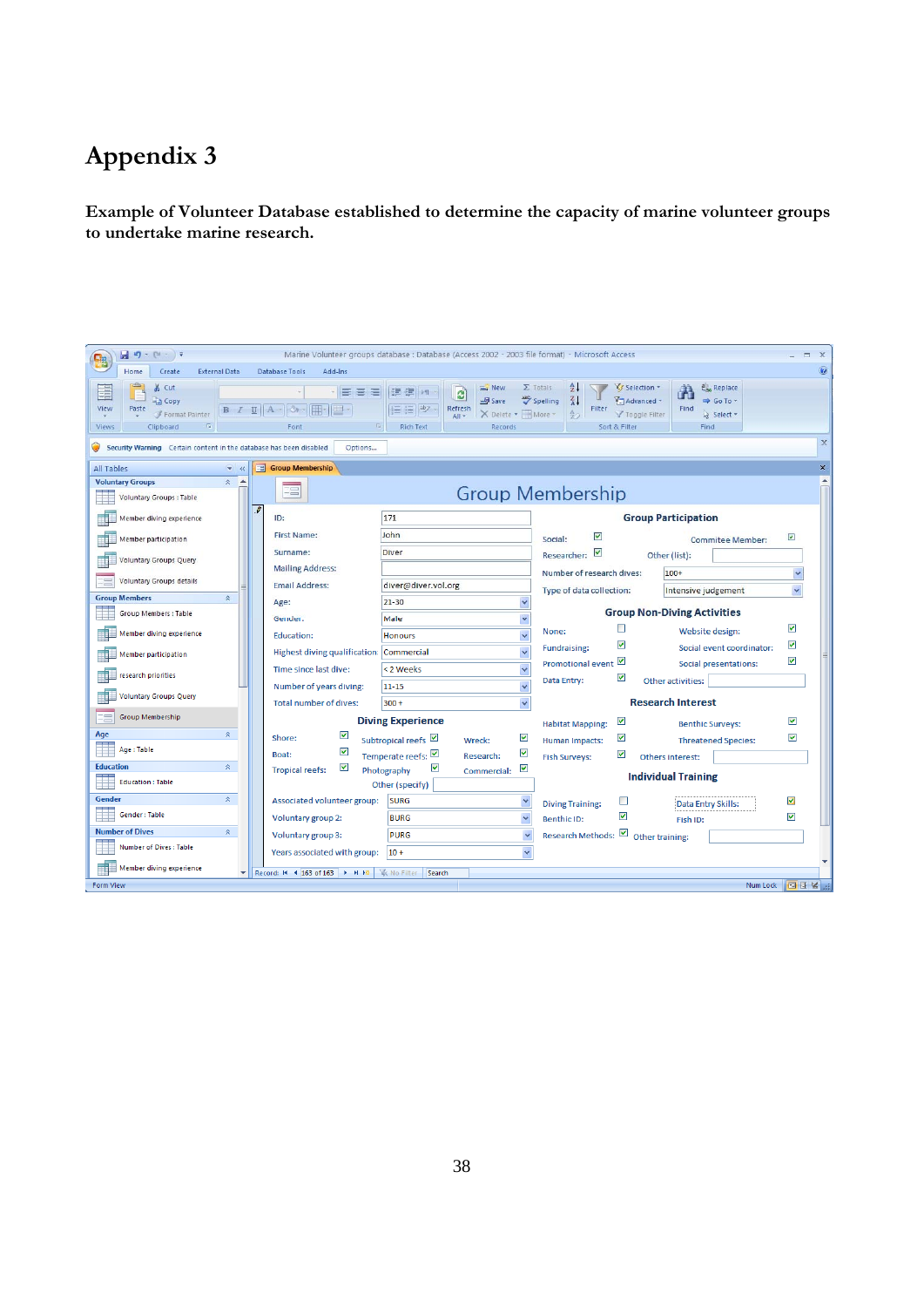## **Appendix 4**

**Example of fish identification quiz, developed by Christian Colli and Zan Hammerton of Byron Underwater Research Group, which is used to evaluate group members' ability to adequately identify targeted fish species.**